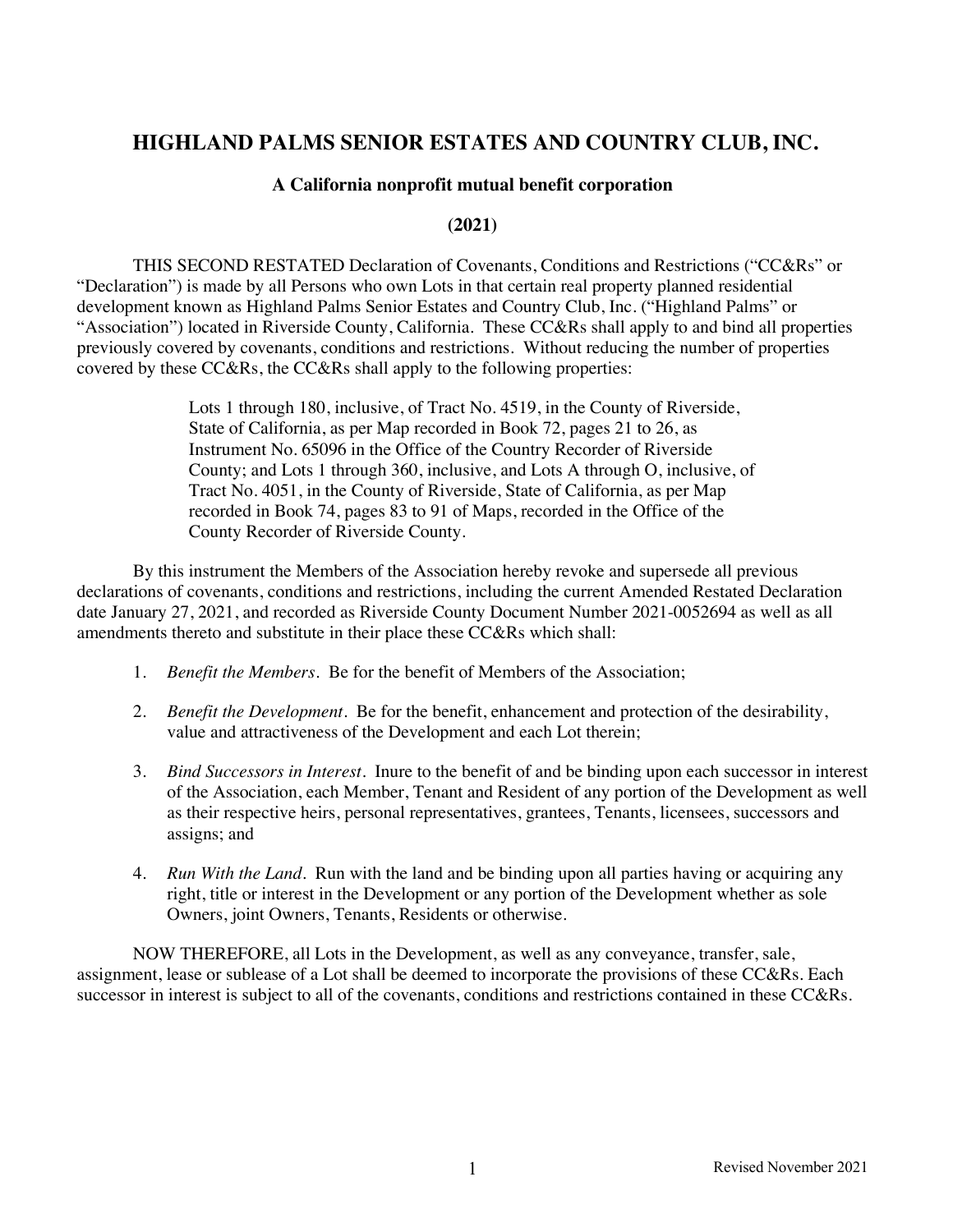# **Table of Contents**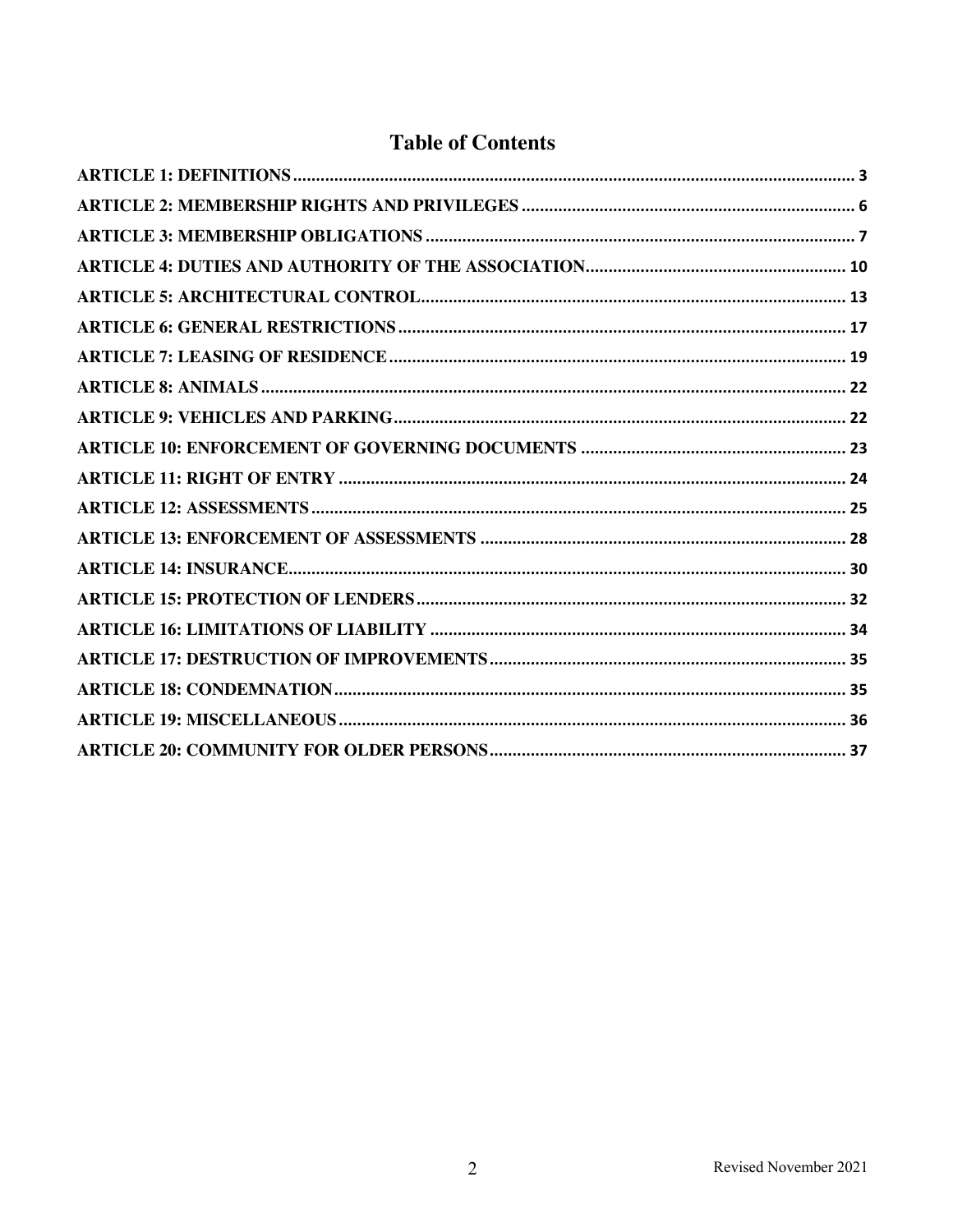# **ARTICLE 1: DEFINITIONS**

- 1.1 "Annual Meeting" shall mean the annual meeting of the Members of the Association.
- 1.2 "Architectural Committee" shall mean the committee appointed by the Board for the purpose of establishing architectural standards and reviewing architectural submissions as provided for in these CC&Rs.
- 1.3 "Architectural Standards" shall mean rules and guidelines which govern alterations and improvements on or to Lots and Owner Improvements.
- 1.4 "Articles" shall mean the Association's Articles of Incorporation.
- 1.5 "Assessment" shall mean any Regular Assessment, Special Assessment, Reimbursement Special Assessment, and any other assessment, fee, fine, or other charge levied, imposed or assessed against a Member's Lot in accordance with the provisions of the Governing Documents or applicable law.
- 1.6 "Association" shall mean the Highland Palms Senior Estates and Country Club, Inc. ("Highland Palms"), a California nonprofit mutual benefit corporation. The Association shall include, when the context requires, its Officers, Directors, employees and agents.
- 1.7 "Board" and "Board of Directors" shall mean the Board of Directors of the Association.
- 1.8 "Budget" shall mean a pro forma, projected or estimated operating budget of the Association's income and expenses for a twelve (12) month period.
- 1.9 "Bylaws" shall mean the duly adopted Bylaws of the Association, including any amendments.
- 1.10 "Capital Improvement" means any:
	- a. substantial discretionary addition to the Common Areas;
	- b. voluntary significant upgrade to Common Area materials; or
	- c. discretionary significant alterations to the appearance of the development.
- 1.11 "Caregiver" means any person eighteen (18) years of age or older if that person is providing live-in health care, live-in supportive care, or supervision to the homeowner pursuant to a written treatment plan prepared by a physician and surgeon as described in California Civil Code section 799.9(a). A Caregiver shall have no rights of tenancy in, and shall comply with the rules and regulations and other governing documents of, the Association.
- 1.12 "CC&Rs" shall mean this Second Restated Declaration of Covenants, Conditions and Restrictions and any amendments to these CC&Rs that follow the date of recordation.
- 1.13 "Committee" shall mean any committee appointed by the Board to assist in the management and administration of the affairs of the Association.
- 1.14 "Common Area" shall mean the entire Development except the separate interests owned by Members. Common Area includes, but is not limited to, the golf course, golf clubhouse, pool, spa, patio area, exercise room, main clubhouse and all attendant amenity rooms.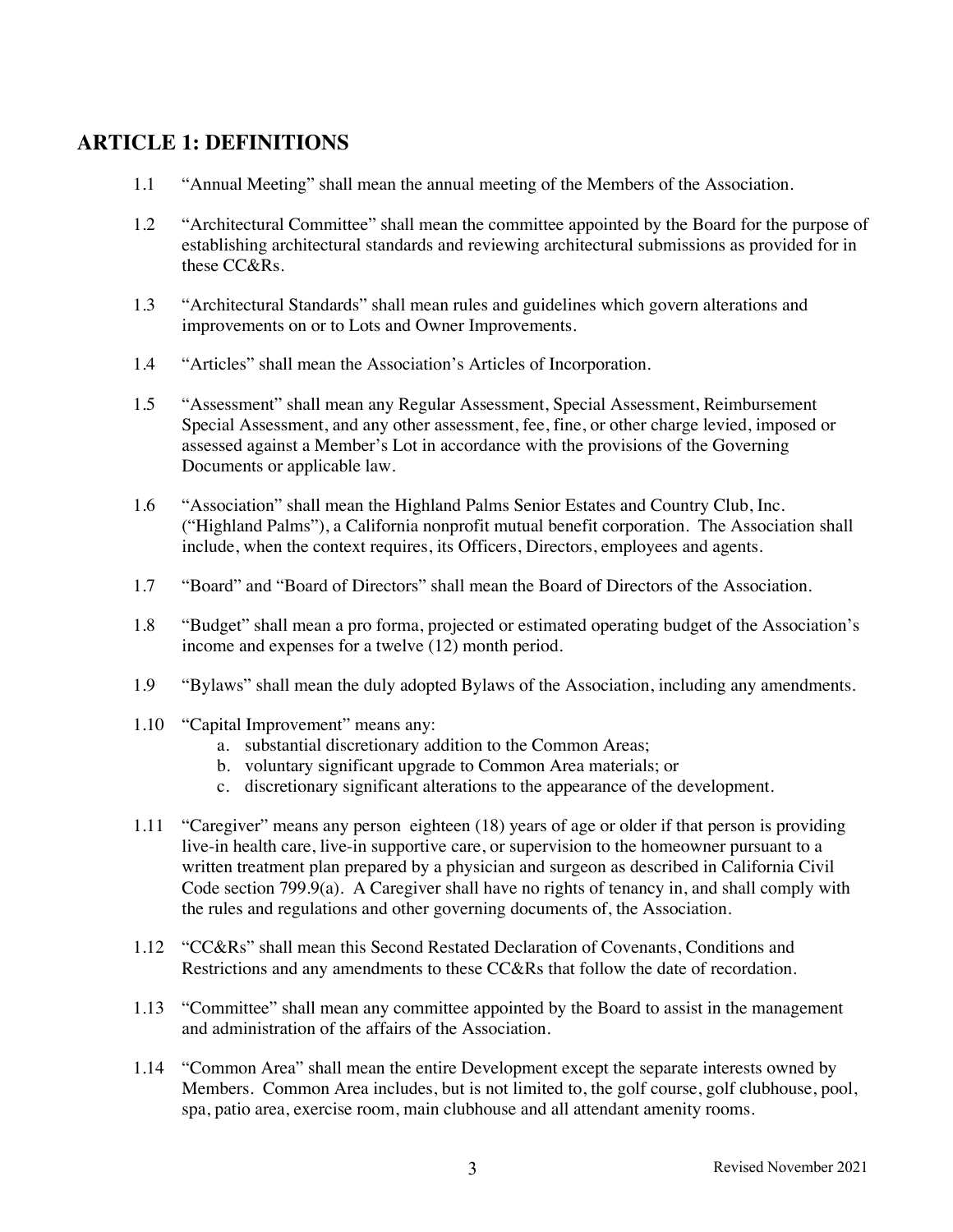- 1.15 "Common Expenses" shall mean the costs, expenses and charges in connection with maintaining, managing, insuring, operating, repairing, improving or replacing the Common Areas or managing the affairs of the Association. Common Expenses include but are not limited to, those amounts reasonably necessary for reserves for anticipated long-term maintenance, repair and replacement of Improvements upon the Common Areas, contingencies and the service obligations of the Association, and any other obligations of the Association which are authorized by either the Governing Documents or law.
- 1.16 "Community Facilities" shall mean all facilities placed or erected on any community site or Common Area, and all facilities serving more than one residence site or one Owner, including drives, walks, parking areas, sewers, electrical, water, gas, television, and telephone services and fixtures, storage and equipment areas or enclosures, parks, open spaces, planted and landscaped areas, sprinkling systems and recreation areas to which Owners of a residential Lot shall have access.
- 1.17 "Development" shall mean the planned residential development known as Highland Palms Senior Estates and Country Club, Inc. and located at 30777 Butia Palm Avenue, Homeland, California 92548.
- 1.18 "Director" shall mean any member of the Association's Board of Directors.
- 1.19 "Exclusive Use Common Area" shall mean any portion of the Common Area which serves a single Lot.
- 1.20 "Good Standing" is defined to mean Members who are not delinquent by more than sixty (60) days in the payment of any Assessment, fee, or fine, and who have not been found to be in violation of the Association's Governing Documents (following proper notice, hearing, and a finding by the Board.)
- 1.21 "Governing Documents" shall mean these CC&Rs and any other documents which govern the operation of the Association, including, but not limited to the Articles of Incorporation, Bylaws, Architectural Standards, Policies, and Rules and Regulations, as may be amended from time to time.
- 1.22 "Improvements" shall mean all buildings and other structures located within the Development, including, but not limited to, streets, sidewalks, utilities, etc.
- 1.23 "Lot" shall mean any real property such as Lots, sub Lots, or parcels in the Development subject to these CC&Rs.
- 1.24 "Member" shall mean the Owner, whether one or more Persons, of the publicly recorded fee title to any Lot within the Development, but excluding any Person or Persons having such an interest in the Lot merely as security for the performance of an obligation. Membership shall belong to and may not be separated from the record fee ownership of a Lot and shall not be transferred, encumbered, pledged, alienated, or otherwise separated in any way, except in connection with the record sale of a fee interest of the Lot to which it belongs.
- 1.25 "Membership Approval" and "Approval of the Membership" shall mean approval by the affirmative vote of a majority of a Quorum of the Members.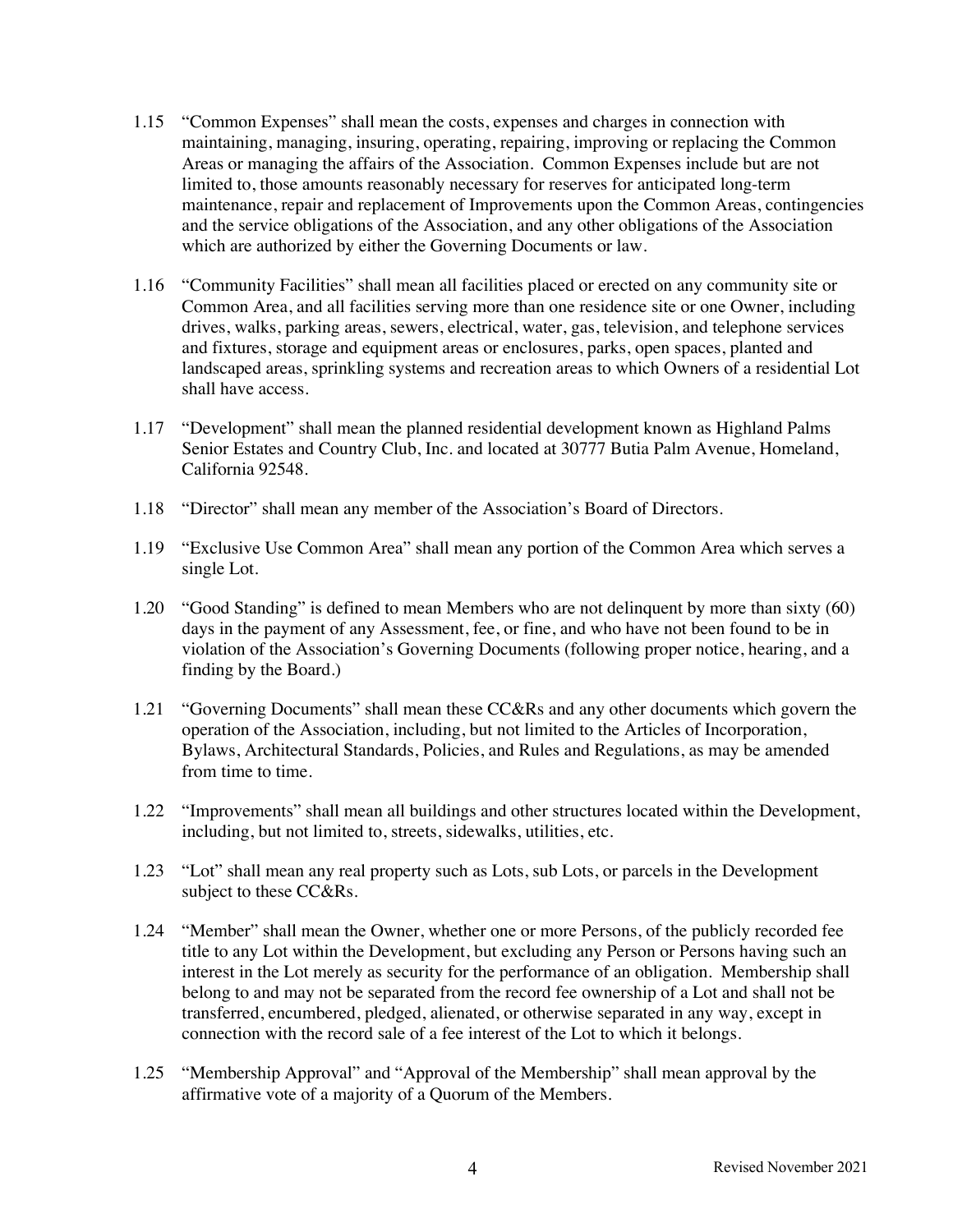- 1..26 "Mobile Home" means a structure designed for human habitation as may be more fully defined in applicable law.
- 1.27 "Officer" shall mean the President, Vice President, Secretary, Treasurer, and any other Officer of the Association, as defined in the Bylaws. A Director is not necessarily an Officer.
- 1.28 "Operating Accounts" shall mean any account into which the Association's Assessments are deposited and out of which the Association's operational expenses are paid.
- 1.29 "Owner" shall mean the owner, whether one or more Persons, of the publicly recorded fee title to any Lot within the Development, but excluding any Person or Persons having such an interest in the Lot merely as security for the performance of an obligation.
- 1.30 "Person" shall mean a natural person, corporation, partnership, trust, association or other similar entity as recognized by law.
- 1.31 "Policies," "Rules and Regulations" or "Rules" shall mean any policies, rules and regulations adopted by the Board for the general health, welfare, comfort, and safety of Residents and to interpret and implement the Governing Documents.
- 1.32 "Quorum" or "Quorum of the Voting Power" shall mean fifty percent (50%) of the Voting Power of the Association.
- 1.33 "Regular Assessments" shall mean assessments other than Special Assessments and Reimbursement Assessments, levied or imposed against Members in order to perform the Association's obligations under the Governing Documents or the law.
- 1.34 "Reimbursement Special Assessments" or "Reimbursement Assessments" shall mean those Special Assessments levied against Members for expenses incurred by the Association arising out of
	- (i) actions or omissions of; or
	- (ii) materials or services provided to, Members or their family, Tenants, employees, guests, or pets, or
	- (iii) conditions originating on a Lot.
- 1.35 "Reserves" or "Reserve Accounts" shall mean those monies set aside in a separate account for the purpose of repairing, replacing, restoring, or maintaining the major components of the Common Areas of the Development.
- 1.36 "Residence" shall mean a manufactured home or mobile home used for residential purposes as well as any other home type approved by the Association pursuant to Article 5 to be constructed on a Lot.
- 1.37 "Resident" shall mean any Person in actual possession of all or any portion of a Lot.
- 1.38 "Special Assessments" shall mean Assessments levied from time to time against Members if at any time during the fiscal year the Regular Assessments are inadequate to perform the Association's obligations under the Governing Documents or the law, including, but not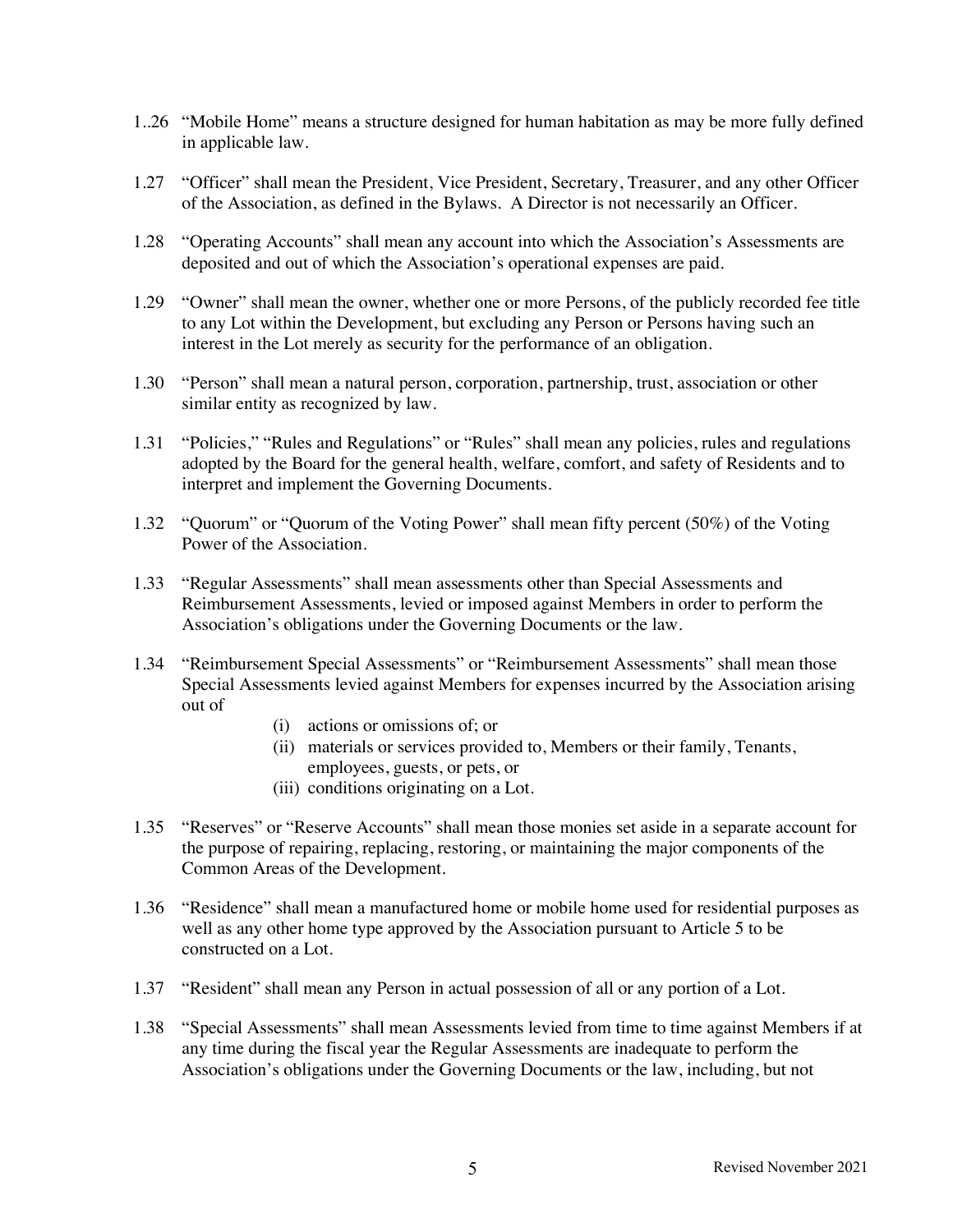limited to, Common Area Capital Improvements, Common Area maintenance and repairs, unexpected expenses, and emergency repairs.

- 1.39 "Lessees" and "Tenants" shall mean those Persons who have the temporary use and occupancy of Lots owned by others, whether such use is paid for in money or other value. These terms may be used interchangeably throughout the Governing Documents.
- 1.40 "Utility Lines" shall include sewer lines, storm drains, water pipes, electricity lines, gas lines, telephone lines or cables, television cables, satellite dish cables, heating and air conditioning, heating and air conditioning conduits, heating and air conditioning ducts, heating and air conditioning flues, fiber optic cables, data lines, and other similar lines, pipes, cables, ducts, flues and conduit pipes.
- 1.41 "Voting Power" shall mean the total number of Lots entitled to vote.
- 1.42 Definitions of Other Terms. Unless the context clearly requires otherwise, all other terms are defined as set forth in the Davis-Stirling Common Interest Development Act, California Civil Code section 4000, et seq.

# **ARTICLE 2: MEMBERSHIP RIGHTS AND PRIVILEGES**

- 2.1 Ownership of Common Areas. The Common Areas shall be owned by the membership as tenants-in-common according to the Members' percentage interest.
- 2.2 Prohibition Against Severance. Members shall not have the right to sever their Lots from their membership rights or from their undivided interest in the Common Area.
- 2.3 Membership. Each Person shall automatically become a Member of the Association upon obtaining a recorded fee ownership interest in a Lot and shall remain a Member until he or she ceases to have a recorded fee ownership interest in a Lot.
	- a. Membership Belongs to Lots. Membership in the Association is for the benefit of and pertains to the Lot to which it relates and may not be separated from the ownership of the Lot.
	- b. No Membership for Security Interests. Membership does not include Persons who hold an interest in a Lot merely as security for the performance of an obligation.
	- c. No Membership for Tenants. Certain Membership rights and privileges are extended to Tenants as provided for in these CC&Rs, but Tenants shall not be Members nor shall they have the right to vote.
	- d. No Transfer of Membership. No Member may transfer, pledge or alienate in any way his membership in the Association, except upon the transfer of the fee interest in the Lot to which it belongs, and then only to the transferee of such fee interest.
	- e. Trusts. If the record fee title to a Lot is held in the name of a trust, the trustees of the trust shall be authorized to exercise the rights and privileges of Association membership on behalf of the trust.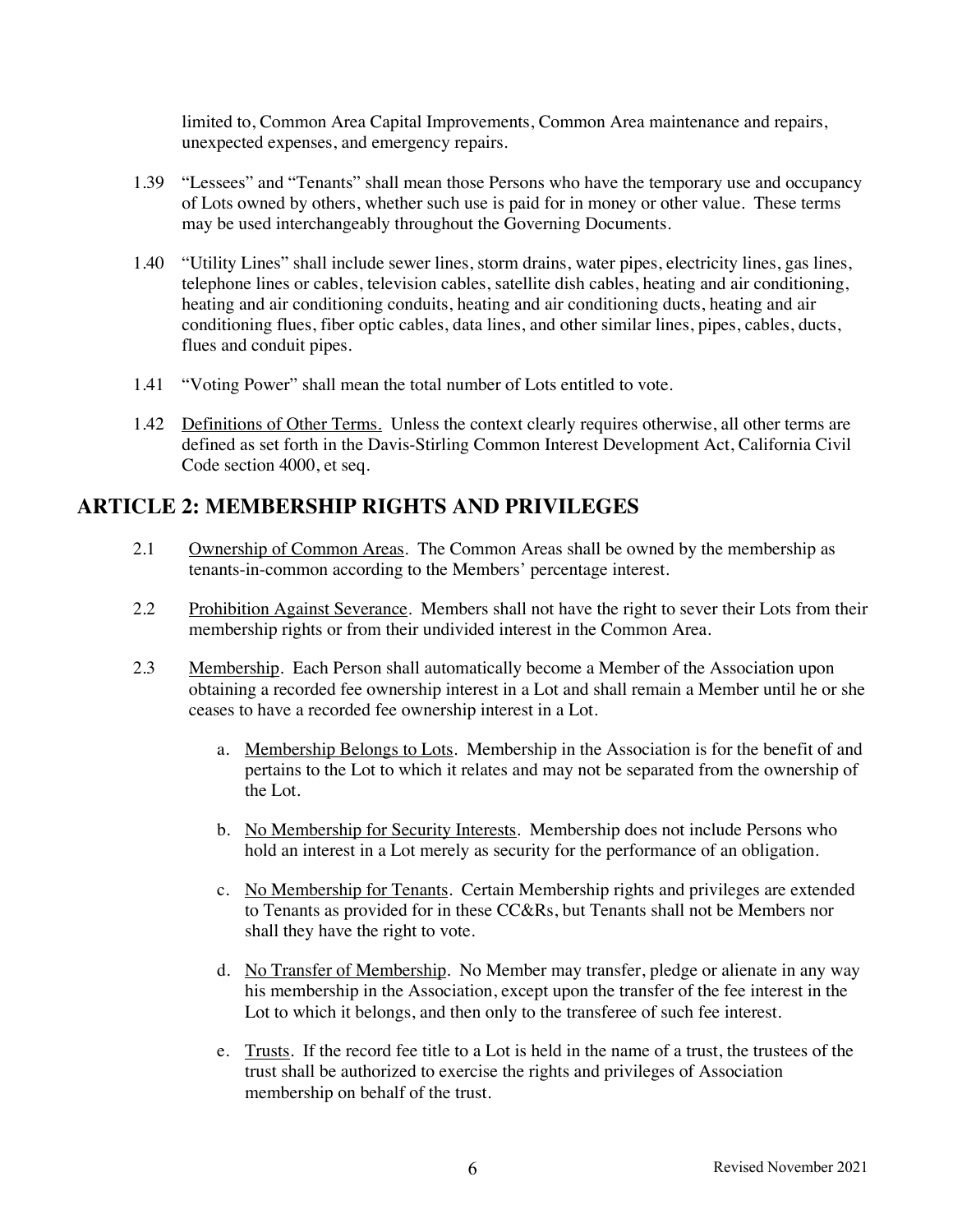- f. Corporation. If the record fee title to a Lot is held by a corporation, the president of the corporation or other authorized officer as designated in the corporation's minutes shall be authorized to exercise the rights and privileges of Association membership on behalf of the corporation. The corporation shall inform the Association in writing of the authorized officer capable of participating in Association affairs on behalf of the corporation.
- g. Partnerships. If the record fee title to a Lot is held by a partnership, the managing partner as designated in the partnership agreement shall be authorized to exercise the rights and privileges of Association membership on behalf of the partnership. If no managing partner has been designated in the partnership agreement, then the partnership shall deliver to the Association a written designation of the name of the partner who is authorized, on behalf of the partnership, to exercise the rights and privileges of Association membership.
- h. Other Entities. If record title to a Lot is held by an entity not described above, the majority owner of the entity may exercise the rights and privileges of membership. If there is no majority owner, an owner of the legal entity shall deliver to the Association a written designation of the name of the owner who is authorized, on behalf of the entity, to exercise the rights and privileges of Association membership.
- 2.4 Proof of Ownership. If the Board should request proof of record fee ownership for a Lot within the Development, then such proof shall be in the form of a recorded deed. The provision of a recorded deed by an Owner to the Association shall be a condition precedent to that Owner exercising any Membership rights.
- 2.5 Voting Rights. In all matters submitted for a membership vote, Members shall be entitled to one (1) vote per Lot (regardless of the number of Members having an interest in the Lot).
- 2.6 Inspection of Records. Members shall have the right to inspect records of the Association as provided for by law and in the Bylaws.
- 2.7 Ingress, Egress and Support. Members shall enjoy a nonexclusive easement pertaining to and for the benefit of their real property for ingress, egress and support over, across and through the Common Areas, except maintenance areas and those areas where Members could be in danger.
- 2.8 Easement of Enjoyment. Members shall have a nonexclusive easement of enjoyment to the Common Areas, subject further to the rights of the Association as described in these CC&Rs.

# **ARTICLE 3: MEMBERSHIP OBLIGATIONS**

- 3.1 Obligation to Follow Governing Documents. Members shall be obligated to follow the Association's Governing Documents and are responsible for the conduct of their family, employees, guests, invitees, and Tenants.
- 3.2 Supervision of Minors. Members shall be liable for the conduct, behavior, and proper supervision of minors visiting their Lots and/or using the Association's Common Areas.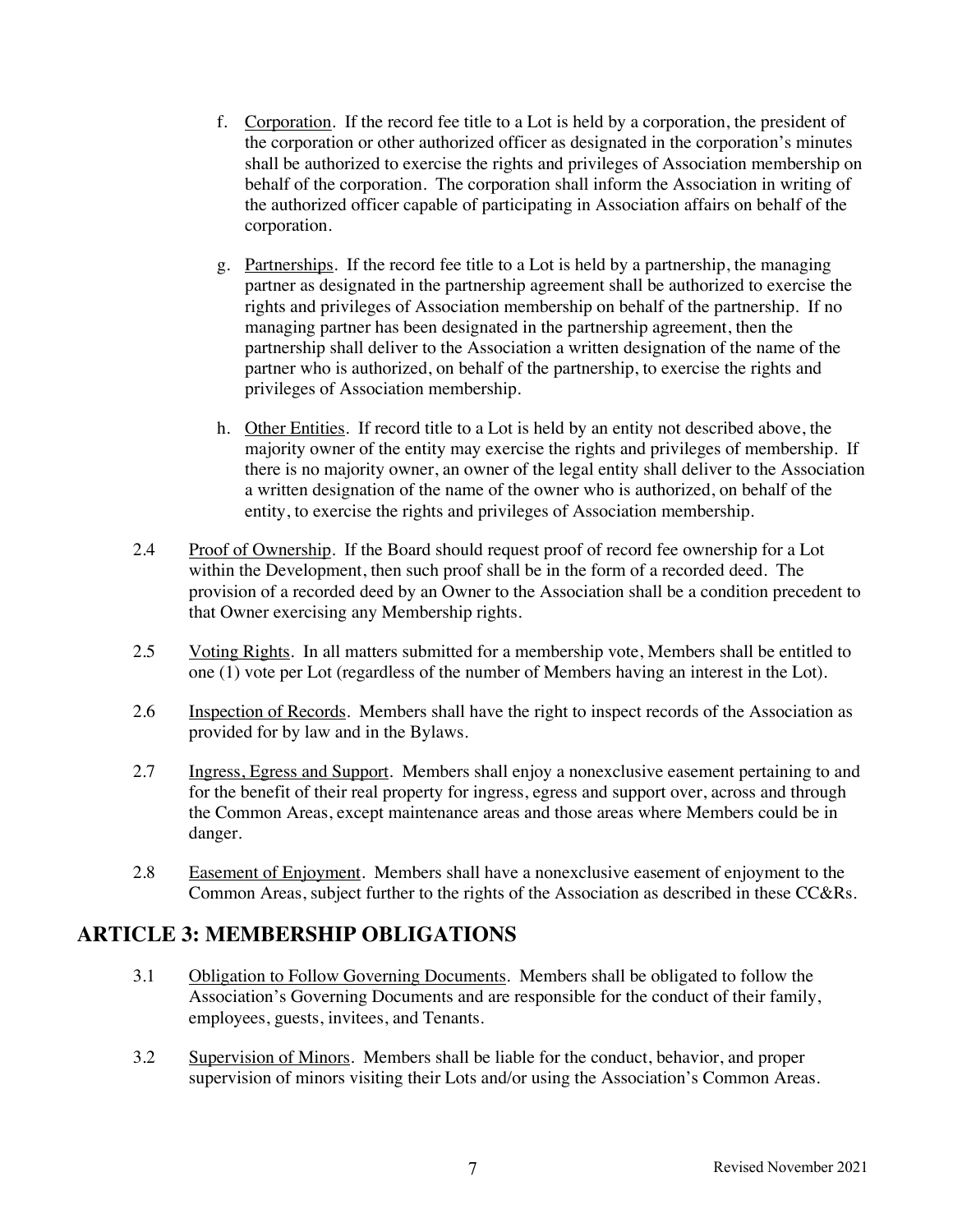- 3.3 Security. Members shall be responsible for their own security and shall take appropriate measures to ensure the security of the Persons and property of themselves, as well as that of their family, Tenants, employees and guests. Members may not rely on any security measures provided by the Association.
- 3.4 Purchase Subject to Violations. Buyers shall take ownership of Lots subject to any violations of the CC&Rs, or Rules which may exist concerning the Lot, whether or not such violations were disclosed prior to transfer of title and whether or not the Association knew of the violations at the time of sale. Such buyers shall be liable for correcting such violations upon demand by the Association. Assessments, fines, and other charges not secured by a lien on the Lot prior to transfer of title are exempt from this provision.
- 3.5 Notice of Transfer of Ownership. No later than five (5) days after the assignment, sale, quitclaim or other transfer of their Lots, Members shall notify the Association of the name and address of the transferee and the nature of the transfer.
- 3.6 Obligation to Carry Insurance. Members shall purchase insurance at their sole expense to insure their separate interests as more fully described in the article in these CC&Rs entitled "Insurance." Annually, or upon a change in the insurance carrier, each Owner shall provide proof of insurance on the Residence and Lot to the Association. The Association may but is not required to and is specifically relieved of any responsibility or liability for policing this provision.
- 3.7 Maintenance of Lots & Improvements. Members shall, at their sole expense, repair and maintain their Lots, including but not limited to:
	- a. Slopes. Their slopes, terraces, drainage contours, drainage devices, and landscaping;
	- b. Improvements. All Improvements to their Lots;
	- c. Utility Lines. All Utility Lines that exclusively service their Lots. Members shall have limited easements across and under Lots and Common Areas adjacent to their Lots for the limited purpose of installing, repairing or maintaining Utility Lines which cannot reasonably be serviced from their Lots. Access to adjacent Lots and Common Areas shall be limited to a reasonable work area for a reasonable time and with reasonable notice. Members shall, at their sole expense, restore Lots and Common Areas to the same or better condition as prior to the commencement of such work. All such work shall be done in a timely fashion and in accordance with the Association's Architectural Standards and applicable building codes.
	- d. Easements. Easements on an Owner's Lot, whether they are for utilities or county roads, shall be properly maintained by the Owner of the Lot.
	- e. Weeds and Trash. Members shall keep their Lots, including all easements, free and clear of all weeds, debris and rubbish (including rubbish dumped by others), and shall keep all shrubs, trees, grass and plantings of every kind neatly trimmed, watered, cultivated and free of weeds and other unsightly material.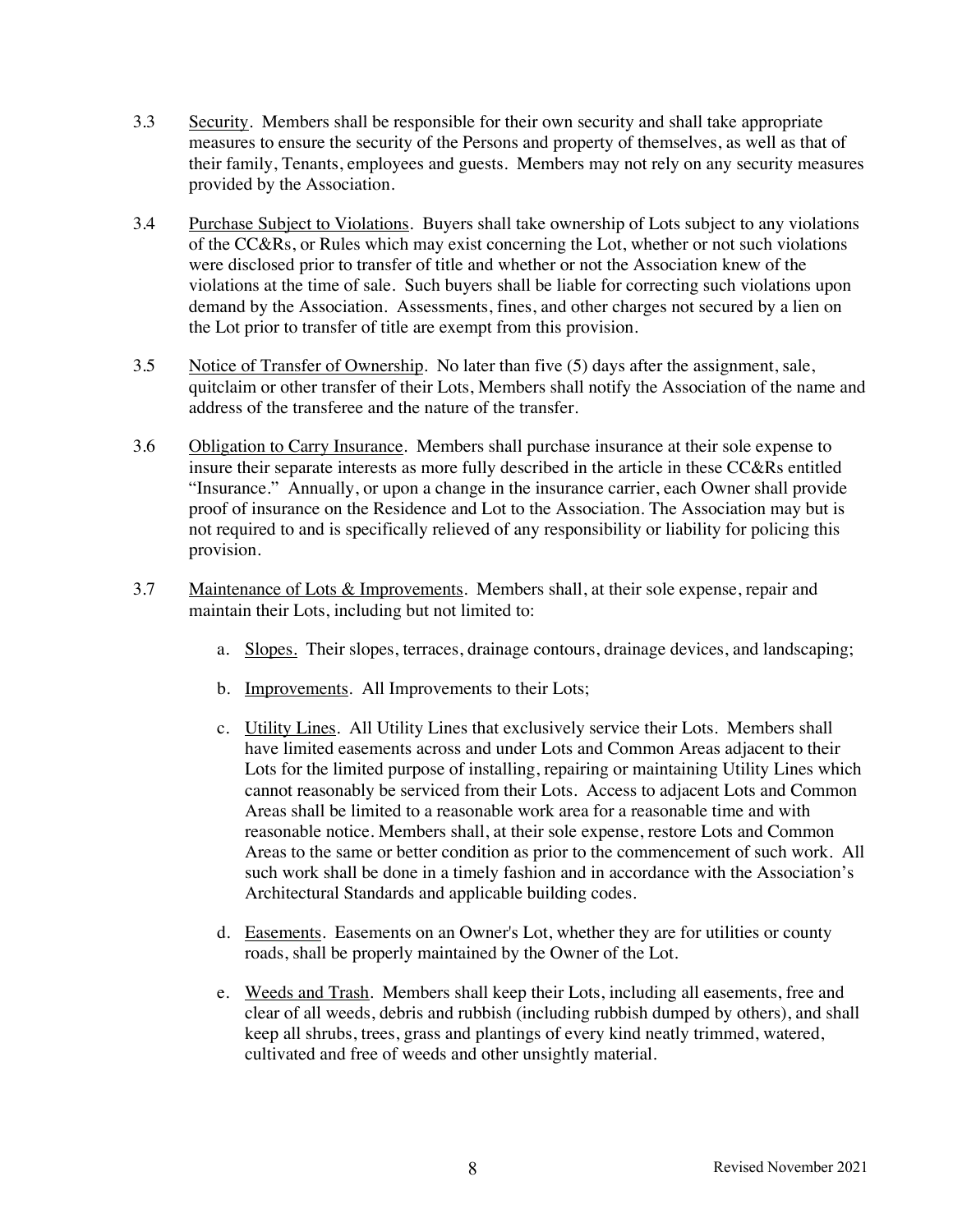- f. Paint. Members shall prevent their Lots from becoming unsightly by reason of deterioration of paint or other materials and, in general, shall do all other things necessary or desirable to keep his property neat, clean, attractive and in good order.
- g. Sidewalk and Street Encroachments. Members shall ensure that no tree, shrub or planting of any kind shall be allowed to protrude from their Lot onto a sidewalk, street or an adjacent Lot. Trees which overhang a pedestrian walkway or street must be kept free of limbs from the walkway or street to a height of ten (10) feet above the walkway or street.
- h. Fences. Unless otherwise agreed to by the affected Members, Members who have fences separating their Lots which are not maintained by the Association shall equally have the right to the use and enjoyment of the fence, as well as being equally liable for maintaining the fences. Notwithstanding the foregoing, if fences are damaged due to the negligence or willful misconduct of a Member or such Member's family, Tenants, employees or guests, such Member shall bear the full expense of the repair.
- i. Insects and Plant Diseases. No thing or condition may be permitted to exist upon any Lot which shall induce, breed or harbor infectious plant diseases or noxious insects.
- j. Tree Removal, Pruning and Topping. Members must keep the trees on their Lots properly pruned and topped to prevent them from becoming overgrown or diseased. Individual Members and not the Association shall be responsible for any damage caused by the trees and shrubs on their Lots.
- k. Sanitary Conditions. Members shall maintain their Lots and all Improvements in a clean and sanitary condition and not allow rubbish or debris of any kind to accumulate so as to render any Lot or portion of a Lot unsanitary, unsightly, or offensive or that may attract or encourage rodents, vermin, and other pests.
- l. Carport Storage. Carports are for use by vehicles and may not be used for storage. A maximum of two sheds and two containers provided for the weekly trash pickup, may also be kept in the carport.
- 3.8 Reimbursement to Association. In the event the Association undertakes to provide materials or services that benefit a particular Member, such Member in accepting the materials or services agrees to reimburse the Association for the costs incurred by the Association, which shall become a Special Assessment against the Member.
- 3.9 Damage to Common Area. Members shall be liable for any damage to the Common Areas and any other property of the Association originating from their Lot or caused by the acts, omissions or willful misconduct of such Members, or their family, employees, guests, invitees, Tenants, or pets. The Association shall cause the damaged Common Area property to be repaired or replaced. The expenses related to mitigation, repairs and replacements shall be assessed against the Member as a Reimbursement Assessment.
- 3.10 Liability for Mitigation. Members shall be liable for expenses incurred by the Association mitigating damage to the Common Areas, Member's Lots and Improvements due to damage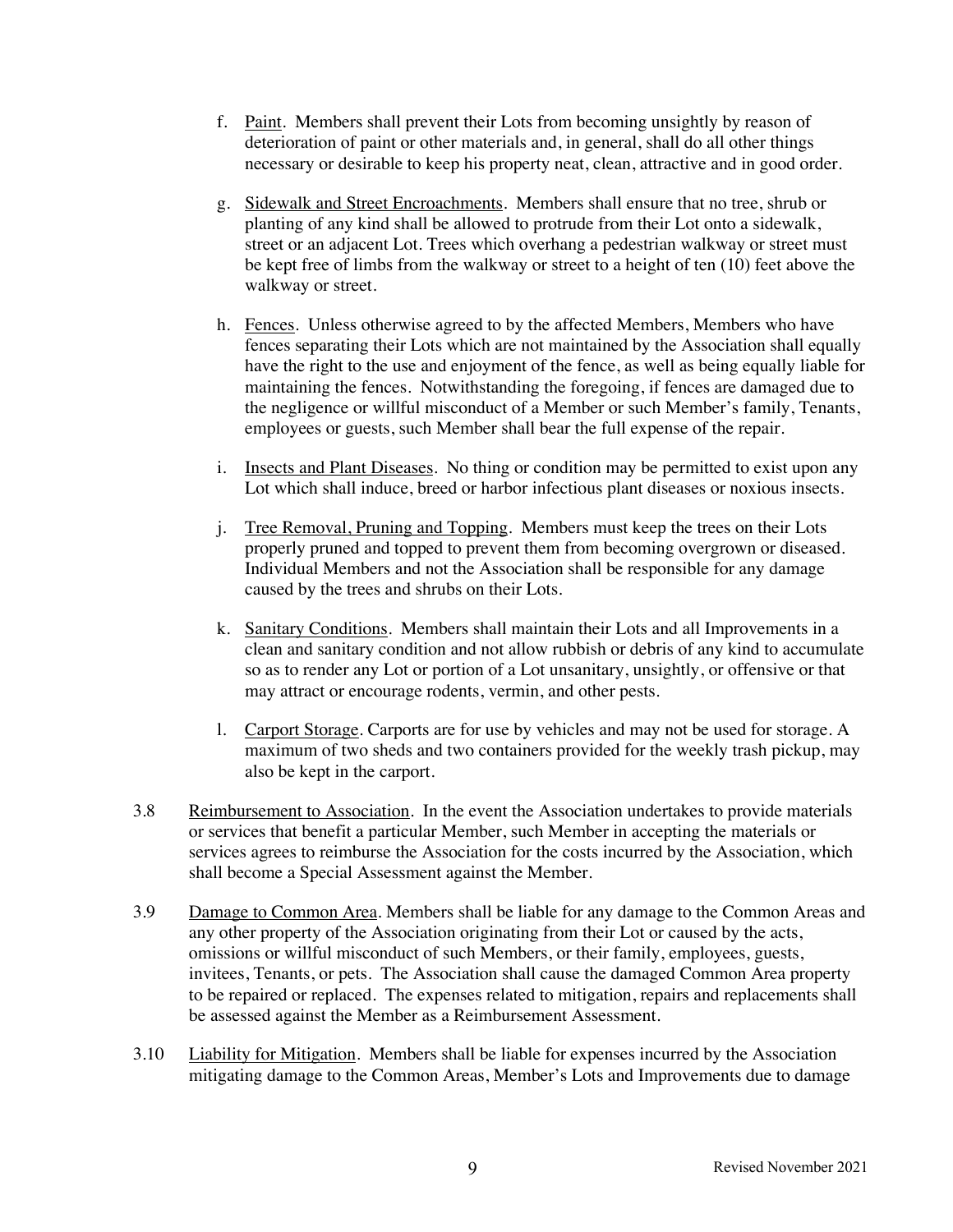- (i) originating from Members' Lots such as, but not limited to, flood, fire, insect or rodent infestation, altered drainage patterns, or
- (ii) from the negligence or willful misconduct of such Members, or Member's guests, employees, invitees, Tenants or pets. Such expenses shall become a Reimbursement Assessment against such Members.
- 3.11 Mechanic's Lien. If a lien is filed on any part of the Lot for labor and/or materials furnished at the request of a Member, the Member shall, upon written demand by the Board, cause the lien to be promptly removed. If the Member fails to do so, the Board shall have the option, but not the obligation, to take any action as may be necessary to remove the lien. In such event, all costs and expenses incurred, including reasonable attorney's fees, shall be a debt of the Member, and shall be specially assessed against the Member by the Board.
- 3.12 Taxes and Assessments. Each Member shall be obligated to pay any taxes and assessments assessed against the residential Lot owned, the Member's interest in the Common Area, and upon any personal property of the Owner situated on the Development.

# **ARTICLE 4: DUTIES AND AUTHORITY OF THE ASSOCIATION**

- 4.1 Board of Directors. The maintenance of the Common Areas, management of the Association, enforcement of the Governing Documents, and all other acts of the Association shall be through its Board of Directors, unless provided otherwise in the Governing Documents.
	- a. Membership Meetings. The Association shall have at least one (1) meeting of its Members each year as provided for in the Bylaws. Annual and Special Meetings of the membership shall be held at dates, times and locations as provided for in the Bylaws.
	- b. Director Qualifications and Meetings. The qualifications of who may be elected to the Board shall be as provided for in the Bylaws. Meetings of the Board shall be held as provided for in the Bylaws. Meetings of the membership may be conducted in accordance with Roberts Rules of Order or per any other recognized system of parliamentary procedure selected by the Board from time to time.
	- c. Conflicts. In case of a conflict between Governing Documents regarding the rights and powers of any Officer or Director of the Association, the more restrictive provision shall prevail.
- 4.2 Powers of a Nonprofit Corporation. The Association shall have the powers of a nonprofit corporation organized under the laws of the State of California operating for the benefit of its Members.
- 4.3 Maintain Common Areas. The Association shall maintain in first-class condition all Common Areas and Association owned assets, including, but not limited to, the golf course and golf clubhouse, entrance monuments, structures (including the main clubhouse), lighting, and landscaping.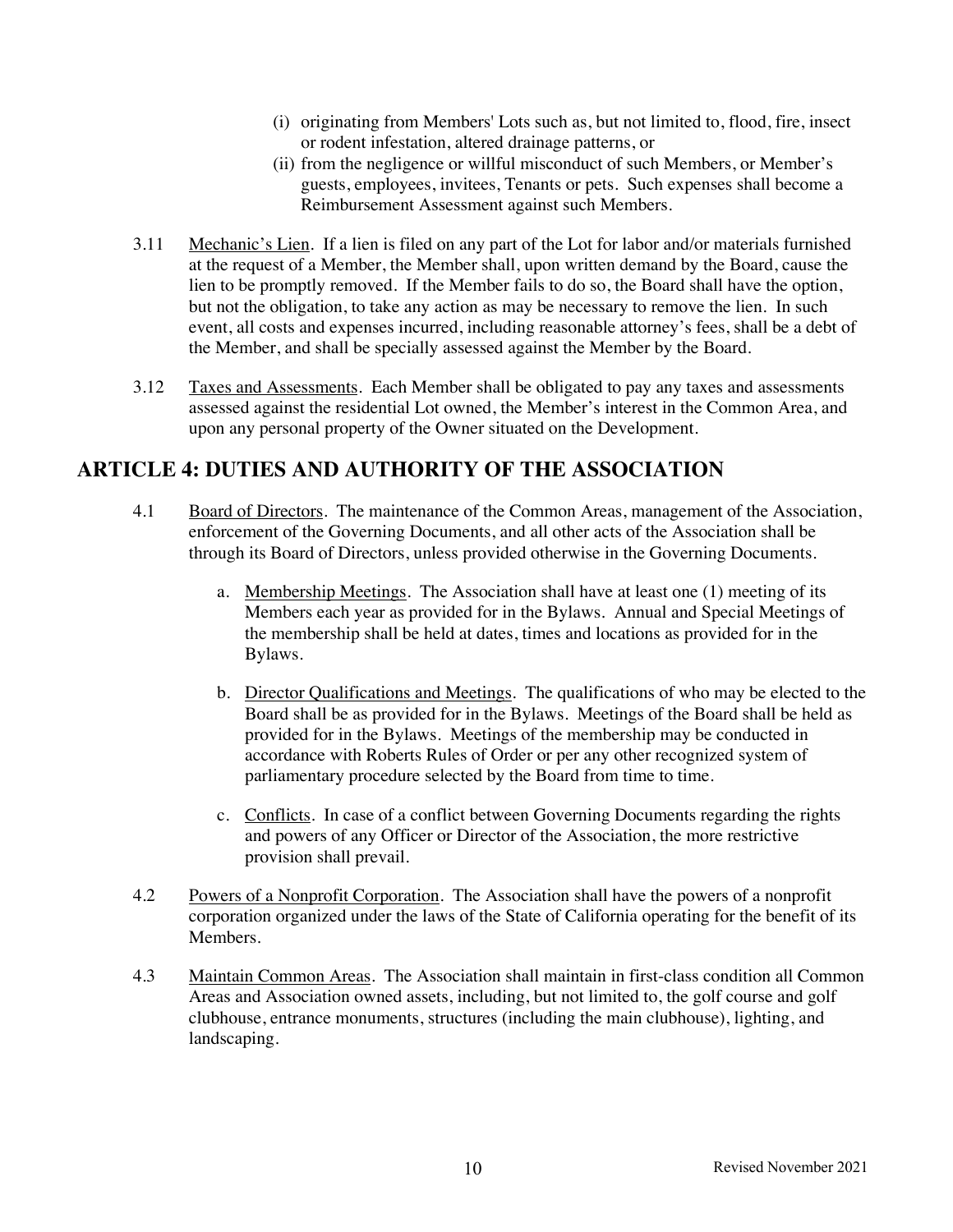- a. Common Area Slopes. The Association shall stabilize and maintain, including landscaping and watering, all Common Area slopes and drainage contours throughout the Development.
- b. Common Area Fences. The Association shall reasonably maintain all fences installed before sale of the first Lot or installed later by the Association in a manner consistent with other similar developments located within Riverside County. Fences installed by Members shall be maintained by those Members in accordance with these CC&Rs. Members shall not interfere with the Association's maintenance of its fences and shall keep the portions of their Lots around the fences in a clean and neat condition, including the removal of all weeds. Members must also remove other vegetation and materials from around the fences when so requested by the Association.
- c. Vacant or Unimproved Lots. Absentee Owners are responsible for maintenance of their vacant Lots. The Association shall have the right at all times to enter upon any vacant or unimproved Lot in the Development to plant or replant, trim, cut back, remove, replace or maintain hedges, trees, shrubs, or flowers on the front half of such Lots at the Owner's expense. Neither the Association nor those acting at its direction shall be deemed guilty of any manner of trespass.
- d. Dog Park or Recreational Area. The Association shall have the power to set aside a portion of the Common Area, as the Board deems appropriate, and to establish, construct and maintain a fenced dog park or other dog recreational area for Residents to bring and exercise their dogs or such other pets as may be permitted the Rules.
- 4.4 Enforce Governing Documents. The Association shall interpret and enforce the Governing Documents as provided for by law.
- 4.5 Incur and Pay Expenses. The Association shall have the power to incur and pay the operational expenses of the Association, which shall include, but not be limited to, legal and accounting services; utilities; insurance; management services; vendor services such as security, landscaping, garbage collection, pest control, street sweeping, swimming pool maintenance, cleaning, painting and other such services; maintenance, repair, reconstruction and replacement of all or any portion of the Common Areas or the personal property acquired by the Association; supplies and materials; and such other services for the use, enjoyment and protection of the Development and its Residents as the Board may determine from time to time are reasonable, proper or desirable.
- 4.6 Policies, Rules and Regulations. The Board may adopt, amend and repeal Policies, Rules and Regulations regarding any matter set forth in the Governing Documents, including
	- (i) the use, occupancy and maintenance of the Development,
	- (ii) the general health, welfare, comfort, and safety of Residents in the Development, and
	- (iii) the interpretation and implementation of the Governing Documents. The Board shall use the procedure set forth in the Bylaws for adoption of such Rules.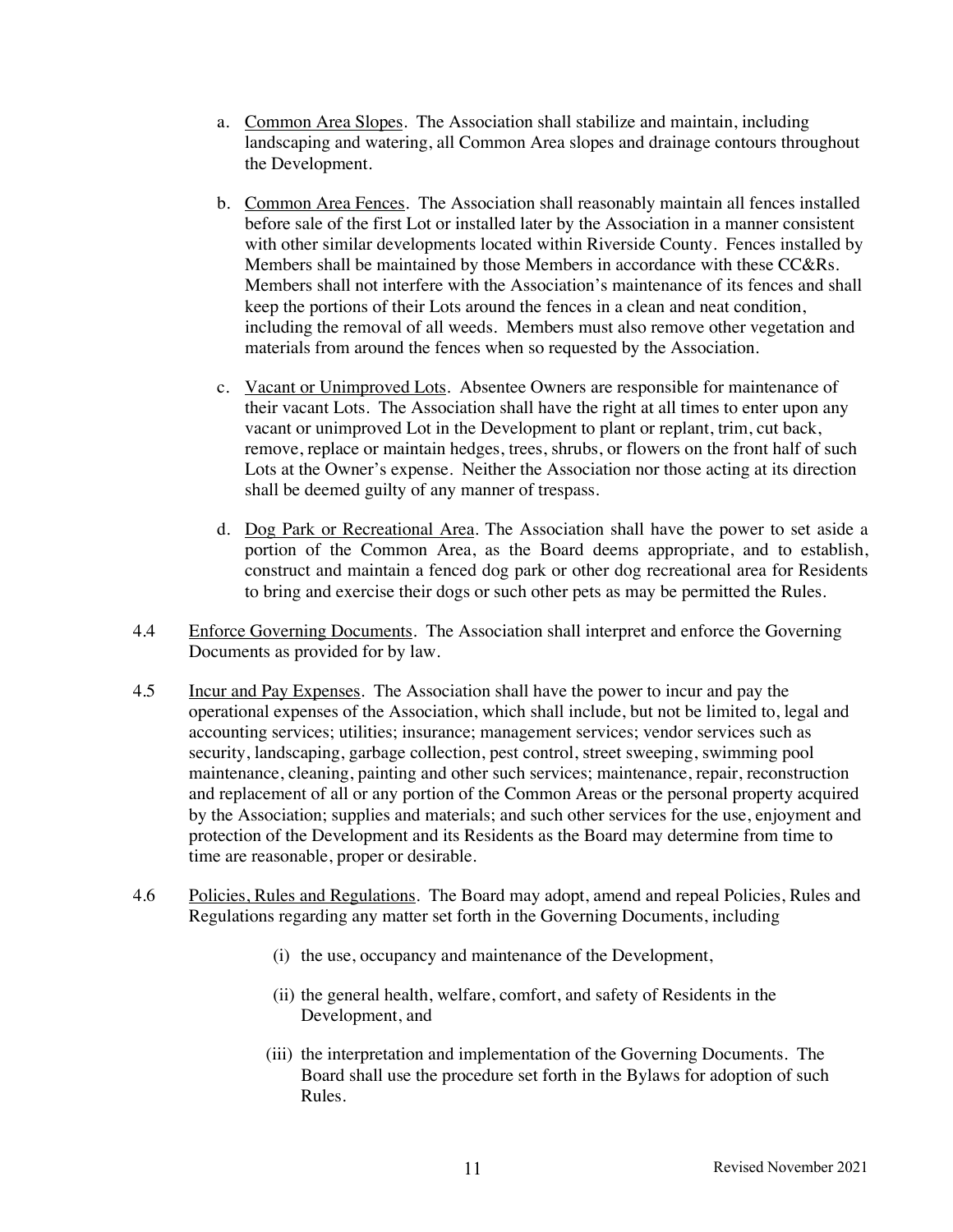- 4.7 Foreclose, Hold Title and Make Conveyances. The Association shall have the authority to lien and foreclose upon any Lot for non-payment of Assessments and any other permitted charges, fees, or fines, to take title to the Lot, to assume or otherwise pay off encumbrances, and to acquire, hold title to, lease and convey, with or without consideration, real and personal property and interests.
- 4.8 Fee Limitation. The Association may not impose fees that exceed the amount necessary to defray the costs for which the fee is levied. The Association may establish user fees for certain Common Area amenities as permitted by law.
- 4.9 Utility and Cable Easements. The Association is granted easements to enter onto Lots as is necessary or prudent to install, repair and maintain Common Area Utility Lines, provided that any damage to a Member's Lot shall be repaired at the Association's expense and in a timely fashion.
- 4.10 Granting Easements. The Board may grant and convey easements and rights of way for utilities such as wires, conduits, piping, plumbing, water lines, telephone lines, power lines, cable, storm drains, sewer lines, gas lines, and the like.
- 4.11 Limitation on Granting Easements. Granting any Member an easement for exclusive use of any portion of the Common Areas requires approval of the Membership as required by Section 4600 of the California Civil Code, unless one of the stated exceptions in Section 4600 applies.
- 4.12 Borrow Money. The Association may borrow and repay monies as needed in connection with the discharge of its duties, and pledge or assign Regular or Special Assessment rights as security for the repayment of such borrowed money provided, however, that any loan in excess of five percent (5%) of the annual Assessments shall require Membership Approval.
- 4.13 Represent Association in Litigation. The Board may institute, defend, settle or intervene on behalf of the Association in litigation, arbitration, mediation, administrative proceedings or any other legal proceeding in any capacity necessary to represent the interests of the Association.
- 4.14 Receive Property. The Board may receive property on behalf of the Association.
- 4.15 Limitations on Sale of Property. In no event shall the Board sell, during any fiscal year, property owned by the Association having an aggregate market value in excess of five percent (5%) of the Association's budgeted gross expenses for that year without Membership Approval. This does not apply to real property acquired by foreclosure.
- 4.16 Limitations on Capital Improvements. The Board may not make Capital Improvements to the Common Areas in excess of ten percent (10%) (per Improvement) of the Association's budgeted gross expenses for that year without Membership Approval.
- 4.17 Vendor Contract Limitations. No contract for services shall be entered into which binds the Association for a period in excess of two (2) years, without Membership Approval. The following contract may exceed two (2) years without Membership Approval: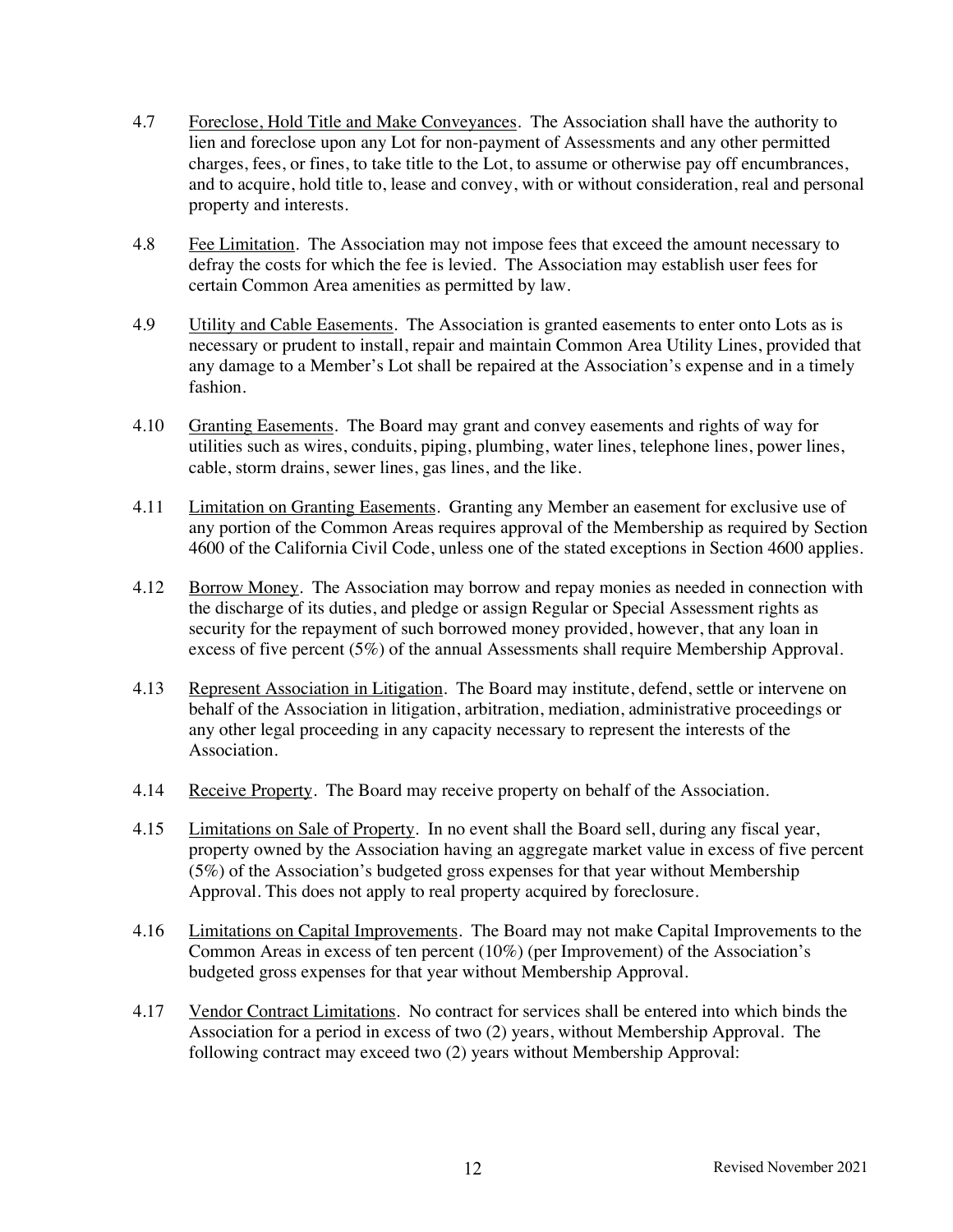- a. Public Utility Contract. A contract with a public utility company if the rates charged for the materials or services are regulated by the Public Utilities Commission; provided, however, that the term of the contract shall not exceed the shortest term for which the supplier will contract at the regulated rate.
- 4.18 Personal Property of Association. The Association may acquire and hold tangible and intangible personal property and may dispose of the same by sale or otherwise.
- 4.19 Discharge of Liens. The Association shall have the power to discharge by payment, if necessary, any lien against the Common Area, and assess the cost thereof to the Member or Members responsible for the existence of said lien. Prior to any Board decision to discharge a lien, the Owner shall be given written notice and an opportunity for a hearing before the Board in order to present any defenses which may exist.
- 4.20 Nonprofit Character of Association. Notwithstanding anything contained in these CC&Rs to the contrary, the Association may not engage in any activity which may jeopardize the nonprofit character of the Association.

# **ARTICLE 5: ARCHITECTURAL CONTROL**

- 5.1 Architectural Committee. The Board shall appoint an Architectural Committee. If the Board does not appoint one, the Board shall automatically be deemed the Architectural Committee. The Architectural Committee shall have the authority to approve, reject, modify, give conditional approvals, and give limited approvals of improvements and alterations as provided for in the Association's Architectural Standards.
	- a. Conflicts of Interest. No Director or Architectural Committee member may participate in the decision-making process of any architectural submittal made by that Director or Committee member or members of their family. Further, no Director or Architectural Committee member may participate in the decision-making process of any other architectural submittal if it results in a monetary benefit to the Director or Architectural Committee member or any company in which they or members of their family have a financial interest.
- 5.2 Architectural Standards. The Board may adopt, amend, and repeal architectural standards. These architectural standards shall interpret and implement the provisions of these CC&Rs by setting forth the standards and procedures for the review and approval of proposed modifications, guidelines for architectural design, placement of any modification, color schemes, exterior finishes and materials, and similar features which are recommended for use within the Development; provided that the architectural standards shall meet the minimum standards required by these CC&Rs. In the event of any conflict between the architectural standards and these CC&Rs, the CC&Rs shall prevail.
- 5.3 No Improvements or Alterations Without Approval. No Improvement, excavation, landscaping, hardscaping, fence, wall, swimming pool, painting, alteration or other work which alters the exterior appearance of any Lot or its Improvements shall be commenced until plans and specifications have been submitted to and approved in writing by the Architectural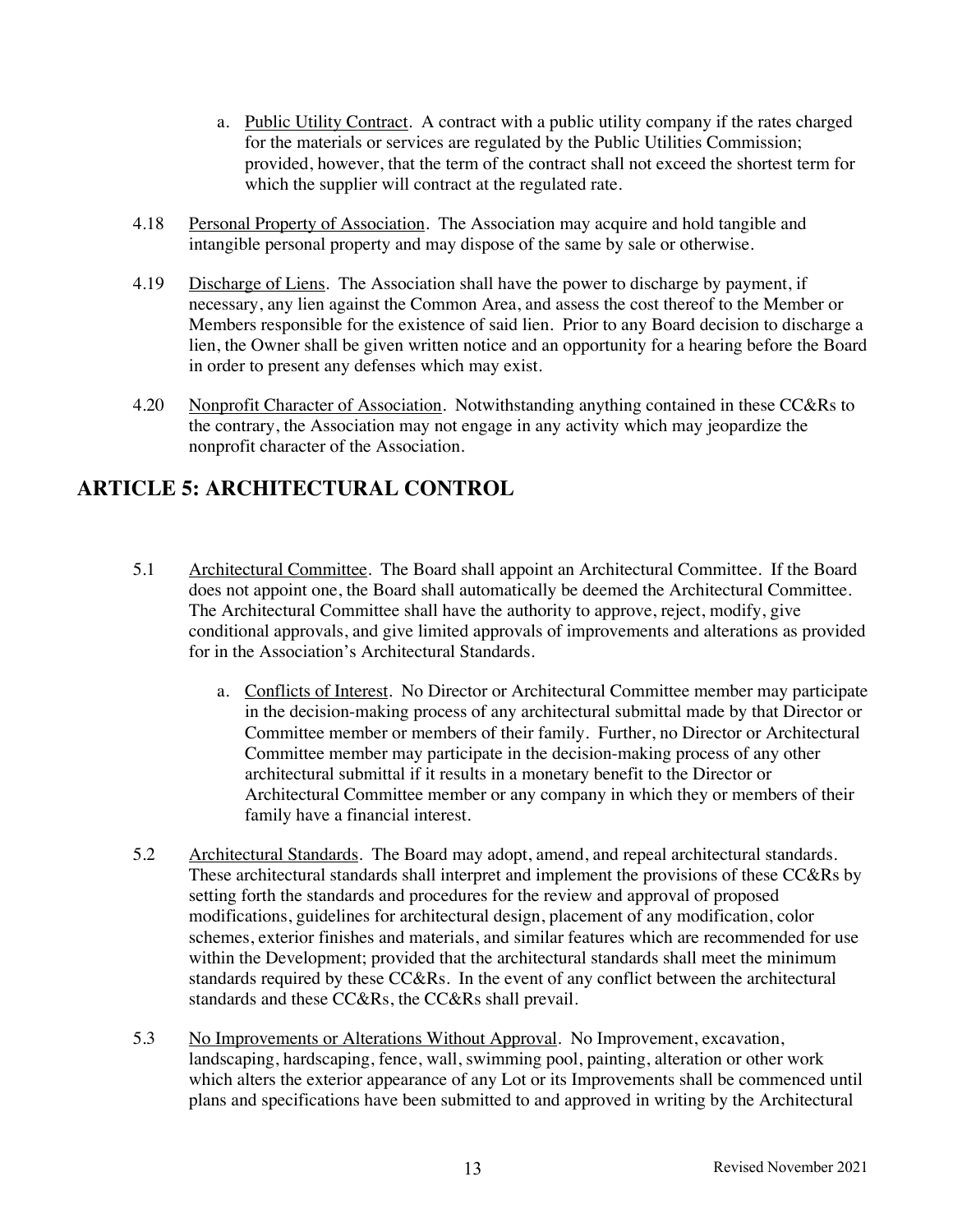Committee. If Improvements, additions, alterations or modifications are different from those approved by the Architectural Committee, such Improvements, additions, alterations or modifications shall be deemed disapproved and Member shall promptly correct the nonconforming items to comply with the Architectural Standards, the Architectural Committee's approvals and governmental requirements. In addition to getting the Architectural Committee's approval, Owners shall also get County Building Permits as required.

- 5.4 Applicants in Good Standing. Subject to any exceptions granted by the Board for good cause, only Members in Good Standing may submit requests for approval of Improvements, additions, alterations or modifications to their Lots.
- 5.5 Submission of Plans. Plans and specifications in accordance with the Association's Architectural Standards which describe the proposed modification shall be submitted to the Architectural Committee by personal delivery or certified mail. If the Committee fails to approve or disapprove the modification within forty-five (45) days after proper plans and specifications have been submitted to it, the request shall be deemed approved, except for any portion of the Improvement or alteration which violates any provision of the Association's Governing Documents, or violates local or state ordinances. Approval by the Committee may contain conditions or requests for modification of particular aspects of the Member's plan and specifications.
- 5.6 Review Fees. The Board may establish a schedule of fees which may be charged against the submitting party to defray any costs incurred by the Association, including architectural and/or engineering consultant fees, legal fees, and expenses for reviewing plans.
- 5.7 Variances. The Architectural Committee may grant reasonable architectural variances, subject to Board approval, if the Committee determines that the variance will not:
	- (i) constitute a material deviation from the overall plan and scheme of development within the Development or
	- (ii) result in a material detriment or
	- (iii) create a nuisance with respect to the Common Area or any other Member. The granting of a variance by the Board shall in no event be deemed a variance or waiver as to any other Lot, nor shall any variance affect the applicability or enforceability of any provision of this Article in respect to any other Lot.
- 5.8 Engineering and Code Requirements. Plans and specifications approved by the Architectural Committee are not approved for engineering design or building code specifications. Members shall be responsible for ensuring compliance with applicable building codes, ordinances and specifications.
- 5.9 Square Footage and Setbacks. The minimum and maximum square footage of structures and their setback requirements from Lot lines shall comply with the Association's Architectural Standards.
- 5.10 Drainage. No Member or Member's family, guests, invitees, employees or Tenants shall change the established drainage patterns over a Lot
	- (i) making adequate provisions for proper drainage in accordance with applicable building codes, which shall not adversely affect the property of others, and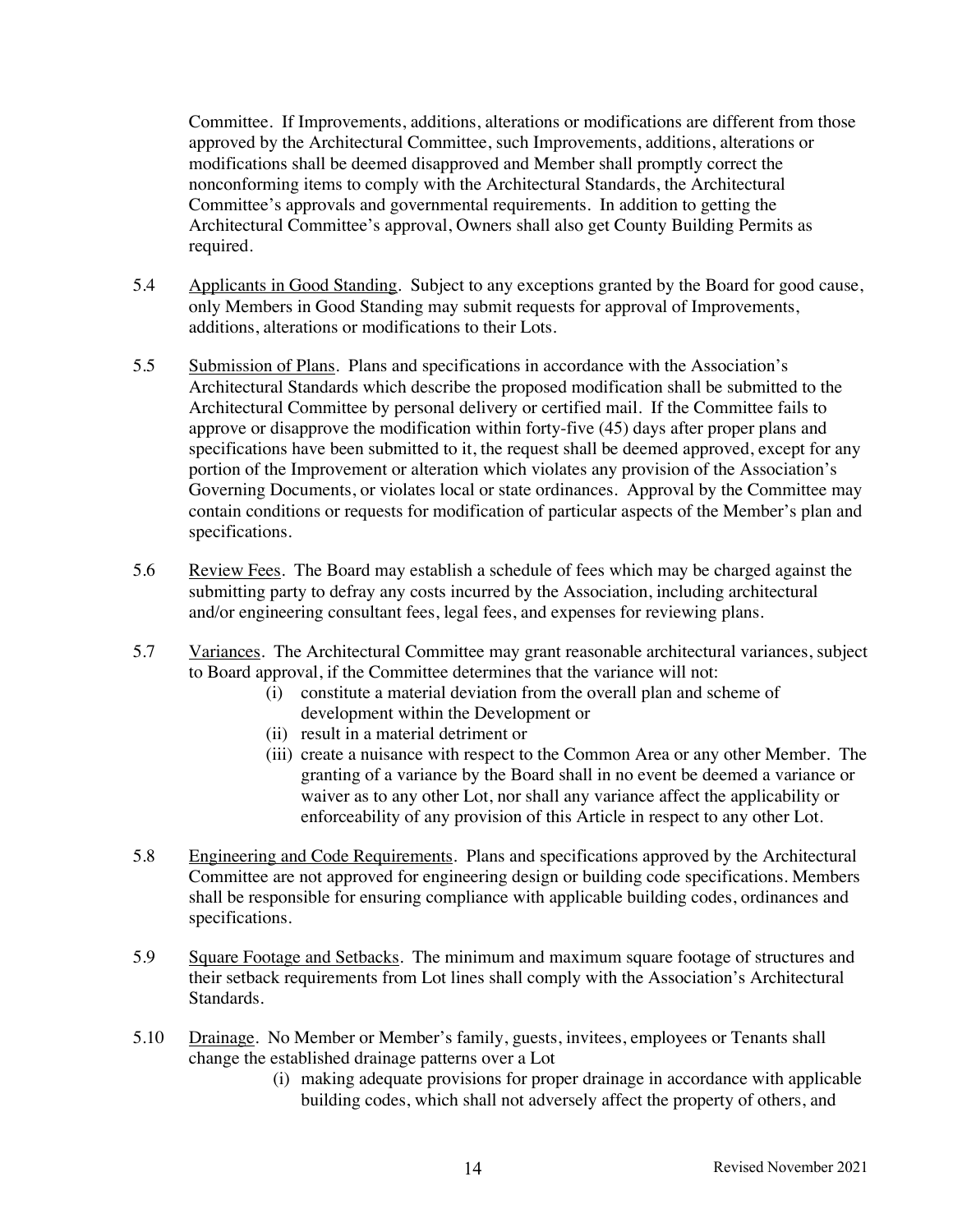- (ii) written approval of the Architectural Committee.
- 5.11 Combining Lots. No Lot may be combined with another Lot without the prior written approval of the Board. Combining Lots shall have the following consequences:
	- a. Assessments. The Assessments due and owing on the combined Lots shall be equal to the sum of the Assessments levied against each of the respective Lots so combined.
	- b. Voting Rights. The Member of the combined Lot shall have the number of votes equal to the number of votes of the Lots that were combined. For example, if two Lots were combined into one, the Member of the new Lot would retain two votes as a Member of the Association.
- 5.12 No Right to Divide or Further Sub-divide Lot. No Member shall have the right to divide or further sub-divide any Lot. However, if two or more Lots have been combined, the Member may seek written Board approval to divide the Lots to restore them to their prior condition.
- 5.13 Building Department and Association Approvals. Construction, repair, modification, or alteration of any Improvement requiring the issuance of a building permit shall be submitted by the Member to the appropriate governmental entity for review and approval. In the event of a conflict in the conditions of approval imposed by the governmental entity and the Architectural Committee, the more restrictive conditions shall control.
- 5.14 Occupancy of Unfinished, Temporary or Mobile Structures Prohibited. No manufactured home, mobile home or other approved home shall be occupied or lived in until they have been completed and the exterior is made to comply with the Association's Architectural Standards.
- 5.15 Landscaping Following Construction. Within two (2) months of the completion of any construction work during which the Association's landscaping requirements were waived, or within any shorter time frame required by the Architectural Committee, Members shall landscape their Lots as may be required by the Association's Architectural Standards.
- 5.16 Mechanics Liens. Members shall ensure that no lien is placed against any other Lot or against the Common Areas for labor or material furnished to their Lots. If a lien is placed against the Common Areas and other Lots, and the responsible Member does not immediately cause the removal of the lien, the Association may, after written notice to the responsible Member, pay the amounts necessary to have the lien removed and levy a Reimbursement Special Assessment against the responsible Member.
- 5.17 Waiver of Liability. Neither the Architectural Committee or its Members nor the Association or its Officers, Directors, employees or agents shall be liable for any damage, loss or prejudice suffered or claimed on account of the Architectural Committee's review, approval, or disapproval of any plans, drawings or specifications, or the conformance of the construction with the approved plans.
- 5.18 Manufactured Home or Mobile Home Requirements. No manufactured home or mobile home shall be placed on any residential Lot without prior written approval of the Architectural Committee. Nor shall any manufactured home or mobile home be approved unless it is no less than twenty four (24) feet registered width nor less than fifty-two (52) feet registered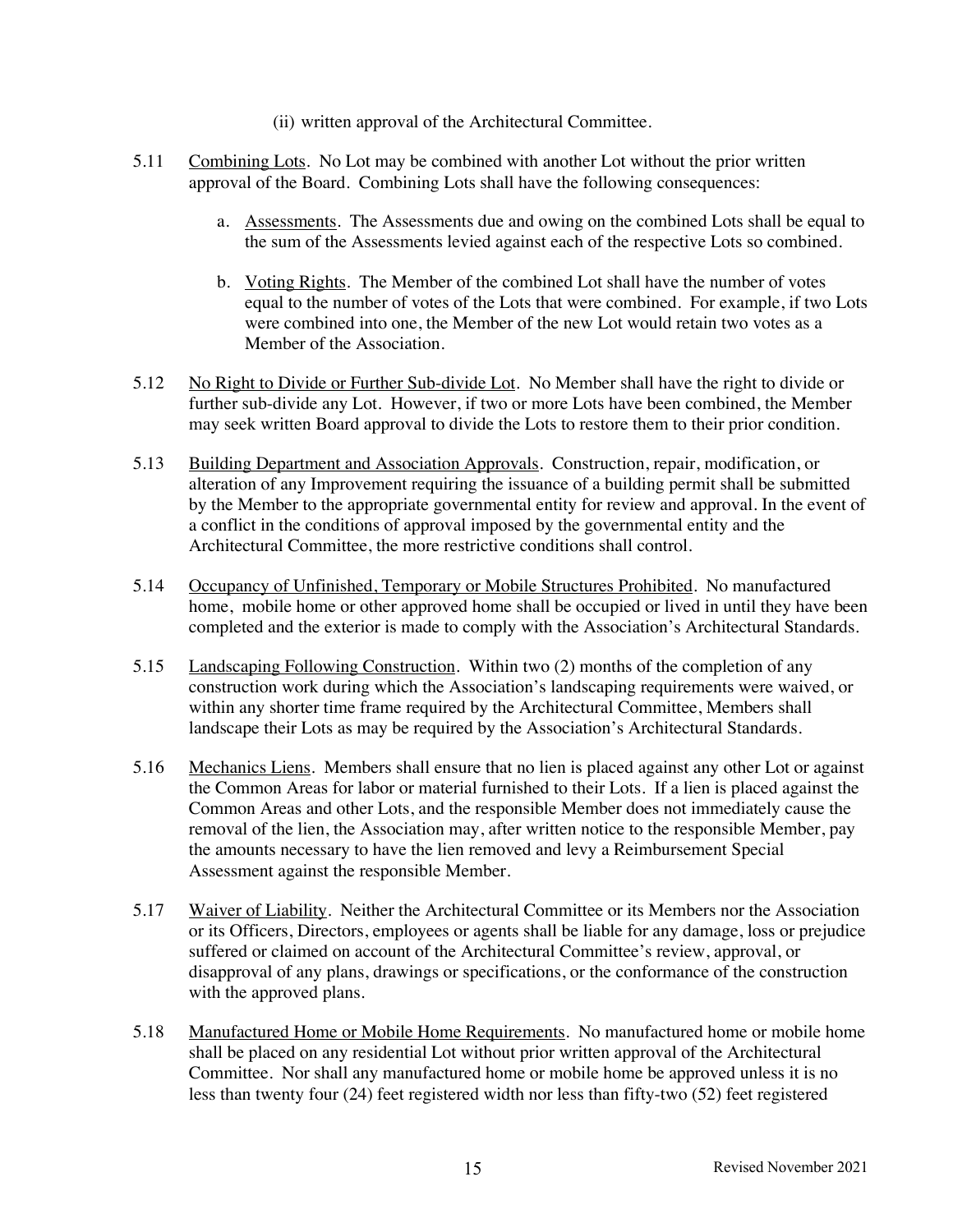length, excluding the tongue. Should any manufactured home or mobile home be removed for any cause, any replacement must comply with all conditions listed in this section.

- 5.19 Conforming with Governmental Ordinances and Regulations. No manufactured home or mobile home or any other structure or Improvement shall be placed on any residential Lot without the prior written approval of the Architectural Committee and unless the same is in conformity with all applicable governmental ordinances and regulations.
- 5.20 Driveways. Access driveways and other paved areas for vehicular use on a residential Lot shall have a wearing surface of cement concrete. The size and location for all driveways, culverts, pavement edging, or markers shall first be approved in writing by the Architectural Committee.
- 5.21 Uniformity of the Property. No Owner shall at his own expense and otherwise make any alteration, addition or modification to the manufactured home or mobile home or other Improvements on his residential Lot or to any part or portion of the Common Area without the prior written approval of the Architectural Committee. With respect to the installation of awnings, sunshades, screen doors and other minor installations to any individual residential Lot, the prior written approval of the Architectural Control Board shall be exercised liberally with a view toward promoting uniformity and thereby enhancing the attractiveness of the property as a whole.
- 5.22 Nameplate. There shall be no more than one (1) nameplate on each residential Lot. The nameplate shall be no more than seventy-two (72) square inches in area, and shall contain the name of the occupant and/or the address of the dwelling. It may be located on the door of the manufactured home or mobile home, the adjacent wall, the wall of an approved accessory building or structure, or it may be free standing in the front or side yard, provided that the height of the nameplate is not more than twelve (12) inches above the adjoining ground grade.
- 5.23 Concealing Transmission Lines. No pipes, conduits, lines, wires, equipment or facilities for the communication, transmission or metering of electricity, gas, water, telephone, television or radio signals or other utilities shall be constructed, placed or permitted to be placed anywhere on any residential Lot, other than within a manufactured home or mobilehome or other Improvement, unless it is contained in pipes, conduits, cables or vaults, constructed, placed and maintained underground or concealed in or under manufactured homes or mobile homes or approved structures. Nothing herein shall be deemed to forbid the erection and use of temporary power incidental to the construction of approved buildings or telephone services provided they are constructed and maintained in strict accordance with Civil Code Section 4725.
- 5.24 Temporary Structures. No trailer, camper, tent, shed or temporary structure of any kind shall be erected, constructed, permitted or maintained on any residential Lot without the written approval of the Architectural Committee.
- 5.25 Withholding Approval. Approval by the Architectural Committee of any request, plan, or specification shall not prevent the Association from withholding its approval of an identical request, plan or specification when subsequently or additionally submitted for approval by the same or any other owner.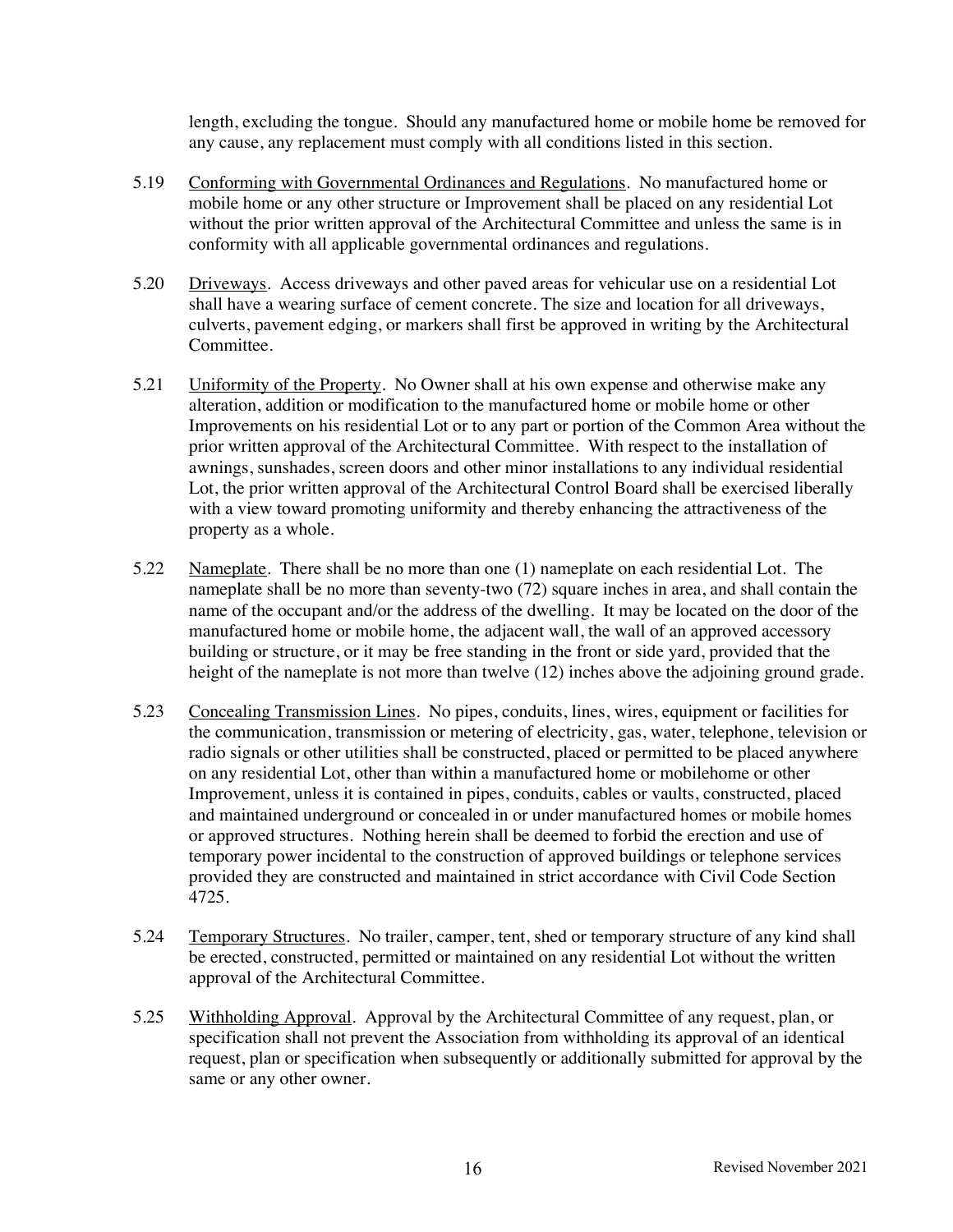5.26 Limitation on Liability. Approval by the Architectural Committee of any request, plan or specification submitted to it for approval shall not cause the Board, or its members, or the Association to be liable in any way to any person.

# **ARTICLE 6: GENERAL RESTRICTIONS**

- 6.1 Antennas. No antennas for transmitting or receiving radio signals or any other form of electromagnetic radiation may be installed except as provided in the Association's Policies, Rules and Regulations, its Architectural Standards and applicable law.
- 6.2 Barbecues and Exterior Fires. There shall be no exterior fires whatsoever except for barbecues in confined receptacles designed for such purposes. The hours of operation, type of equipment and rules regarding their operation shall be in the Policies, Rules and Regulations. Residents shall take all reasonable precautions to minimize smoke.
- 6.3 CLotheslines. Outside cLotheslines shall be concealed and shall not be visible from neighboring properties or Common Areas. No balcony, fence, railing, tree, shrub or the like may be used as a cLothesline.
- 6.4 Drains. There shall be no interference with the established drainage pattern in the Development unless an alternative provision is made and approved in advance in writing by the Architectural Committee.
- 6.5 Drilling and Exploration. No Lot shall be used in any manner to explore for, remove, refine, or store any water, gasoline, oil, hydrocarbons, minerals, gravel, earth, or earth substances of any kind.
- 6.6 Flammable Materials. Under no circumstances may explosives, fireworks, or highly flammable or highly corrosive materials be stored on Lots or used by Members or their family members, Tenants, invitees, employees or guests within the Development.
- 6.7 Health and Safety Hazards. Members shall not permit conditions which constitute a health, safety or fire hazard to exist on their Lots or Exclusive Use Common Areas. This includes conditions that provide a refuge for rodents, vermin, or other pests.
- 6.8 Increased Insurance Rates. No Member shall permit anything be done or kept in or on any Lot or any Common Area which will increase the rate of insurance in or on any other Lot or the Common Area, or which would result in uninsurability or in the cancellation, suspension, modification or reduction of insurance in, on or covering any other Lot, Common Area or item of personal property within the Development. If, by reason of the occupancy or use of any portion of the Development by any Member, the rate of insurance on any policy held by the Association shall be increased, such Member shall become personally liable to the Association for any increase in insurance premiums caused thereby and the cost of the increase shall be assessed to such Member and his Lot as a Special Assessment.
- 6.9 Machinery and Equipment. No machinery or equipment of any kind shall be placed, operated or maintained upon or adjacent to any Lot, except such machinery or equipment as is usual and customary in connection with the use, maintenance or construction of a private residence. Owners may maintain personal workshops on their property.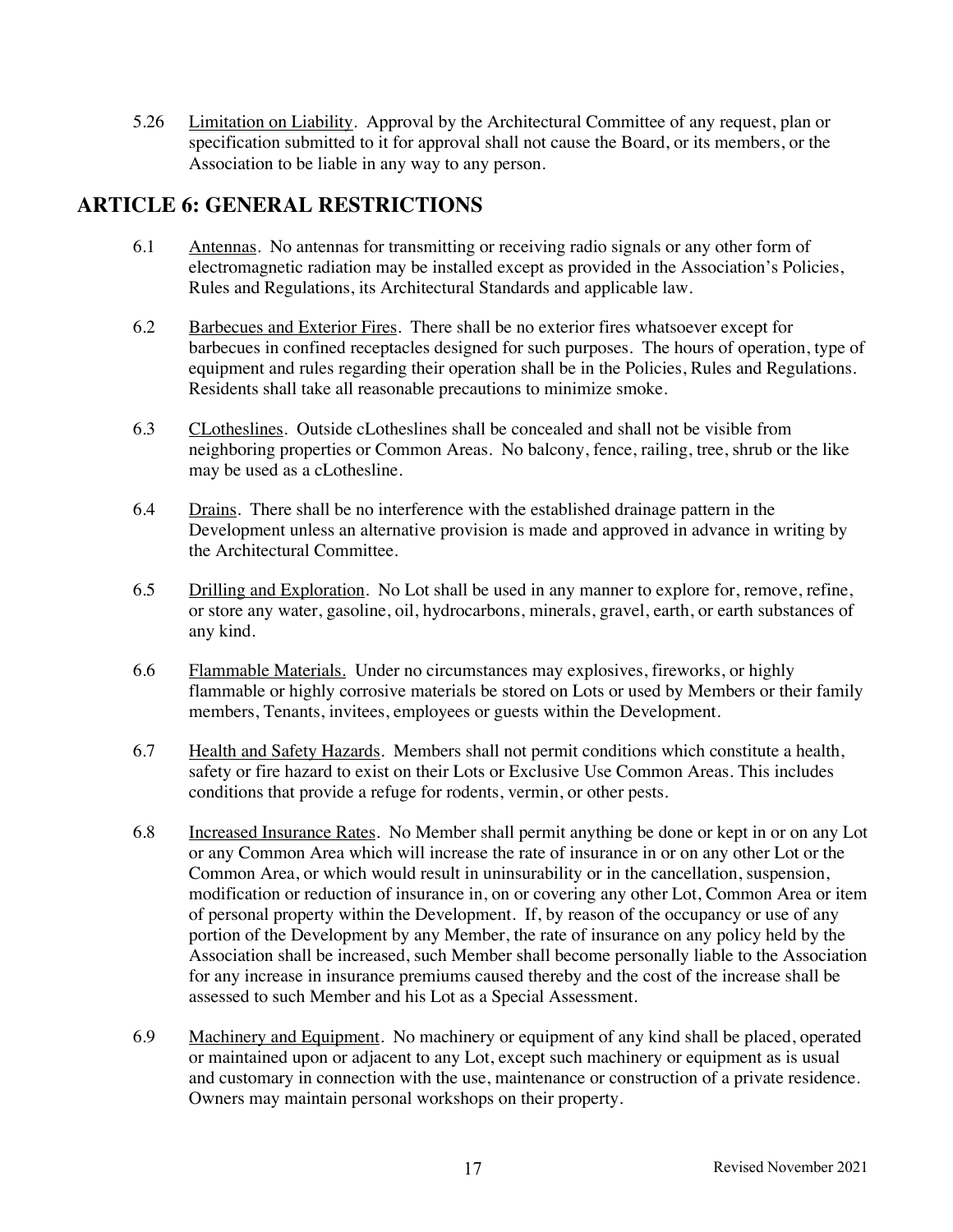- 6.10 Nudity. Public displays of nudity are prohibited.
- 6.11 Nuisance. No one may cause or permit to be caused anything which constitutes a nuisance. To constitute a nuisance the activity, behavior or condition must be unreasonably noxious or offensive, cause an unreasonable disturbance or annoyance, be unreasonably injurious to health, indecent, or create an unreasonable obstruction to the free use of property. Residents with allergies or sensitivities must, at their own expense, take precautions to protect themselves against commonplace levels of noise, odors, dust, smoke, gases, pollen, or other environmental pollutants. Because a nuisance is largely subjective, the Association is not obligated to become involved in disputes where the alleged nuisance causes mere inconvenience rather than substantial interference. If, in the Board's opinion, a nuisance exists, the Board may send "cease and desist" letters or, following due process as provided for in the Bylaws, impose fines, suspend privileges, take legal action, or seek any other remedy provided for by law and/or these CC&Rs.
- 6.l2 Occupancy Restriction. The maximum number of Persons who may reside in any residential dwelling is two (2) Persons per bedroom plus one (1) for the dwelling. For purposes of this restriction, "reside" shall mean the use, residency or occupancy of any dwelling by any Person for more than thirty (30) consecutive days or more than sixty (60) aggregate days, whether or not consecutive, in any twelve (12) consecutive months.
- 6.13 Obstruction of Common Areas. No Common Area shall be obstructed or used for other than its intended purpose except as designated by the Board.
- 6.14 Quiet Enjoyment. No one may engage in any abusive or harassing behavior or any form of intimidation or aggression, whether verbal or physical, against other Members, Residents, employees, guests, invitees, members of the Board, or the Association's management, employees, agents or vendors. Because the breach of quiet enjoyment is largely subjective, the Board may choose to act only against substantial breaches after investigation of the matter and a finding of probable cause to act. In the event the Association chooses not to act on a complaint of breach of quiet enjoyment, or the complaining party believes the Association's action is not sufficient, such party may take legal action to enforce this provision against other Residents.
- 6.15 Residential Use. No Member shall use or permit his Lot or any portion of it to be occupied or used for any purpose other than a private single-family residence. However, Residents may conduct minor business related activities within their Residences provided that such activities are not noticeable from the Common Area or other Lots and provided that such activities do not unreasonably interfere with the use and enjoyment of the Common Area or other Lots. The Association Board may adopt further rules in this regard, and the Association Board shall, in its sole and absolute discretion, decide whether any business activity violates this Section.
- 6.16 Sale of Lot. Open houses, brokers' caravans and other matters relating to the sale of a Lot shall be provided for in the Rules.
- 6.17 Sanitary Conditions. In addition to the requirements of Article 3, Section 7 of this Declaration, Members shall maintain their Lots and all Improvements in a clean and sanitary condition and not allow rubbish or debris of any kind to accumulate so as to render any Lot or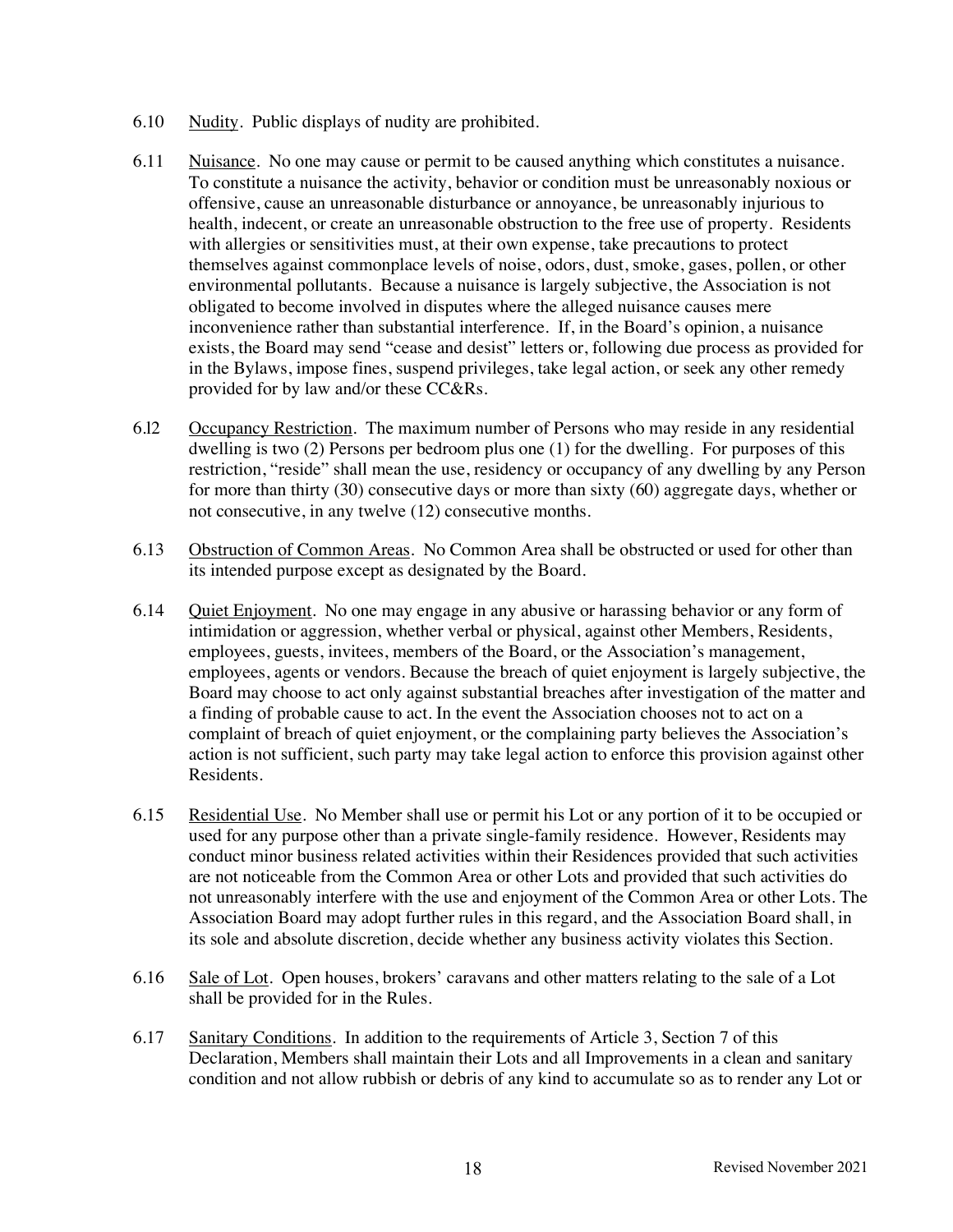portion of a Lot unsanitary, unsightly, or offensive or that provide a refuge for rodents, vermin, or other pests.

- 6.18 Satellite Dishes. Satellite dishes may only be installed as provided for in the Policies, Rules and Regulations, Architectural Standards, and applicable law.
- 6.19 Signs. No signs shall be erected or maintained on any Lot except as allowed by the Architectural Standards.
- 6.20 Smoking. Smoking, including the smoking of tobacco, marijuana, or any other weed or plant, or the vaping of e-cigarettes or other similar substance is prohibited in all Common Property buildings and enclosed Common Areas, including clubhouse courtyards and patios, and anywhere inside the fenced swimming pool area. Smoking in open Common Areas shall be as specified in the Policies, Rules and Regulations.
- 6.21 Storage. No Lot shall at any time be used for open air storage of building materials, vehicles, implements, tools, furniture, landscaping materials or equipment, irrigation pipes or apparatus, junk, trash or any other things whatsoever; provided, however, that building and landscaping materials, tools or equipment may be placed and maintained on building sites as provided for in the Architectural Standards.
- 6.22 Trash Containers. Every outdoor receptacle for trash, rubbish or garbage shall be placed, screened, and kept as provided for in this Declaration and the Association's Policies, Rules and Regulations.
- 6.23 Use of Association Employees. Members may hire off-duty Association employees to perform work. However, the use of off-duty employees shall be at the employing Member's expense and such Member shall be responsible for workers' compensation and payroll deductions for the employee. In no event shall the Association be liable for the acts or omissions of employees hired by Members.
- 6.24 Window Coverings. No window may be covered by paint, aluminum foil, newspapers, bed sheets, cardboard, blankets or other similar items.

# **ARTICLE 7: LEASING OF RESIDENCE**

- 7.1 Lease Restriction. Members shall not lease their residences unless and until they have complied with this Article 7 and any reasonable leasing rules adopted by the Association. The number of residences being leased at any one time shall not exceed the most restrictive cap permitted by law at the time (currently 25% as of 2021). For purposes of this Section 7.1, an accessory dwelling unit or junior accessory dwelling unit shall not be construed as a residence for purposes of calculating the cap. The Association shall create reasonable rules to establish procedures for the enforcement of this Section.
- 7.2 Lease Requirements. No Member shall lease less than the entire Lot, nor shall any lease be for an initial term of less than thirty (30) consecutive days. Lots may not be used for time-share purposes, hotel-like operations or other transient purposes. In addition, the lease agreement between Member and Tenant shall contain, at a minimum, the following terms: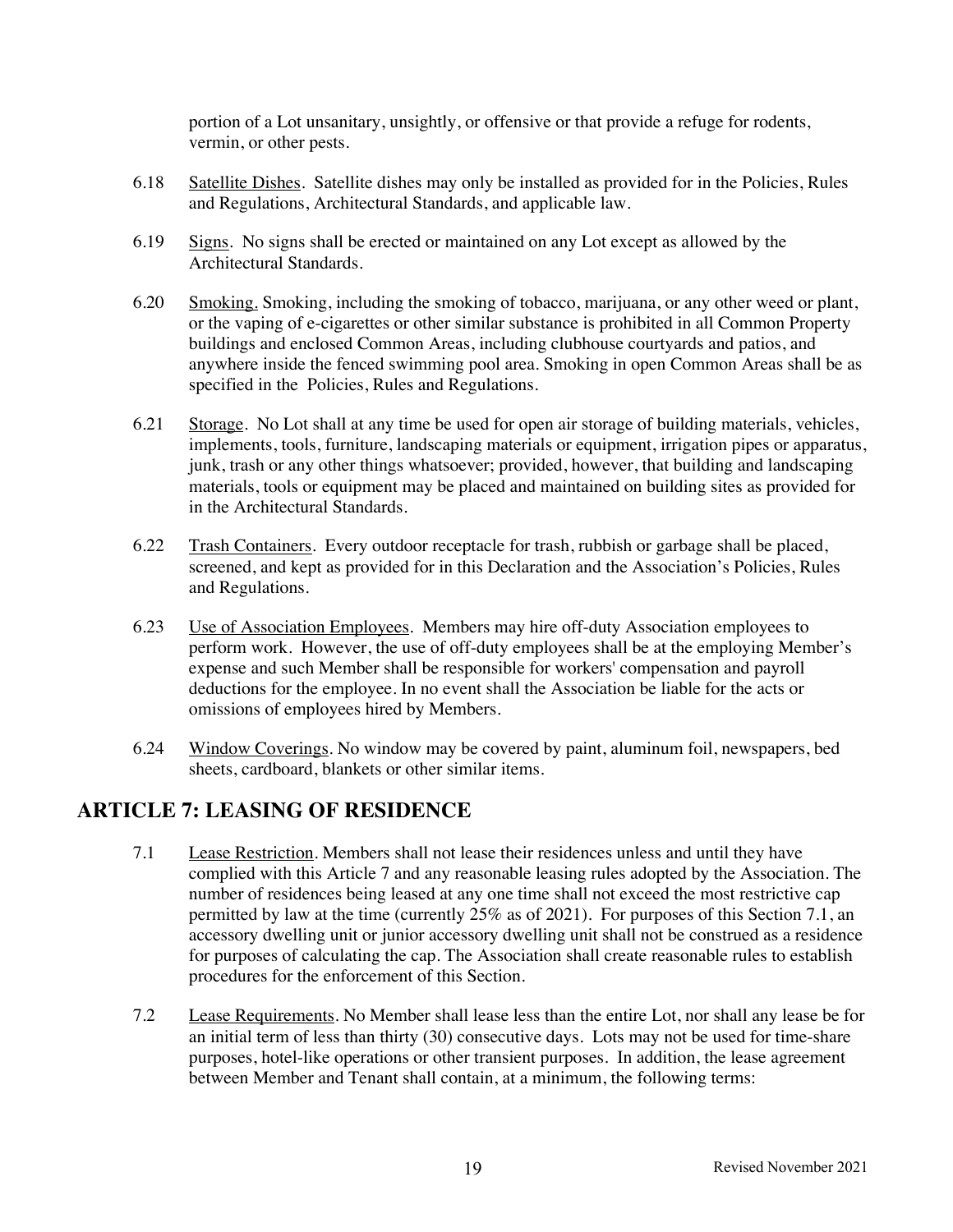- (i) Tenant agrees to comply with the Association's Governing Documents and failure to do so constitutes a default under the lease; and
- (ii) there shall be no right of assignment or sublease.
- 7.3 Rules. Members shall provide their Tenant(s) with copies of, and are responsible for the Tenant's compliance with, the Association's Rules and other Governing Documents, including these CC&Rs.
- 7.4 Common Area Facilities. Any Member residing off-site and whose residence is occupied by others automatically relinquishes to their Lessees the Member's rights to use the Association's Common Area facilities until the Member re-takes possession of the residence and Lot.
- 7.5 Enforce Rules. Members shall be responsible for ensuring their Tenants' compliance with the Association's CC&Rs, Bylaws, and Policies, Rules, and Regulations. Members shall evict any Tenant who commits criminal acts in the Development such as drug-related activity, vandalism, violence or threats of violence against others, and the like.
- 7.6 Transfer of Occupancy. Members shall provide the Association with the names of all LotLessees and any change in occupancy within thirty (30) days of the change.
- 7.7 Repair Damage. Members shall be responsible for the repair of any damage to the Common Areas caused by their Tenants or Tenants' family, guests, employees, invitees, or pets regardless of whether the damage was caused by negligence.
- **7.8 Lot Restrictions Following Recordation of the Second Restated Declaration.** The provisions of this Section 7.8 shall apply only to any Owner (hereafter "Post Second Restated Declaration Owner" but excluding the Association) who has acquired title to any Lot after the date and time of recordation of this First Amendment. These provisions shall apply to all Post First Amendment Owners both for the reasons provided in Sections 7.1 and 7.2 of the Declaration, and also, among other reasons, to better address the needs of the community for stability, livability and affordability. In addition to being subject to all other provisions of the Declaration, including but not limited to Sections 7.1 to 7.7 inclusive, such Post First Amendment Owners must also comply with the following provisions:
- a. *Residency Requirements Prior to Rental.* Post Second Restated Declaration Owners shall be subject to all of the lease restrictions set out in Section 7.1 hereof except that, instead of a restriction requiring actual residency for a term of one (1) year before leasing, Post First Amendment Owners shall not lease their Residences until they have physically resided in the Residence as their primary residential dwelling for at least two (2) years.
- b. *Cap on Total Rentals.* The maximum number of Residences which may be rented by Post First Amendment Owners shall be subject to a rental cap consistent with the maximum permitted by law (currently 25% as of 2021).. Unless otherwise provided by the Rules, no Post First Amendment Owner may rent a Residence for a fixed term longer than one (1) year, provided that any rental agreement or lease may be extended thereafter by one or more terms of no longer than one (1) year in length per term. In the event that the total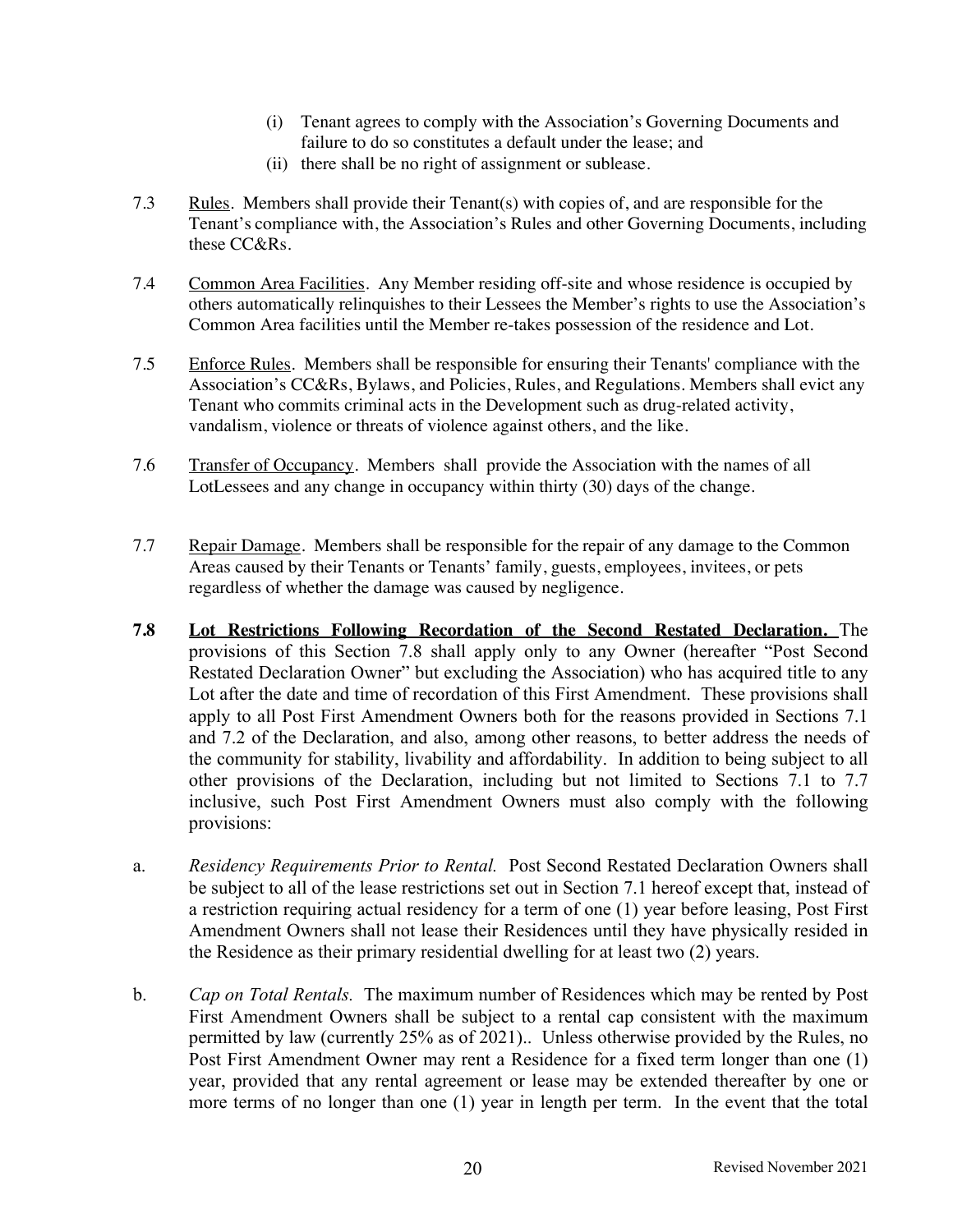number of Residences rented by Post First Amendment Owners reaches the maximum number , then before any Post First Amendment Owner may rent his Residence, such Owner must first obtain the written approval of the Association, following such Owner having put his name on a Rental Waitlist which shall be established by the Association. The maximum rental cap may be temporarily or permanently revised (but not decreased below twenty-seven (27) Residences) by Board Resolution in the event that the number or percentage of Residences rented by non-Post First Amendment Owners is such that the total Residences which are rented within the entire Development does not exceed twentyfive percent (25%) or such greater number or percentage as applicable law may permit. Notwithstanding the above, the rental cap shall not apply to any lender that forecloses upon a first deed of trust and becomes the Owner of a Lot within the Development while that Lender remains an Owner.

c. *Rental Waitlist.* When the total number of Residences rented by Post First Amendment Owners has reached, or is approaching, twenty-five percent (25%), the Association will notify all Post First Amendment Owners that they can no longer rent a Residence without first obtaining the written consent of the Association and putting their names and Residence address(es) on a Rental Waitlist. All requests to be included in the Rental Waitlist must be submitted in writing to the Board or as otherwise notified to Post First Amendment Owners or as provided by the Rules. Unless the Rules state otherwise, all requests will be deemed to have been made in the order of the date and time when such requests were actually received by the Association.

The Board may adopt and enforce such Rules as it deems reasonable relating to the operation of the Rental Waitlist and all related or other matters pertaining to the rental of Lots or Residences to better ensure that the purposes of this Section 7.8 are achieved and that all Post First Amendment Owners are treated in a fair manner and have such reasonable opportunity as circumstances allow (while maintaining the overriding rental cap as provided herein) to rent their Residences for at least some of the time during which they hold title to their Lot. For instance, Post First Amendment Owners may be required to place their names and Residences on the Rental Waitlist after renting a Residence of not more than one (1) year so as to give other Post First Amendment Owners a turn to rent their Residences for up to one (1) year. Post First Amendment Owners may also be required to have actually rented their Residences within a limited time after being given permission by the Association to rent, so that if a Residence is not rented within such time period, the right to rent will or may be withdrawn when the next Post First Amendment Owner on the Rental Waitlist will or may then be entitled to rent instead. The Rules may also empower the Board to grant variances or waivers in the sole discretion of the Board where hardship or other circumstances so warrant.

For the purposes of the Section, the term "rented" or any variation thereof with respect to a Residence shall mean a Residence for which one or more persons or entities are legally or contractually obligated to pay rent or some other consideration in money or monies worth for the occupation or use of such Residence in an amount which is not less than twenty percent (25%) of the current open market rent for the Residence in question. "Current open market rent" means the full annual rental value of the Residence when measured against other generally comparable Residences in the Association and neighboring communities as determined from time to time by the Board based upon such factors as the Board deems reasonable, including, but not limited to, the advice of realtors and the Board's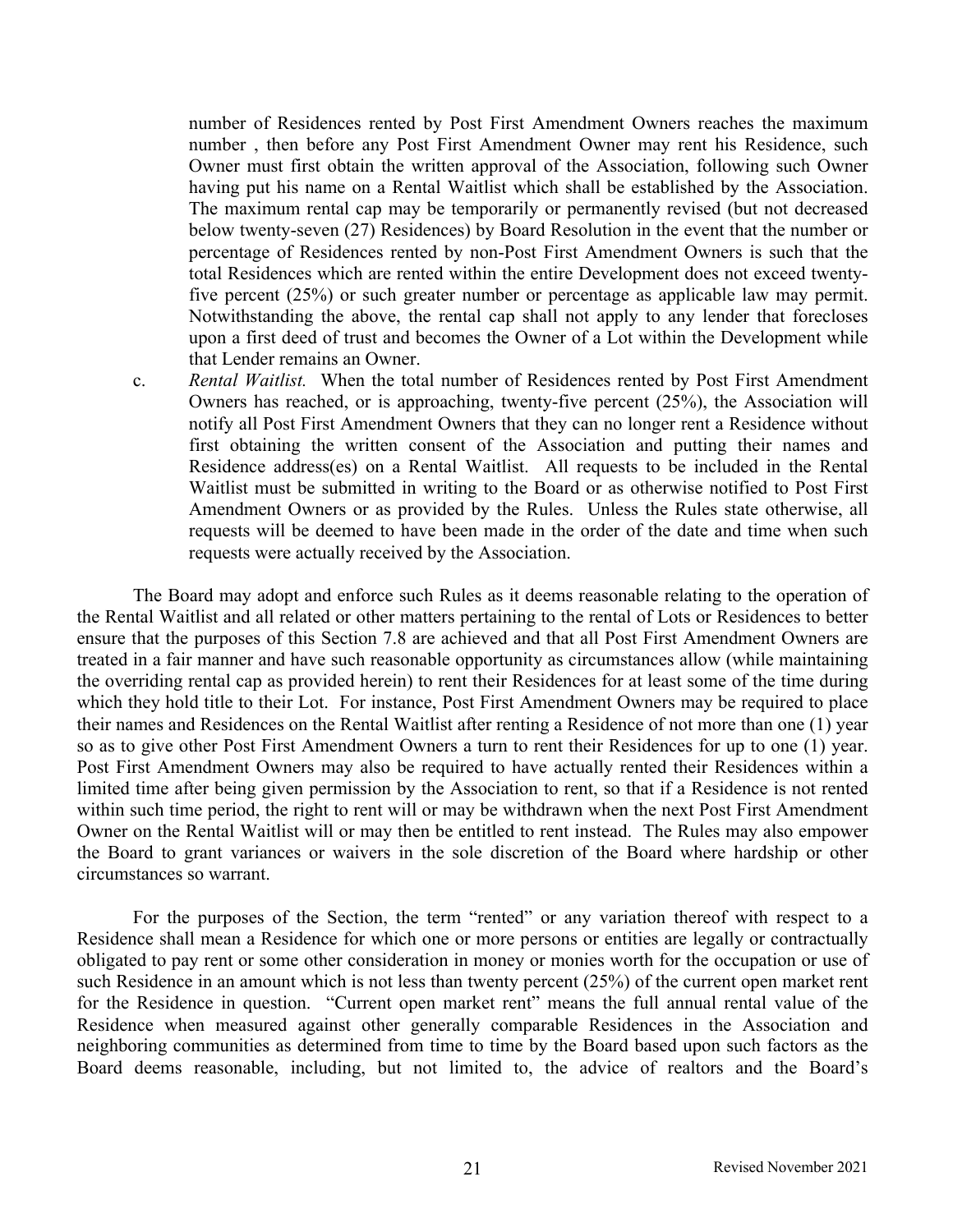determination of the average rent paid for generally comparable space in the Association and neighboring communities.

#### **ARTICLE 8: ANIMALS**

- 8.1 Livestock Prohibited. No horses, cows, cattle, goats or sheep shall be kept or permitted to be kept on any property or Lots. No dogs, cats, birds, poultry, bees, horses, rabbits or other pets shall be raised or traded as business, either directly or indirectly, on any Lot. The Board may establish Rules regarding the kinds, numbers, and sizes of pets which may be kept as well as safety, nuisance and other issues.
- 8.2 Nuisance. Members shall be liable for any damage to Person or property, or nuisance noise caused by the pets of such Members or their family, employees, guests, invitees or Tenants. The Board shall have the right to prohibit any pet which, in its opinion, constitutes a nuisance.
- 8.3 Removal. Owners whose animals are found to be in violation of the nuisance provisions, as further defined in the Rules, following proper notice and hearing, or whose animals have been declared dangerous by the County, shall be required to remove said animals from the development within 15 days.
- 8.4 Access within Common Area and Dog Park. No pets shall be allowed in the Common Area except as follows:
	- a. Pets being transported in a cage or other suitable secure carrier for the sole purpose of travelling from a location outside of the Development to a Residence (or vice versa) or from one Residence within the Development to another Residence within the Development. Such transportation of pets must be non-stop and, except as otherwise permitted by subsection (b) below, no pet shall be allowed outside of a carrier within any part of Common Area; or
	- b. Pets being transported in a cage or other suitable secure carrier or led on a leash or similar type restraint of not more than six (6) feet in length by a person fully capable of controlling such pet directly to and from any dog park or similar dog recreational area established by the Association and any Residence where such pet is being permanently or temporarily housed.

# **ARTICLE 9: VEHICLES AND PARKING**

9.1 Street Parking. The Association shall have authority to manage and control parking on the public streets in the development and all parking within the Common Area and enforce any parking restriction thereon as against the Owners as well as their employees, guests, tenants and invitees. The Owners are directly liable for the parking violations of their employees, guests, tenants and invitees. The Association may, in its sole discretion, reasonably restrict or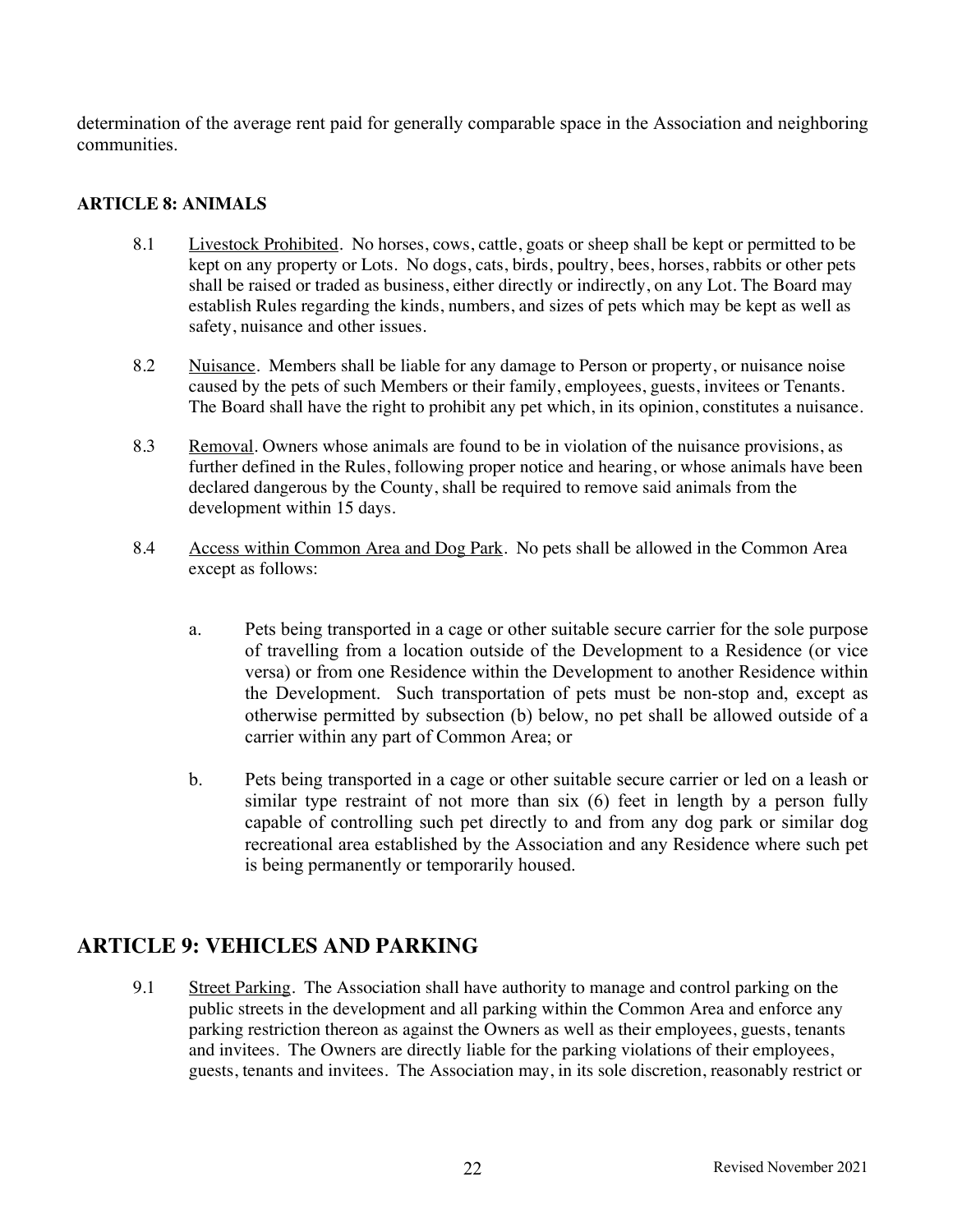limit the number of vehicles parked on a Lot or on the street based upon aesthetics, available parking and occupancy of the Lot.

- 9.2 Repair of Vehicles. No Resident shall construct, repair, or service any vehicle within any portion of the Common Areas, except for emergency repairs to the extent necessary for the movement of the vehicle to a proper repair facility, or on any Lot except in an area on the Lot not visible from the Common Areas or neighboring properties. Regular maintenance, such as checking oil, adding water to golf cart batteries, washing and/or waxing cars, checking the air in the tires, changing a tire, or vacuuming the interior of the car, shall be permitted.
- 9.3 Fluid Leaks. Members must keep their driveways and streets in front of their Lots free of fluids such as oil, radiator coolant, brake fluid, power steering fluid, etc.
- 9.4 Current Registration of Vehicles. All vehicles, including recreational vehicles, must be legally registered, properly insured and capable of being operated while situated anywhere within the Development, unless stored completely out of view in a completely enclosed garage.
- 9.5 Theft or Damage. The Association shall not be liable for any loss or damage suffered by any Member, their family, Tenants, employees or guests by reason of theft of or damage to any vehicle or vehicle contents, unless caused by the Association's intentional misconduct or gross negligence.

# **ARTICLE 10: ENFORCEMENT OF GOVERNING DOCUMENTS**

- 10.1 Association Enforcement Rights. In addition to any other legal remedies and the rights described in these CC&Rs and without waiving the Association's right to institute other enforcement measures, and subject to the notice and hearing provisions in the Bylaws, the Governing Documents may be enforced by any or all of the following as may be appropriate:
	- a. Monetary Penalties. The Board may assess reasonable monetary penalties for violations of the Association's Governing Documents by a Member or Member's family, Tenants, employees or guests. Such Member shall be liable for all costs of collection, including attorneys' fees, court costs and related expenses.
	- b. Suspend Common Area Privileges. Subject to the notice and healing provisions set forth in the Bylaws, the Board may suspend the Common Area privileges of Members and their family, Tenants, employees and guests for their failure to comply with the Association's Governing Documents. Any such suspension shall be for a period of time not to exceed thirty (30) days for any noncontinuing violation. For continuing violations, the suspension may be imposed for as long as the violation continues.
	- c. Judicial Enforcement. A lawsuit for damages and/or injunctive relief may be filed, whether or not the relief sought is for negative or affirmative action.
- 10.2 Cumulative Remedies. The respective rights and remedies, provided by these CC&Rs or by law or available in equity, shall be cumulative and the exercise of any one or more of such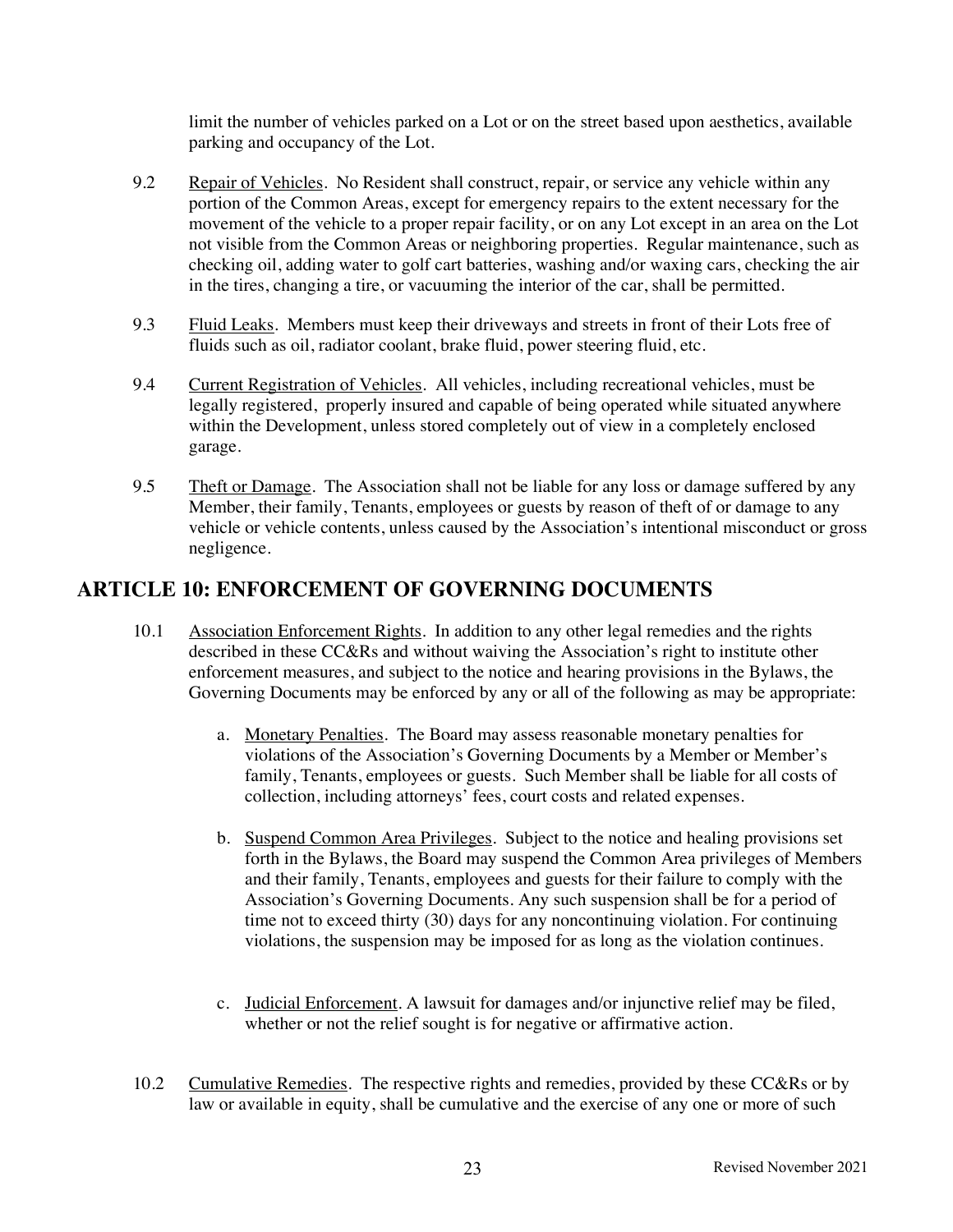rights or remedies shall not preclude or affect the exercise, at the same or at different times, of any other such rights or for the same or different failures of the Members or others to perform or observe any provision of these CC&Rs.

- 10.3 Failure to Enforce Not a Waiver. Failure by the Board, any Member or any other Person entitled to enforce the Governing Documents to enforce the same shall in no event be deemed a waiver of the right of such Person or of any other Person entitled to enforce the Governing Documents to enforce the same thereafter. Waiver or attempted waiver of any provision of these CC&Rs with respect to any Lot shall not be deemed a waiver as to any other Lot, nor shall the violation of any provision hereof with respect to any Lot or Lots affect the applicability or enforceability of any provision of these CC&Rs in respect to any other Lot.
- 10.4 Remedy at Law Inadequate. Remedies at law for violation of the Association's Governing Documents are inadequate and equitable and injunctive relief may be sought and awarded.
- 10.5 Right of Action Against Transferee. Failure by a Member to correct Lot violations prior to the transfer of title to the Lot shall give the Association the right to enforce compliance against the transferee.
- 10.6 Attorneys' Fees. In the event any party initiates any action or proceeding to enforce or interpret the Governing Documents or California law relating to the Development, the prevailing party shall be entitled to recover reasonable attorneys' fees and costs, including reasonable experts' fees.

# **ARTICLE 11: RIGHT OF ENTRY**

- 11.1 Limited Right of Entry. During reasonable hours, and subject to the notice requirements contained in this Article, the Association's representatives and vendors may enter Lots (but not the interior of any structures on the Lots), Common Areas, and Exclusive Use Common Areas
	- (i) to inspect and perform necessary maintenance or repairs to the Common Areas and/or Exclusive Use Common Areas,
	- (ii) to mitigate damages,
	- (iii) to inspect the Lot and its Improvements to ensure compliance with the Governing Documents, including, but not limited to, Section 3.7 of this Declaration, or
	- (iv) to perform any maintenance, repair or replacement on the Lot necessary to bring it into compliance with the Governing Documents.

Such Persons, acting in good faith, shall not be liable for trespass.

11.2 Notice of Entry. The Association shall give written notice in advance to the Resident of the Lot and the Lot's Owner, stating the purpose for the entry and the time of the entry. Notice may be personally delivered no less than five (5) days in advance or mailed no less than eight days in advance to the occupant of the Lot and to the Member's address of record, if different from the Lot address, unless the Member has specified in writing a different location for notice to be sent.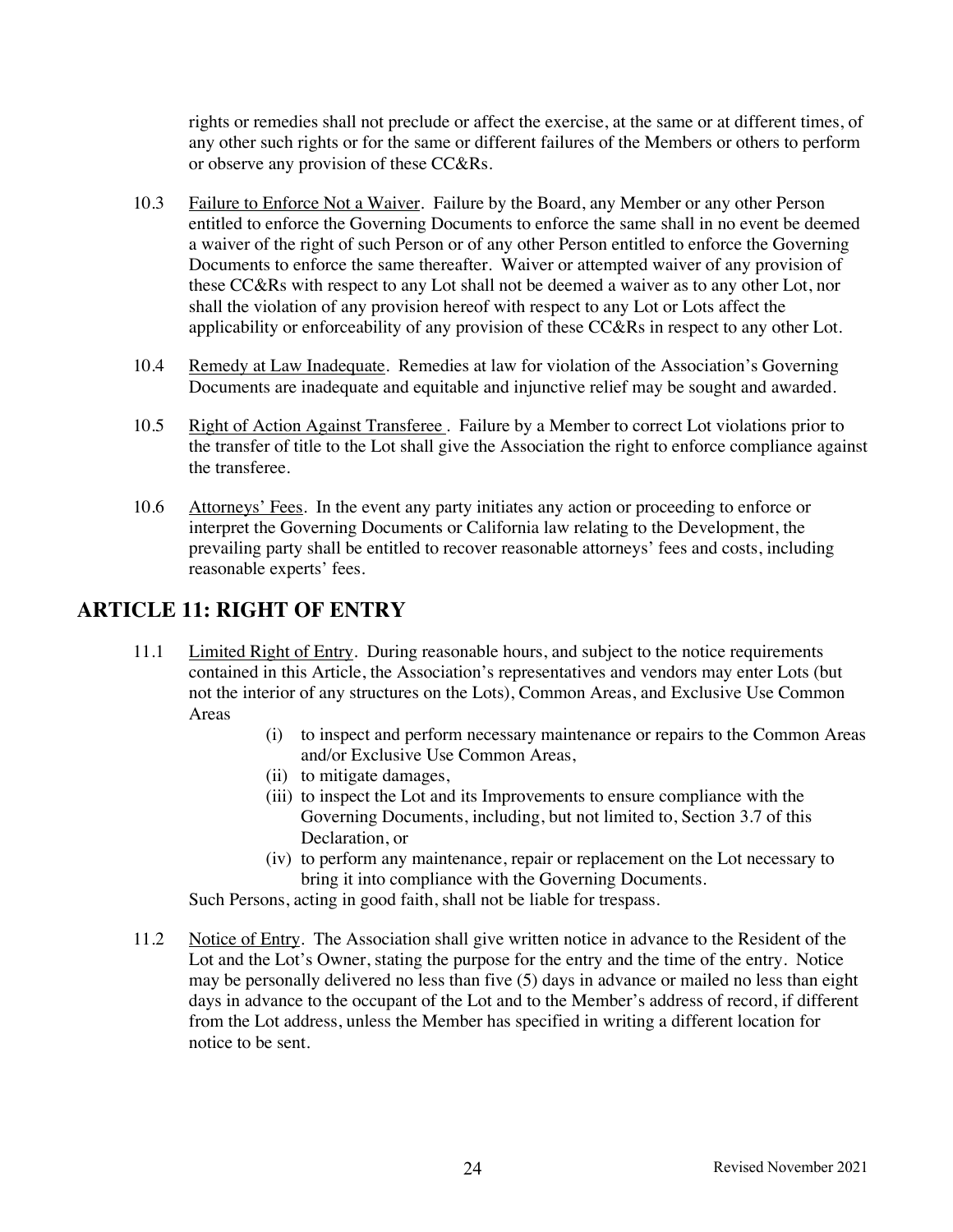- 11.3 Avoid Unreasonable Interference. The right of entry shall be exercised in such a manner as to avoid any unreasonable or unnecessary interference with the possession, use and enjoyment of the Member or other Resident of such Lot.
- 11.4 Emergency Entry. In the event of an emergency, the Board shall make a good faith effort to give an opportunity to cure and notice of entry. However, if it is not feasible to allow time for cure or to seek permission for entry, or if permission is refused, the Board or its authorized representative may enter the Lot and shall not be subject to liability to the Member or occupant, and no trespass or other wrongful act shall be deemed to have been committed by reason of such entry.
- 11.5 Refusal to Allow Entry. If the Association seeks entry to a Lot for any reasonable purpose authorized in these CC&Rs and the Resident or Member unreasonably refuses to allow entry, the Association shall have the right to assess the Member for all expenses, including attorneys' fees (if legal proceedings are instituted), incurred by the Association arising from the Resident's refusal to allow entry. Such fees and expenses shall become a Special Assessment against the Member and shall be fully enforceable by all means provided for in these CC&Rs including lien and foreclosure.
- 11.6 Damage by Association. The Association shall be responsible for any damage caused by the Association's entry onto the Owner's Lot and shall repair any such damage within a reasonable amount of time.

#### **ARTICLE 12: ASSESSMENTS**

- 12.1 Purpose of Assessments. The general purpose of Assessments is to provide for the recreation, health, safety and welfare of the Members, enforce and comply with the Governing Documents, manage the Development, enhance the quality of life in the Association, improve and maintain the Common Areas, provide for the acquisition and maintenance of property, services and facilities devoted to these purposes, and for any action or undertaking on behalf of the Association.
- 12.2 Regular Assessment. The Board shall levy Regular Assessments in an amount sufficient to provide for the performance by the Board of each and every one of its powers and duties provided, however:
	- a. 20% Limitation. Pursuant to California Civil Code section 5605, the Board shall not, without the approval of Members constituting a quorum, casting a majority of the votes, impose a Regular Assessment which is more than twenty percent (20%) greater than the Regular Assessment for the immediately preceding fiscal year. Quorum, for the purposes of this provision, means more than fifty percent (50%) of the Members of the Association
	- b. Uniform Rate of Assessment. Regular Assessments shall be fixed at a uniform rate for Lots.
	- c. Payable Monthly. Regular Assessments shall be payable by each Member against whom assessed in twelve (12) equal monthly installments on the first day of each calendar month (commencing with the date on which he/she becomes a Member and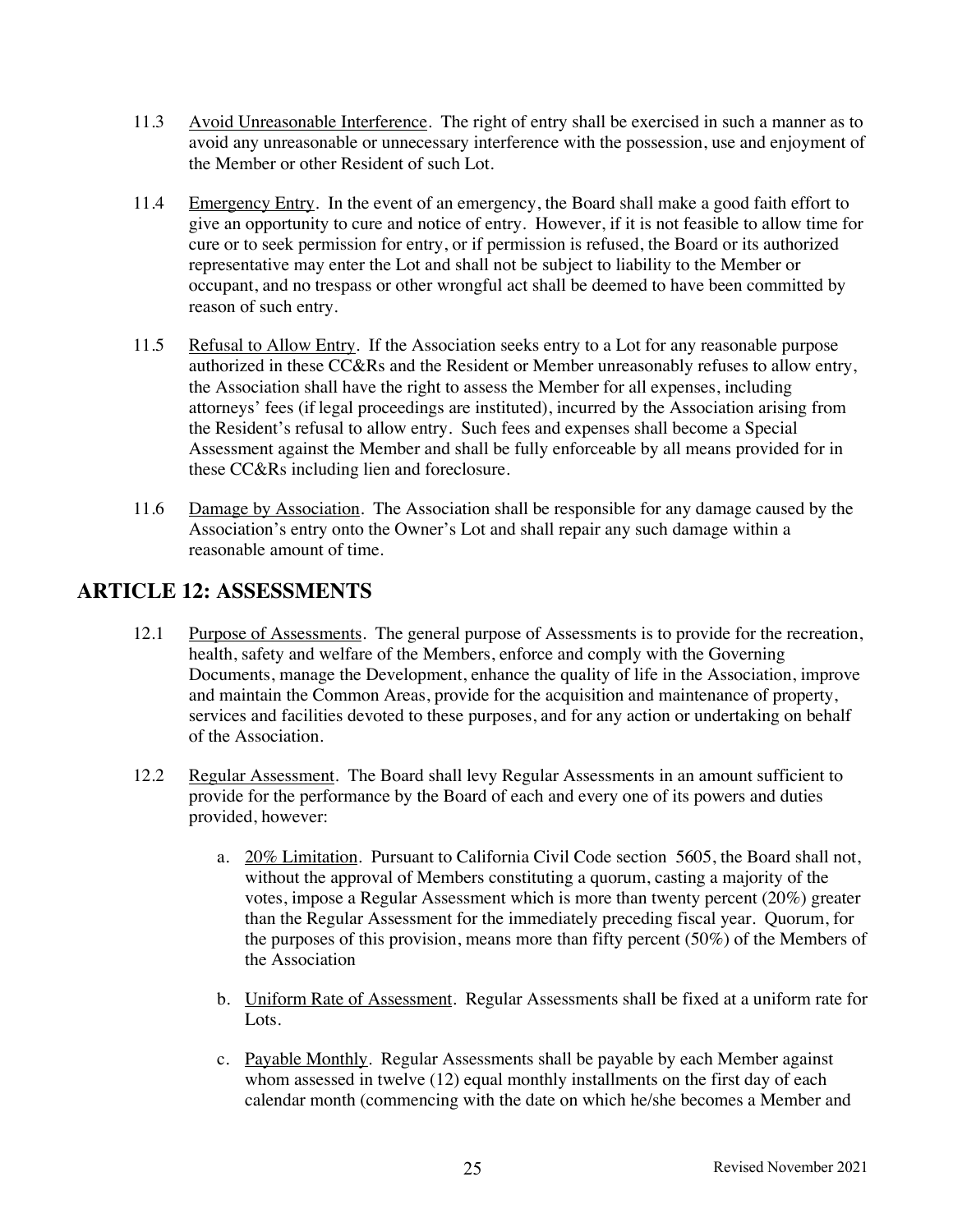prorated to that date) or at such other dates and in such other installments as the Board shall determine.

- d. Written Notice. Written notice of any increase in Regular Assessments shall be sent by first-class mail to each Member not less than thirty (30) days nor more than sixty (60) days prior to the increased Assessment becoming due.
- e. Modification of Assessment. The Board may modify the Regular Assessments during the course of a fiscal year if necessary to conform to a revised estimate of costs and expenses. However, if the aggregate increase exceeds twenty percent (20%) of the Regular Assessment for the immediately preceding fiscal year, the Board must obtain the approval of Members pursuant to California Civil Code section 5605. If an annual Regular Assessment is not published for a new fiscal year, the Regular Assessment for the prior fiscal year shall apply and govern each Member's payments until changed by a new Regular Assessment.
- 12.3 Special Assessment. In addition to the Regular Assessment, the Board may levy a Special Assessment for any purpose necessary for the Association to carry out its duties provided, however:
	- a. 5% Limitation. Pursuant to California Civil Code section 5605, the Board shall not, without the approval of a majority of a quorum of Members, impose a Special Assessment which is more than five percent (5%) of the budgeted gross expenses of the Association for such fiscal year. Quorum, for purposes of this provision, means more than fifty percent (50%) of the Members of the Association.
	- b. Uniform Rate of Assessment. Special Assessments shall be fixed at a uniform rate for all Lots.
	- c. Reimbursement Assessments. Reimbursement Assessments may also be levied against individual Lots for reimbursement of expenses, including legal fees and costs, incurred by the Association arising out of actions or omissions of such Members or their family, Tenants, employees, guests, or pets. Reimbursement Assessments may also be levied to recoup costs incurred by the Association in bringing any Lot into compliance with Governing Documents for the Association. The Member whose Lot is being assessed must be given notice of the amount and the reason for the assessment and have an opportunity for a hearing before the Board. A Reimbursement Special Assessment of more than \$1,000 requires majority approval of the Board. As provided elsewhere in these CC&Rs, such expenses shall include but not be limited to:
		- (i) enforcing compliance with the Association's Governing Documents;
		- (ii) mitigating or repairing damage to Association property or Common Areas;
		- (iii)collecting delinquent Assessments;
		- (iv) attorneys' fees and costs; and
		- (v) materials and services provided by the Association to individual Members or their family, guests, employees, invitees or Tenants.
	- d. Payment Schedule. Special Assessments shall be payable by each Member against whom assessed:
		- (i) monthly, or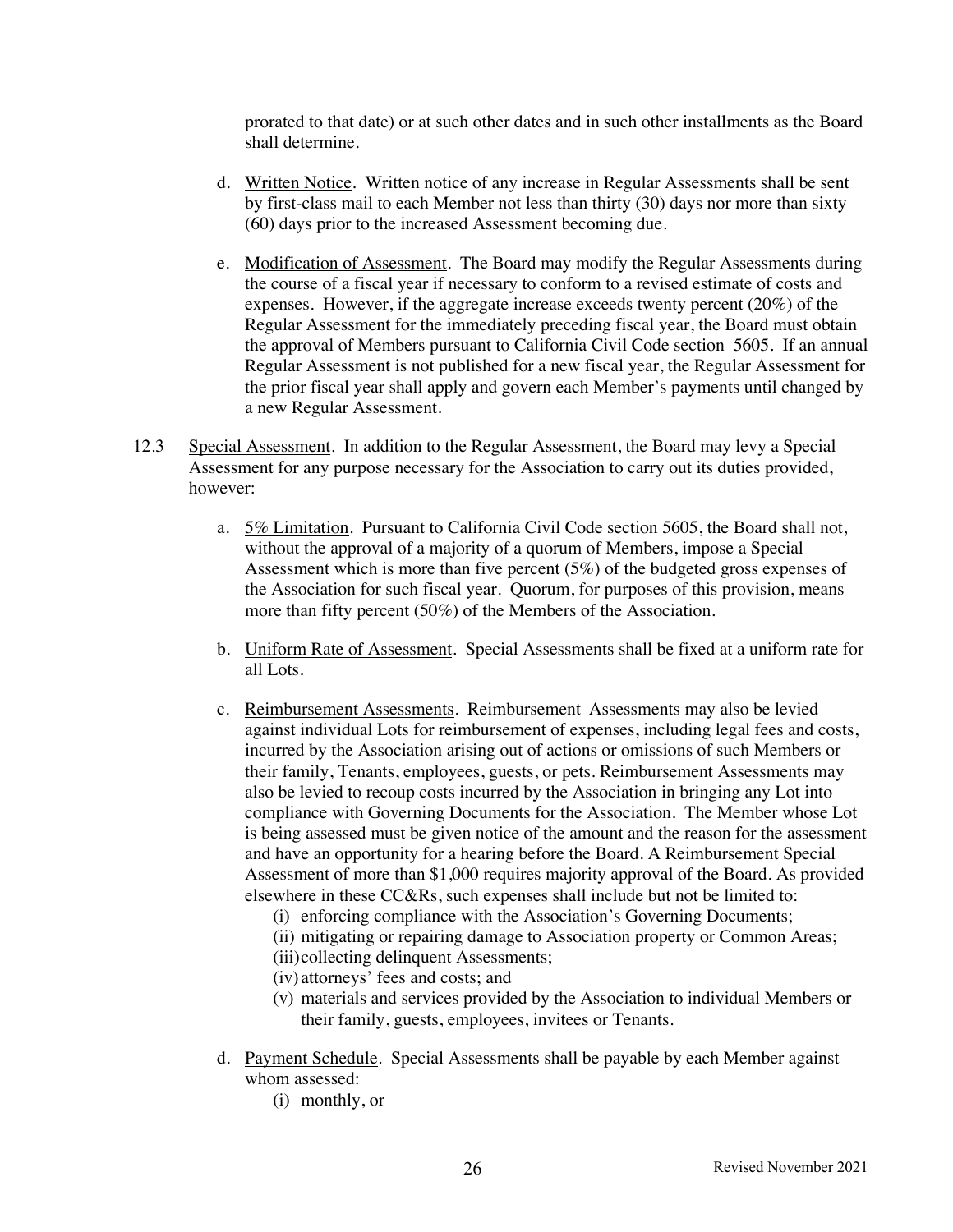- (ii) at such dates and in such installments as the Board shall determine.
- e. Written Notice. Written notice of Special Assessments shall be sent by first-class mail to each Member not less than thirty (30) days nor more than sixty (60) days prior to the Assessment becoming due.
- 12.4 Emergency Assessments. In emergency situations, the Board may increase Regular Assessments beyond twenty percent (20%) or impose Special Assessments above five percent (5%) only as provided for by California Civil Code section 5610.
- 12.5 Deposit of Assessments. All sums received by the Association shall be promptly deposited into accounts clearly designated in the Association's name.
	- a. Commingling. The Association shall maintain separate accounts for its Operating funds and its Reserves, respectively, and no funds from those separate accounts shall be commingled at any time. Funds collected for the Reserves shall not become "Reserve Funds" until such time as they are actually deposited into the Reserve account.
	- b. Interest. No Member shall have the right to receive interest on any such funds deposited.
- 12.6 Reserves. All sums assessed and collected by the Association which are budgeted to fund Reserves for anticipated long-term maintenance, repair and replacement of Improvements upon the Common Area, the cost of which would not ordinarily be incurred on an annual basis, shall be:
	- a. Segregated. Be received in trust by the Board, set aside and segregated from the other monies and not commingled with the Association's Operating Account.
	- b. Invested. Be invested in low-risk investments. Reserves shall only be invested in accounts which are federally insured.
	- c. Two Signatures. Be withdrawn from the Reserve account only upon approval by the Board and the signature of two (2) members of the Board.
	- d. No Reimbursement. All contributions to the Reserves, as well as interest earned, are for the benefit of the Association and not to the benefit of any individual Member. As such, contributions and interest are not refundable to Members when they cease to be Members of the Association.
- 12.7 Reserves for Replacement. An adequate reserve fund for replacement of the Common Area shall be established by the Association and shall be funded by Regular (monthly) Assessments, as well as a Facilities Use Fee imposed on the buyer/transferee each time a Lot is sold or transferred.. The Board has the authority to and, in its discretion, shall determine the amount of the Facilities Use Fee and incorporate same in its Policies, Rules & Regulations.
- 12.8 Assignment of Rents. Each Owner assigns to the Association, absolutely and regardless of possession of the property, all money now due or to become due under any agreement for the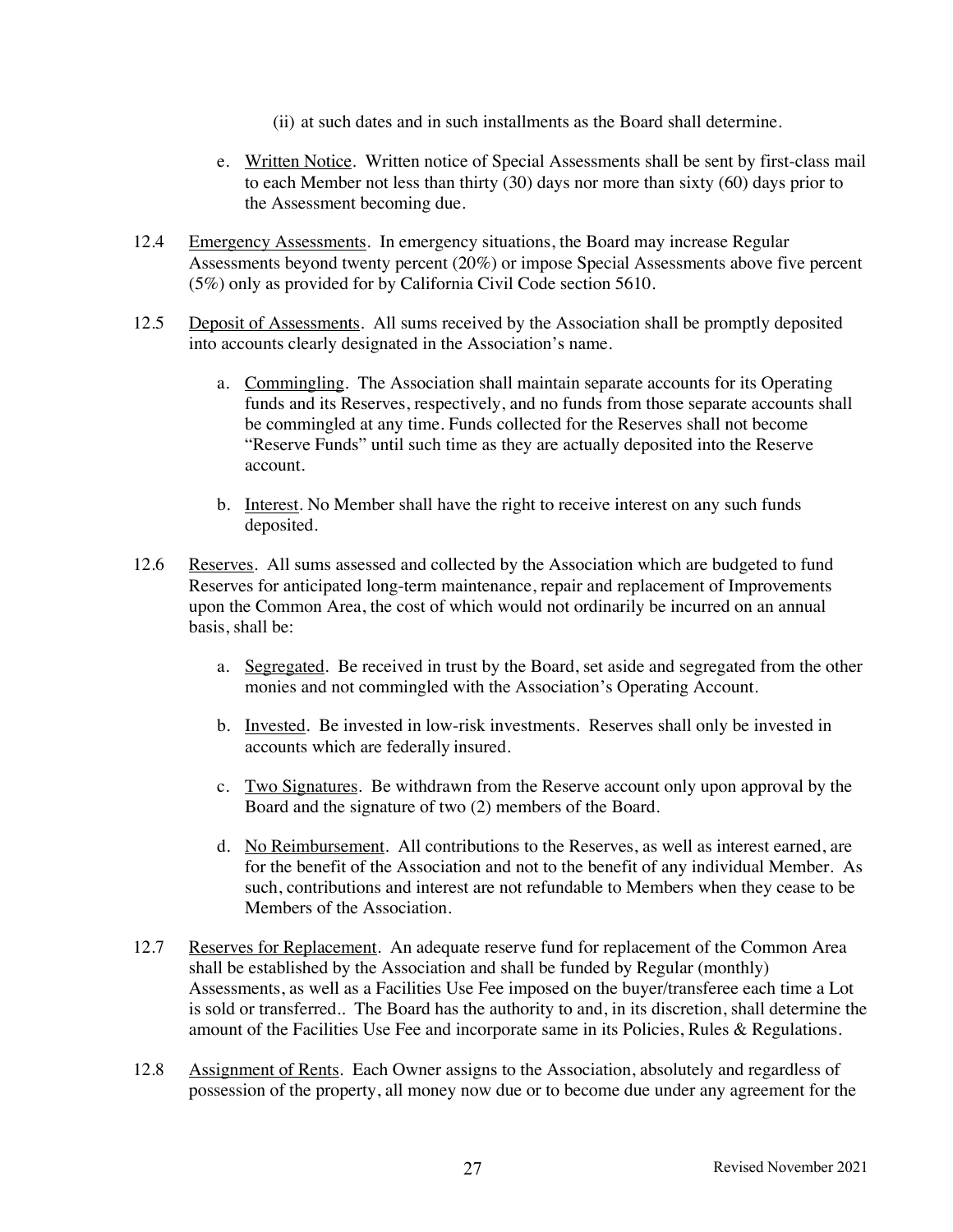use or occupation of any part of any Lot or residence, now existing or hereafter made, for the purpose of collection all Assessments and cost and expenses due the Association which are in default. The Association confers on each Owner the authority to collect and retain money due under any agreement for the use or occupation of any part of any Unit, provided that the Association may revoke the authority at any time by written notice of a default in the payment of any Assessments. Upon revocation, the Association may collect and retain the money until the delinquent Assessments and related charges are satisfied, whether the money is past due and unpaid or current. The Association's rights under this provision are subordinate to the rights of any First Mortgagee.

#### **ARTICLE 13: ENFORCEMENT OF ASSESSMENTS**

- 13.1 Liability for Assessments. Assessments, together with late charges, interest, costs, and attorneys' fees shall be a charge on the land and shall be a continuing lien upon the property against which each such Assessment is made. In addition, Members shall be personally liable for any and all Assessments provided for by these CC&Rs together with any accompanying late charges, interest, costs attorneys' fees and penalties as may be authorized under these CC&Rs. In a voluntary conveyance of a Lot by a Member, the transferee shall be jointly and severally liable with the seller for all unpaid Assessments, late charges, interest, costs and penalties up to the time of the grant or conveyance without prejudice to the transferee's right to recover from the seller the amounts paid by the transferee.
- 13.2 Enforcement Rights. Any Assessment made in accordance with these CC&Rs shall be the separate debt of each Member against whom the same is assessed. In addition to any other rights provided for by law or described in these CC&Rs, the Board has the right to collect delinquent Assessments as follows:
	- a. Late Fees and Interest. Unpaid Assessments shall be deemed delinquent fifteen (15) days after they are due and shall be subject to
		- (i) a late charge of ten percent  $(10\%)$  of the delinquent Assessment which may not be imposed more than once on any delinquent payment and
		- (ii) interest at the rate of twelve percent  $(12\%)$  per annum, which may commence thirty (30) days alter the Assessment becomes due.
	- b. File Suit. The Association may commence and maintain a lawsuit directly on the debt without waiving its right to establish a lien and initiate foreclosure against the Member's Lot for the delinquent Assessment. In any action to collect delinquent Assessments, late charges or interest, the prevailing party shall be entitled to costs and reasonable attorneys' fees. If such costs and fees are awarded to the Association, they shall become a Reimbursement Special Assessment against the Member and shall be fully enforceable by all means provided for in these CC&Rs, including lien and foreclosure.
	- c. Lien and Foreclose. In accordance with the Davis-Stirling Common Interest Development Act, a delinquent Assessment or installment, together with any late charges, interest, costs, attorneys' fees, penalties, fees, fines, or any other charges permitted by law, shall become a lien on the Lot upon the recordation of a "Notice of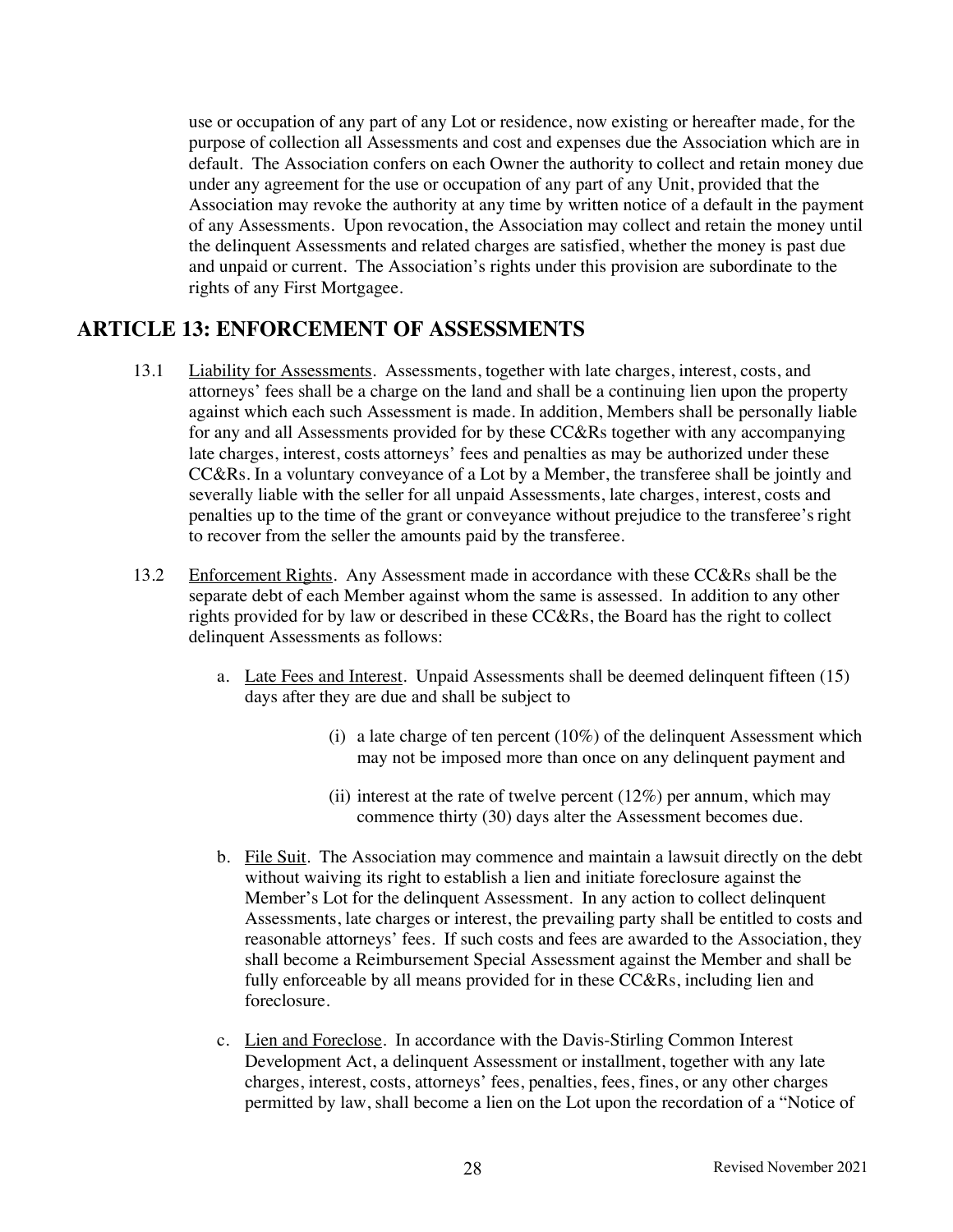Delinquent Assessment" in the Office of the County Recorder. The Board may enforce any Assessment lien against a Lot by filing an action for judicial foreclosure or by nonjudicial foreclosure. The Association, through its Board, may bid on the Lot at the sale, and may hold, lease, mortgage, and convey the acquired Lot.

- d. Suspend Privileges. Subject to the notice and hearing provisions set forth in the Bylaws, a Member's privileges, including access to Common Area Facilities,may be suspended until such time as delinquent Assessments, fees and fines, including any accumulated penalties, interest, and costs of collection have been paid in full.
- e. Additional Remedies. The remedies provided in this Section shall be in addition to and not in substitution for any other rights and remedies which the Association may have.
- 13.3 Waiver of Objection. Each Member vests in and delegates to the Board or its duly authorized representative the right and power to bring all actions at law or lien foreclosures, whether judicially or by power of sale, or otherwise, against any Member or Members for the collection of delinquent Assessments in accordance herewith, and expressly waives any objection to the enforcement in accordance with these CC&Rs of the obligation to pay Assessments as set forth in these CC&Rs.
- 13.4 No Offsets. All Assessments shall be payable in the amount specified by the Assessment and no offsets against such amount shall be permitted for any reason, including without limitation,
	- (i) a claim that the Association is not properly exercising its duties and powers as provided in these CC&Rs;
	- (ii) a Member has made or elects to make no use of the Common Area;
	- (iii) any construction or maintenance for which the Association is responsible has not been performed; or
	- (iv) any construction or maintenance for which the Association is responsible has not been performed to a Member's satisfaction.
- 13.5 No Exemption by Waiver of Use. Members may not exempt themselves from liability for Assessments nor release their Lots from liens and charges by waiver of their use and enjoyment of the Common Areas or by abandonment of their Lots or through non~use of any Common Areas or membership privileges.
- l3.6 Waiver of Exemptions. Members, to the fullest extent permitted by law with respect to liens created pursuant to these CC&Rs, waive the benefit of any exemption or redemption laws of the State of California in effect at the time any payment of any Assessment becomes delinquent, and cannot raise exemptions or redemptions in any action or proceeding to enforce or foreclose such liens.
- 13.7 Attorneys' Fees. Any reasonable attorneys' fees and costs incurred by the Association in the enforcement of its Assessment rights against a Member may be levied against that Member by the Board as a Special Assessment which may be collected in any manner provided for by these CC&Rs or by law.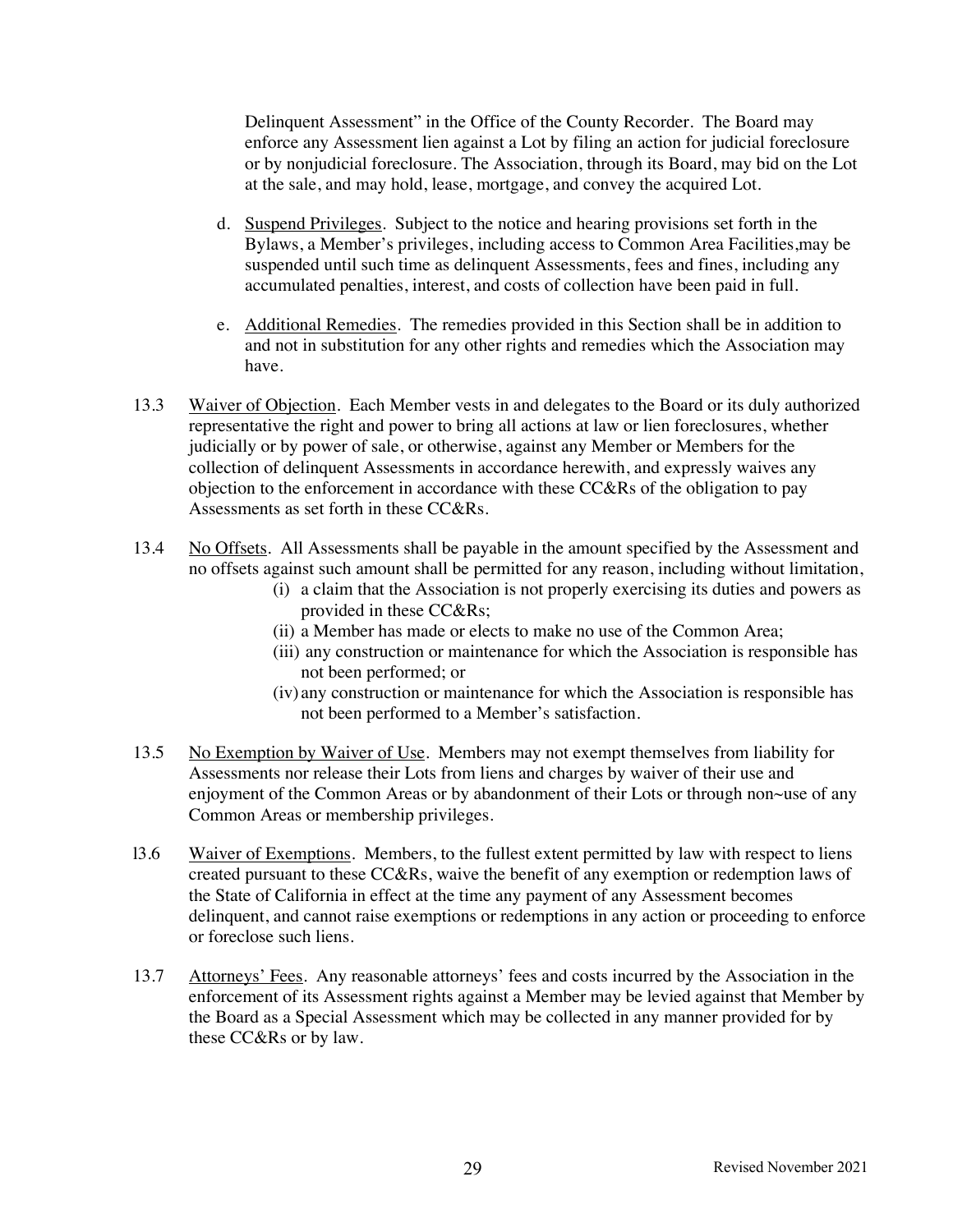13.8 Non-Waiver of Assessments. If the Board fails to approve a budget or fix the Assessments for the current year, the budget and Assessments from the preceding year shall continue until a new budget is approved and new Assessments are fixed. .

### **ARTICLE 14: INSURANCE**

- 14.1 Association Insurance. The Association shall obtain and maintain policies of insurance as described below. The Board shall establish appropriate deductibles and make business decisions as to which losses shall be submitted to the Association's insurance carrier.
	- a. Direct Physical Loss. Loss or damage by fire or other risks covered by the standard "Special Form" policy (or its equivalent) on all Common Area Improvements. The amount of such insurance shall be not less than one hundred percent (100%) of the aggregate full insurable value, meaning actual replacement value. The coverage shall be written on a blanket basis with an agreed value endorsement and an inflation guard endorsement. In addition, and if reasonably available, the Board may purchase:
		- i. "Building Ordinance" coverage (or its equivalent) to cover any increased costs of construction following a covered loss which may be imposed due to changes in building codes or ordinances.
		- ii. "Maintenance Fees Receivable" coverage (or its equivalent) to cover the loss from unpaid or uncollected assessments resulting from a covered property loss.
		- iii. "Demolition and Debris Removal" endorsement in the amounts adequate to cover demolition and debris removal costs.
		- iv. Such other endorsements which the Board may deem necessary or reasonable.
	- b. Comprehensive or Commercial General Liability ("CGL"). The Association shall maintain one or more CGL policies which shall provide appropriate liability limits for injury or death to one or more Persons in any one accident or occurrence. The Association shall carry coverage in amounts that meet or exceed those called for in California Civil Code section 5805, as amended from time to time.
	- c. Directors and Officers. The Association shall purchase Directors and Officers errors and omissions insurance which shall provide appropriate liability limits insuring Directors, Officers, Committee Members, and management employees. The Association shall carry coverage in amounts that meet or exceed those called for in California Civil Code section 5800, as amended from time to time.
	- d. Workers' Compensation. The Association shall carry workers' compensation and employer's liability insurance as may be appropriate.
	- e. Fidelity Bond. The Association shall maintain blanket fidelity bond coverage for all Directors, Officers, Committee Members, and employees of the Association handling funds of the Association or third party property.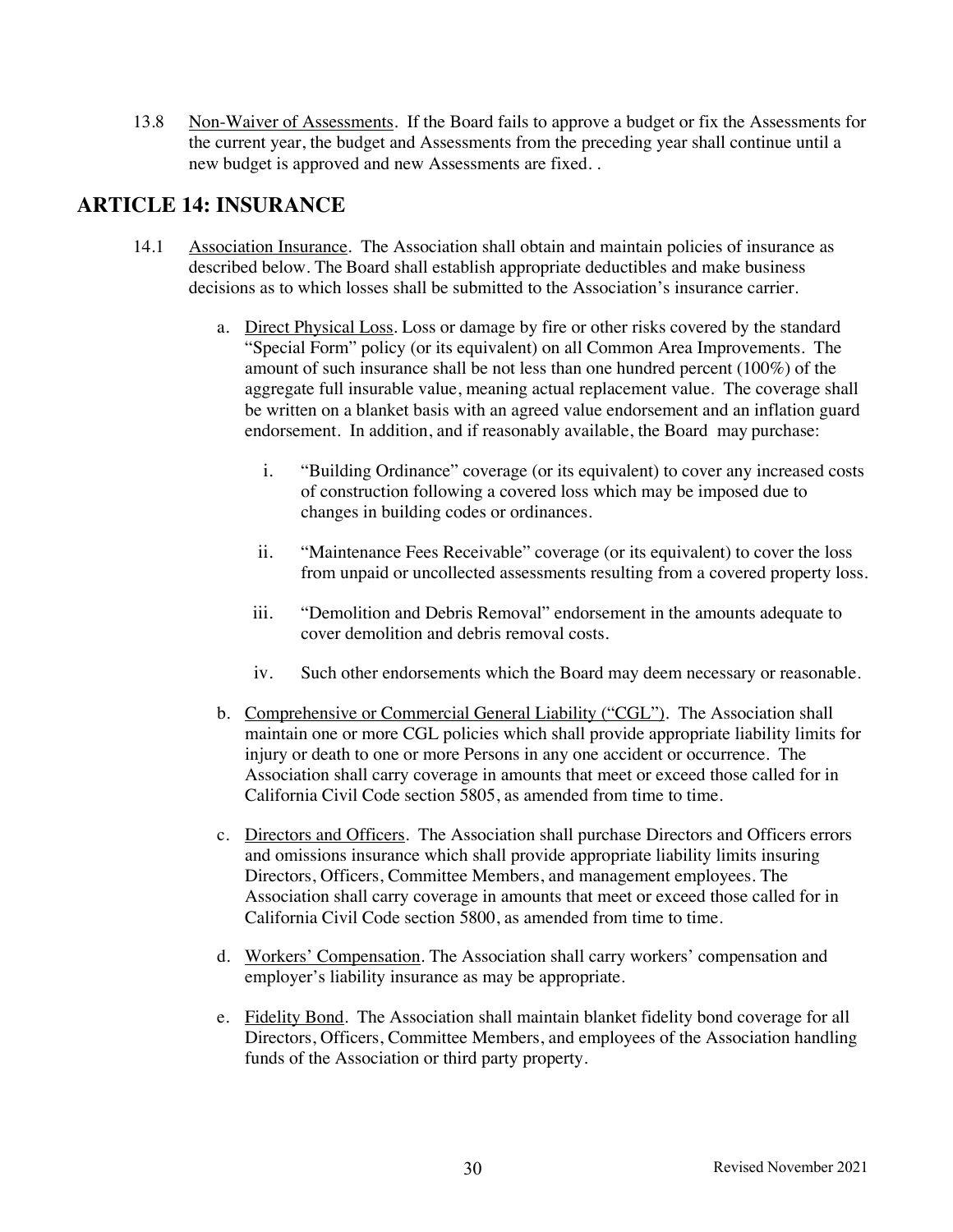- f. Employment Practices Liability. If the Association has employees, it should purchase employment practices liability coverage.
- g. Automobile Liability Insurance. The Association shall purchase non-owned and hired automobile coverage and garage-keepers legal liability coverage.
- h. Umbrella Policy. In addition to appropriate levels of insurance for all of the above, the Association may carry an umbrella policy for its public liability and property damage, Directors and Officers liability, and workers' compensation policies.
- i. Earthquake and Flood Insurance. The Association may purchase appropriate levels of earthquake or flood insurance if such insurance is available and if approved by the Board or the membership. In the event the Board has decided not to purchase earthquake insurance for the Association's Improvements, that decision must be made as part of the Board's annual insurance disclosure to the membership.
- 14.2 Member Obligation to Carry Insurance. At their sole expense, Members shall provide the Association with proof that they have purchased real property and personal property coverage sufficient to cover the repair or replacement of their Lot's Improvements and contents in case of damage or loss. Alternately, Members shall provide the Association with proof that they carry self-insurance equal to the replacement value of the Lot's improvements.
	- a. Waiver of Claims. Members waive their claims against the Association to the extent such claims are covered under insurance which Members are required to carry under this Article, regardless of whether Members actually carry such insurance.
- 14.3 Payment of Deductible. If a loss occurs as a result of the negligence or breach of CC&Rs of a Member or Member's family, employees, guests, invitees, Tenants, or pets, or as a result of a failure of a portion of the Lot or its Improvements within a Member's care, custody or control, and the loss results in a payment by the Association's insurance, that Member shall pay the Association's deductible, if any.
- 14.4 Management of Claims. The Board and not individual Members shall determine which claims, if any, shall be submitted to the Association's insurance carrier. The Board may take into account the Association's claim history, the amount of the deductible, the apparent merit of the claim, etc. and make a business decision regarding which claims are submitted and which ones are not. In the event a Member makes an unauthorized claim against the Association's insurance which results in an increase in the Association's insurance premiums, the amount of the increase shall be assessed against the Member and his Lot as a Special Assessment.
- 14.5 Liability for Increased Insurance Rates. In the event any act or omission of any Member or Member's family, employees, guests, invitees, Tenants or pets causes an increase in the cost of the Association's insurance, the amount of the increase shall be assessed against the Member and his Lot as a Special Assessment.
- 14.6 Choice of Contractor. With respect to any repairs for which proceeds of insurance are paid or are payable to the Association, the Board shall designate the contractor to perform the repairs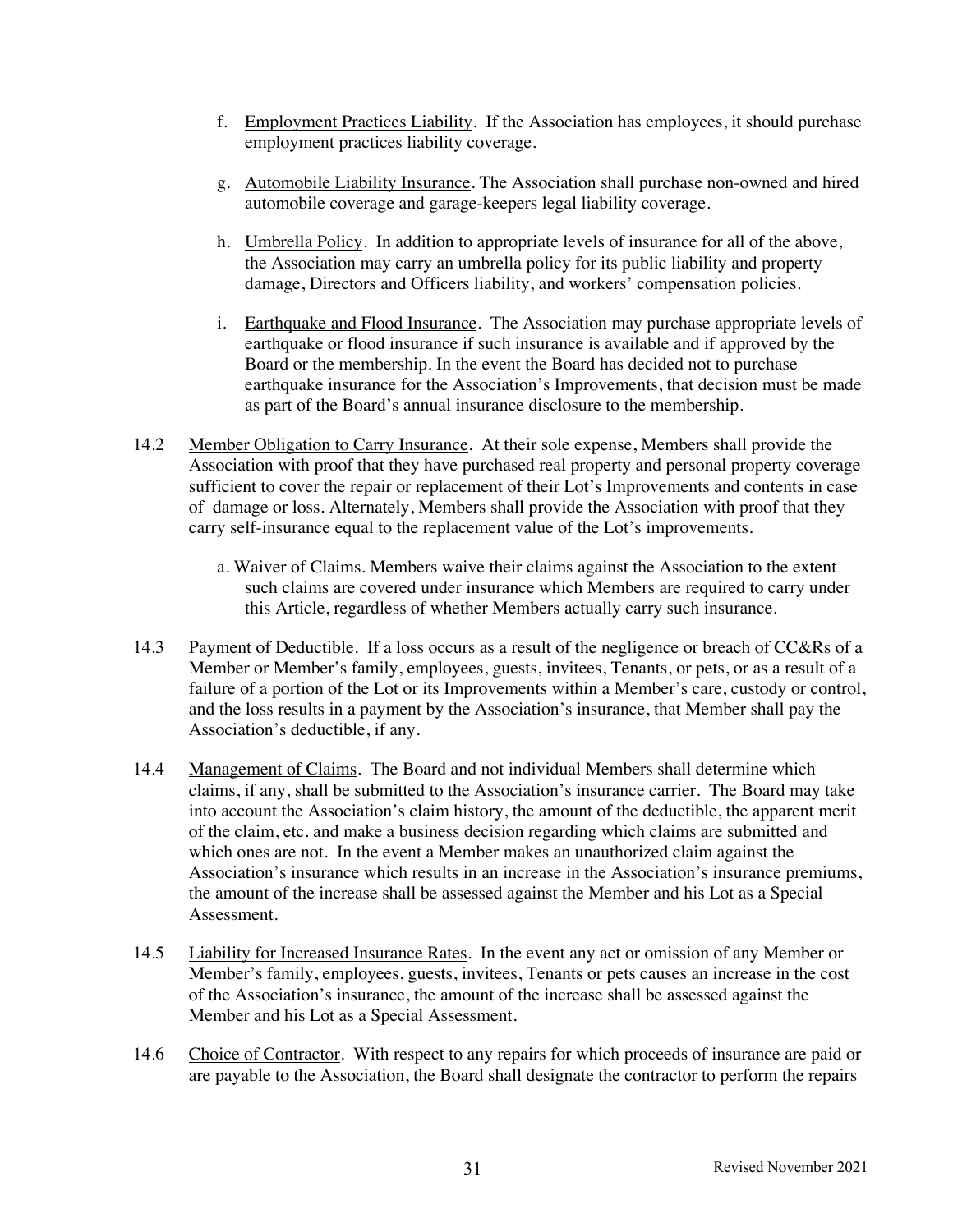to the Common Areas. Individual Members shall be responsible for overseeing repairs done to their respective Lots.

14.7 Insurance Company Rating. All policies of insurance obtained by the Board should be from an insurance company qualified to do business in the State of California and holding a Best's Insurance Reports rating of "A" or better or such other comparable rating as may be given by Standard and Poor's. If this is not possible due to cost or availability, the Association shall use best efforts to place the coverage(s) with an admitted carrier with and/or carrier with the highest possible Best's Insurance Rating available at the time.

# **ARTICLE 15: PROTECTION OF LENDERS**

- 15.1 Definition of Lender, Mortgage, Mortgagee. As used herein, the term "Lender" shall refer to the holder of a first mortgage or deed of trust given by a Member (or his predecessor in interest), the lien of which mortgage or deed of trust is superior to all other monetary encumbrances except real property taxes. The term "Mortgage" shall mean and include a deed of trust. The term "Mortgagee" shall refer to a beneficiary (or its assignee) under a deed of trust and the term "First Mortgagee" shall refer to a beneficiary (or its assignee) under a deed of trust with priority over all other Mortgagees and deeds of trust. A Lender or First Mortgagee shall be an "Eligible Holder" if it's given the Association prior written notice of its desire to receive notices under these CC&Rs and participate in any Lender or First Mortgagee votes under these CC&Rs. Absent such notice, the Association shall have no duty to send notices and/or balLots to any Lender or First Mortgagee.
- 15.2 Exemption from Right of First Refusal. Any First Mortgagee which comes into possession of a Lot pursuant to the remedies provided in the Mortgage or foreclosure of the Mortgage shall be exempt from any right of first refusal.
- 15.3 Subordination of Assessment Lien to Mortgages. Any holder of a first Mortgage or any third party purchaser who comes into possession of the Lot pursuant to the remedies provided in the Mortgage or foreclosure of the Mortgage shall take the property free of any claim for unpaid Assessments or charges against the Mortgaged Lot which accrue prior to the time such Person takes title to the Lot. The lien for Assessments provided for in these CC&Rs shall be subordinate to the earlier recorded lien of any first Mortgage or first deed of trust placed on the Lot; provided, however, that such subordination shall apply only to the Assessments which have become due and payable prior to a sale or transfer of such property pursuant to a decree of foreclosure or trustee's sale. Such sale or transfer shall not relieve such property from liability for any Assessments thereafter becoming due nor from the lien of any such subsequent Assessment.
- 15.4 Prior Approval of First Mortgagees. Unless at least seventy-five percent (75%) of the First Mortgagees on individual Lots who are "Eligible Holders" have given their prior written approval, neither the Association nor the Members shall:
	- a. By act or omission seek to abandon or terminate the common interest development regime;
	- b. Change the pro rata interest or obligations of any Lot for the purpose of: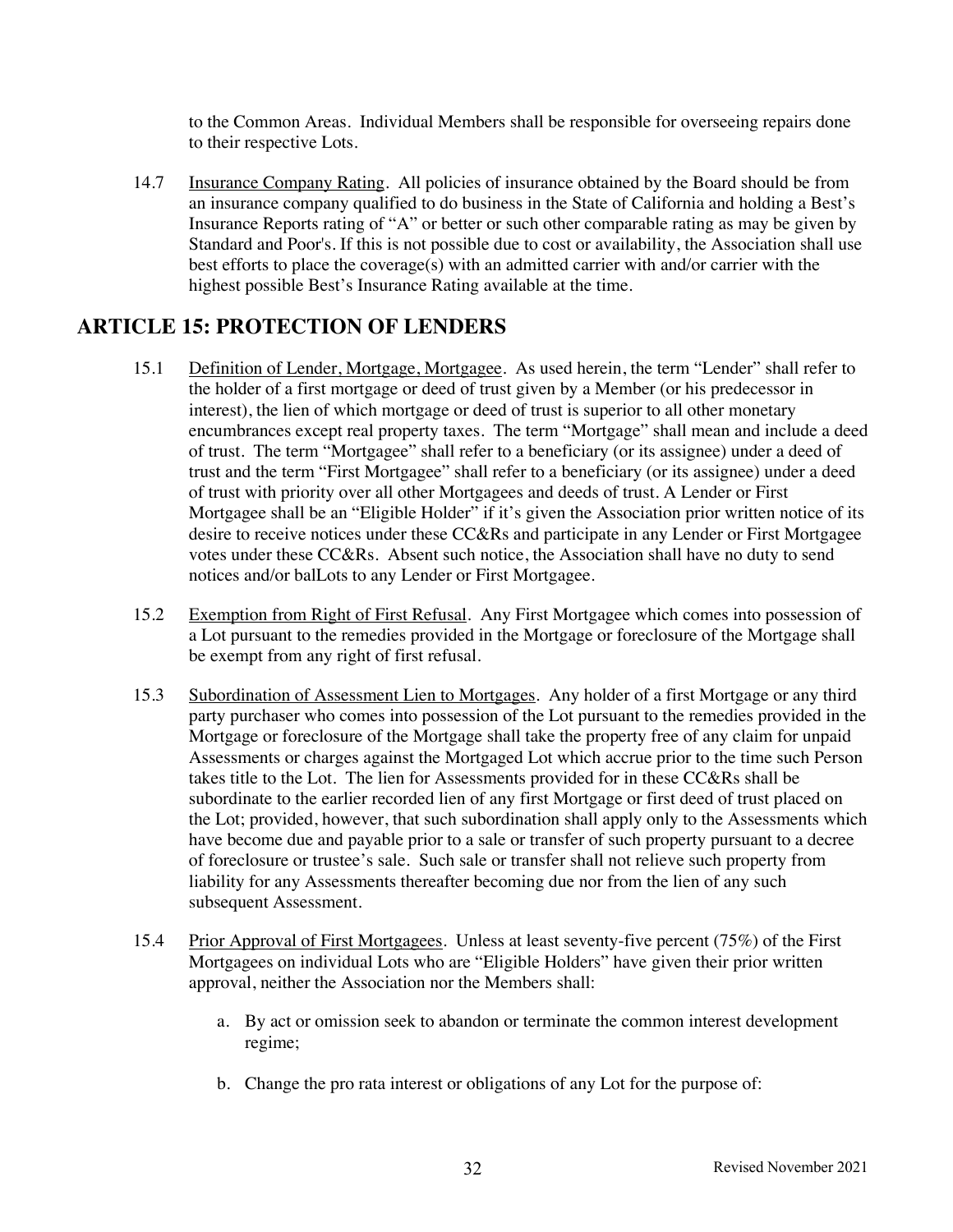- (i) levying assessments or charges or allocating distribution of hazard insurance proceeds or condemnation awards, or
- (ii) determining the pro rata share of ownership of each Lot in the Common Area and common elements;
- c. By act or omission change, waive or abandon any material scheme of regulation, or enforcement thereof, pertaining to the architectural design or the exterior appearance of Lots, the exterior maintenance of the Lots, the maintenance of driveways, or the upkeep of landscaping within the Development;
- d. Partition or subdivide any Lot;
- e. By act or omission seek to abandon, partition, subdivide, encumber, release, hypothecate, sell or transfer the Common Area. The granting of easements for public utilities or for other public purposes consistent with the intended use of the Common Area by the Development shall not be deemed a transfer within the meaning of this clause;
- f. Fail to maintain fire and extended coverage on insurable Development Common Area Property and Lots on a current replacement cost basis in an amount not less than one hundred percent (100%) of the insurable value (based on current replacement costs);
- g. Use hazard insurance proceeds for losses to any Development Common Area Property for other than repair, replacement or reconstruction of such Improvements; (i)
- 15.5 Examination of Books and Records. Each First Mortgagee shall have the right to examine the books and records of the Association.
- 15.6 Taxes, Assessments and Charges. All taxes, charges and Assessments which may become liens prior to first Mortgages under local law shall relate only to the individual Lots and not to the Development as a whole. First Mortgagees of Lots may jointly and singly pay taxes or other charges which are in default and which may or have become a charge against the Common Property, and may pay overdue premiums on hazard insurance policies or secure new hazard insurance coverage on the lapse of a policy for such property, and First Mortgagees making such payments shall be owed immediate reimbursement from the Association.
- 15.7 No Priority Over Rights of First Mortgagees. No provision herein shall give a Member or any other party priority over any rights of First Mortgagees pursuant to their Mortgages in the case of a distribution to Members of insurance proceeds or condemnation awards for losses to or a taking of Lots and/or the Common Area. Such First Mortgagees shall be entitled to timely written notice of any such damage or destruction, if such loss or taking exceeds Ten Thousand dollars (\$10,000.00) or damage to a Lot covered by a Mortgage exceeds One Thousand dollars (\$1,000.00). Additionally, if any Lot or portion thereof is made the subject matter of any condemnation or eminent domain proceeding, no provision herein shall entitle the owner of a Lot or any other party, to priority over a First Mortgagee of a Lot with respect to any distribution to such Lot of the proceeds of any award or settlement. Such First Mortgagees shall be entitled to timely written notice of any such proceeding or proposed acquisition.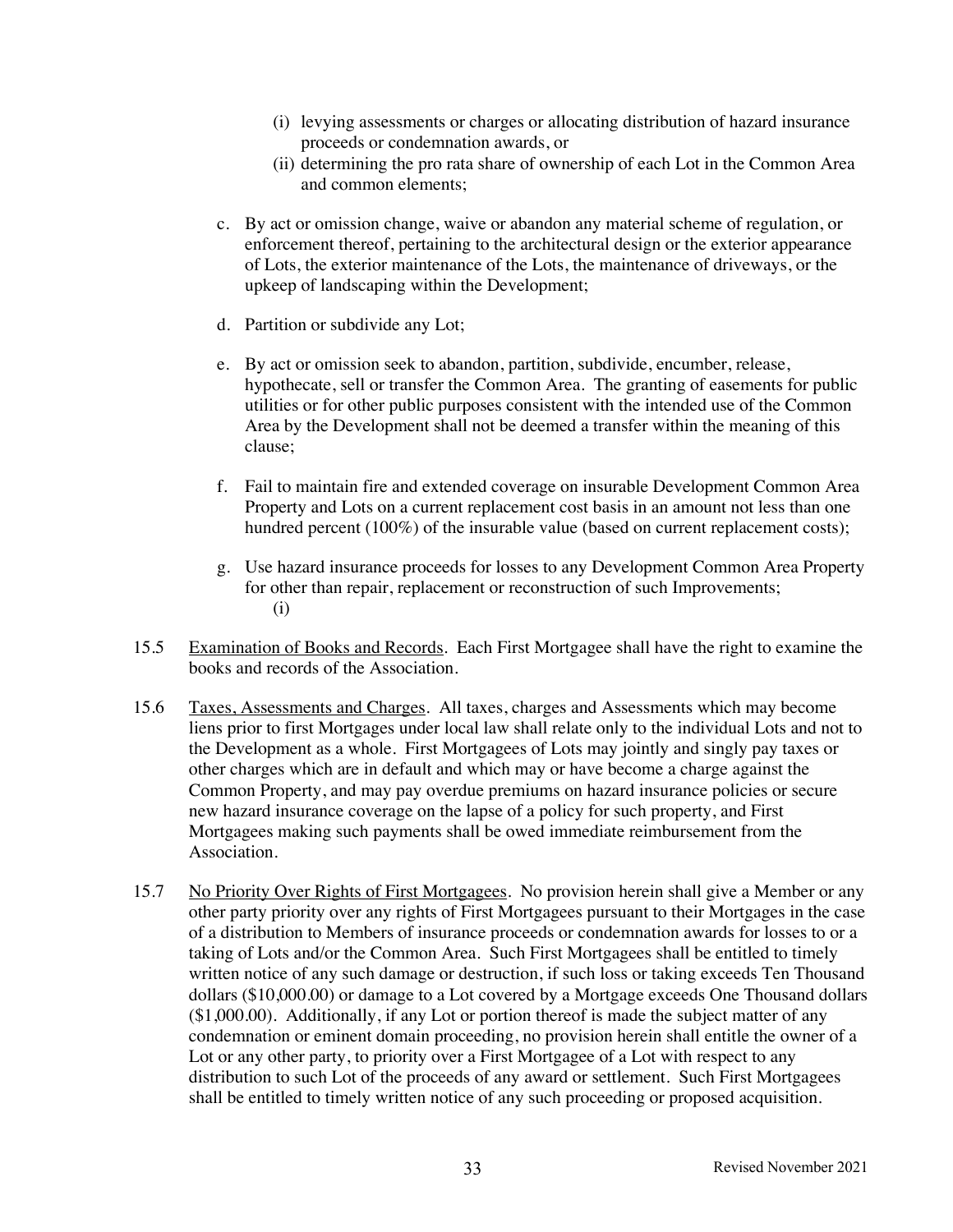#### 15.9 Further Notice to Lenders.

- a. The Association shall give written notice to any First Mortgagee, upon such Mortgagee's written request, of all meetings of the Association. Each such first lien holder shall have the right to be represented at such meeting, but shall have no voting rights unless it has succeeded to title to one or more of the Lots by foreclosure.
- b. The Association shall give written notice to any First Mortgagee who is also an Eligible Holder of any material amendment to these CC&Rs and/or the Association Bylaws;
- c. The Association shall deliver to each such First Mortgagee, upon such Mortgagee's written request, a copy of the Association's annual financial statement.
- 15.10 Modifying or Amending. Any amendment to this Article shall require the consent of a majority of all Eligible Holders holding fifty percent (50%) of the first trust deeds which may be then of record as valid encumbrances against Lots in the Development

# **ARTICLE 16: LIMITATIONS OF LIABILITY**

- 16.l Limited Personal Liability. No Officer, Director, Committee Member, or employee of the Association shall be personally liable for any loss, injury, or damage to Persons or property for any act or omission if the act or omission was performed in good faith, within the scope of the Person's duties for the Association, was not self-dealing, and did not constitute intentional misconduct or gross negligence.
- 16.2 Association Not a Security Provider. The Association may, from time to time, provide measures of security in the Development. However, the Association is not a provider of security and shall have no duty to provide any security in the Development. The obligation to provide security lies with each Member individually. The Association shall not be held liable for any loss or damage by reason of failure to provide adequate security or ineffectiveness of security measures undertaken. This shall include, but not be limited to, any loss or damage suffered by reason of theft of or damage to any article or thing which is placed or stored in or on any portion of the Common Area.
- 16.3 Duty to Defend. The Association shall indemnify and defend and shall advance reasonable attorneys' fees and costs to its Officers, Directors, Committee Members, and employees against all expenses and liabilities reasonably incurred by such Person(s) in connection with any proceeding (including, but not limited to, alternative dispute resolution proceedings) to which they may be a party by reason of having been an Officer, Director, Committee Member or employee of the Association. Provided, however, the Association is not obligated to indemnify, and may recover its attorneys' fees and costs from, those Persons who are adjudged to have acted in bad faith or in gross negligence in the performance of their duties.
- 16.4 Limitation of Association Liability for Damage. Neither the Association nor its Officers, Directors, Committee Members, employees or agents shall be responsible to any Member or Member's family, employees, guests, invitees or Tenants for any loss or damage to Person or property suffered by reason of water, fire, smoke, explosion, electricity, dust, sand, insect or rodent infestation, or any other source unless there is clear and convincing evidence the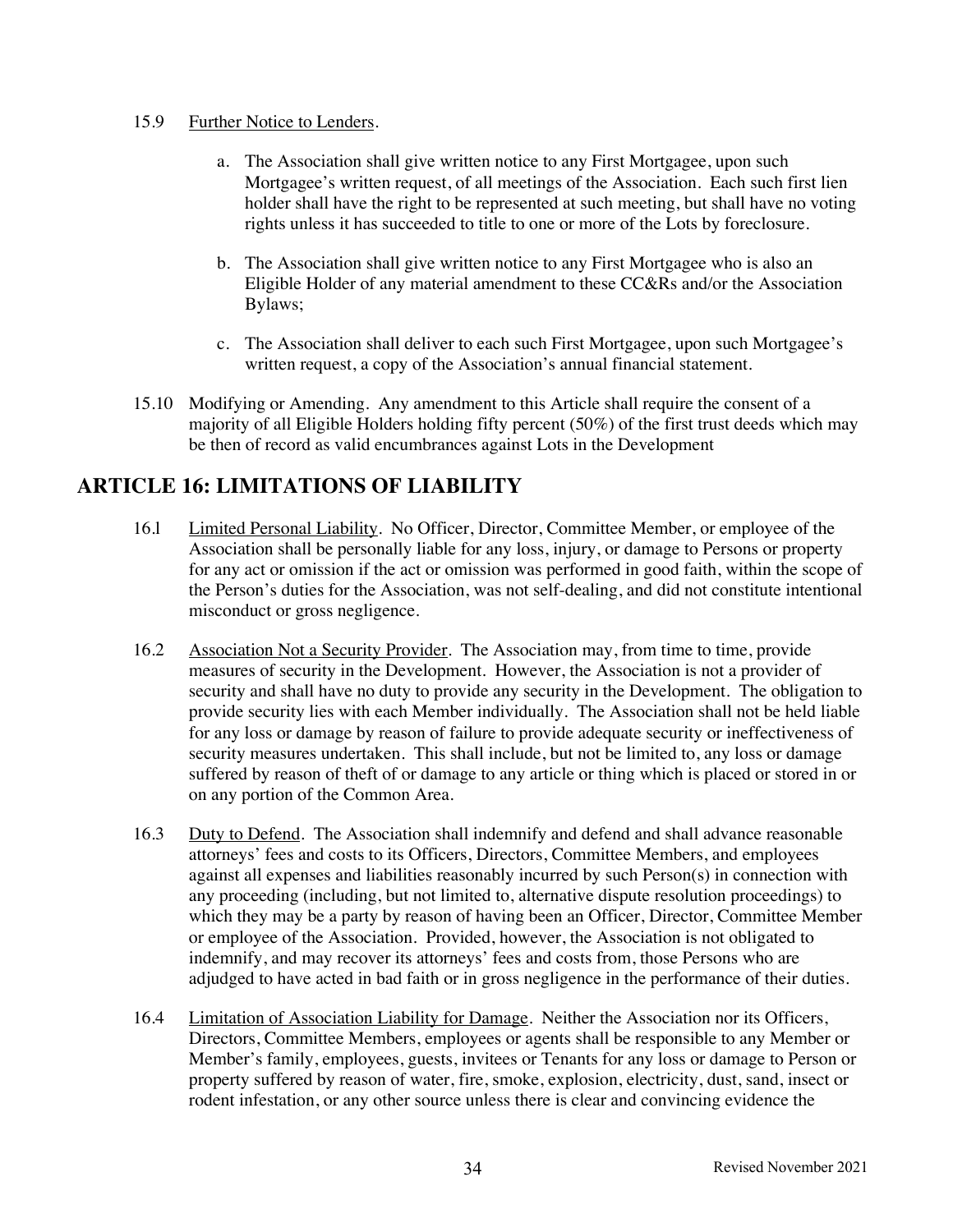damage or loss was caused by the gross negligence or willful misconduct of the Association's Officers, Directors, Committee Members, employees, or agents.

- 16.5 Personal Injury or Property Damage Sustained on a Lot. The following shall apply if any Person sustains personal injury or property damage on a Lot and the injury or damage results in a claim against the Association or any of its Officers, Directors, Committee Members, agents or employees. The Owner of the Lot where the injury or damage occurred shall
	- (i) fully indemnify and hold harmless the Association, Officer, Director, Committee Member, agent or employee against whom such claim or suit is brought and
	- (ii) defend at his own cost and expense any resulting litigation against said parties; provided that there shall be no obligation to defend or indemnify any party whose gross negligence or willful misconduct was the cause of the injury or damage.

# **ARTICLE 17: DESTRUCTION OF IMPROVEMENTS**

- 17.1 Association's Duties. In the event of partial or total destruction of Common Area Improvements the Association is obligated to maintain, it shall be the duty of the Association to restore and repair the same to its former condition (or better) as promptly as practical. The proceeds of any insurance received shall be used for such repairs and/or replacement.
- 17.2 Members' Duties. In the event of partial or total destruction of Improvements on a Member's Lot, it shall be the duty of the Member to either:
	- (i) within sixty (60) days remove the damaged Improvement, as well as all debris, and place the Lot in a clean and presentable condition to the satisfaction of the Architectural Committee, or
	- (ii) restore and repair the same to its former condition (or better) as promptly as practical.

The 60-day deadline may be extended by the Board in its discretion and for good cause.

#### **ARTICLE 18: CONDEMNATION**

- 18.1 Notice. Promptly upon learning of any potential condemnation or sale by eminent domain, the Board shall notify all Members and First Mortgagees who have filed a written request for notice.
- 18.2 Common Action. In the event that an action in eminent domain is brought to condemn all or any portion of the Common Areas, the Association shall represent the Members in all proceedings, negotiations or settlements. Awards for the acquisition of Common Area shall be paid to the Board, as trustee, for deposit into the Association's Reserves or for distribution to the Members in accordance with their percentage interest.
- 18.3 Condemnation Awards. In the event that an action in eminent domain is brought to condemn all or any portion of one or more Lots in the Development, the award made for such taking shall be payable to the respective Owners of the Lots subject to:
	- (i) the rights of Mortgagees holding Mortgages covering such Lots and
	- (ii) all unpaid Assessments of each Member taken together with interest, late charges, costs and attorneys' fees. The Board of Directors shall have no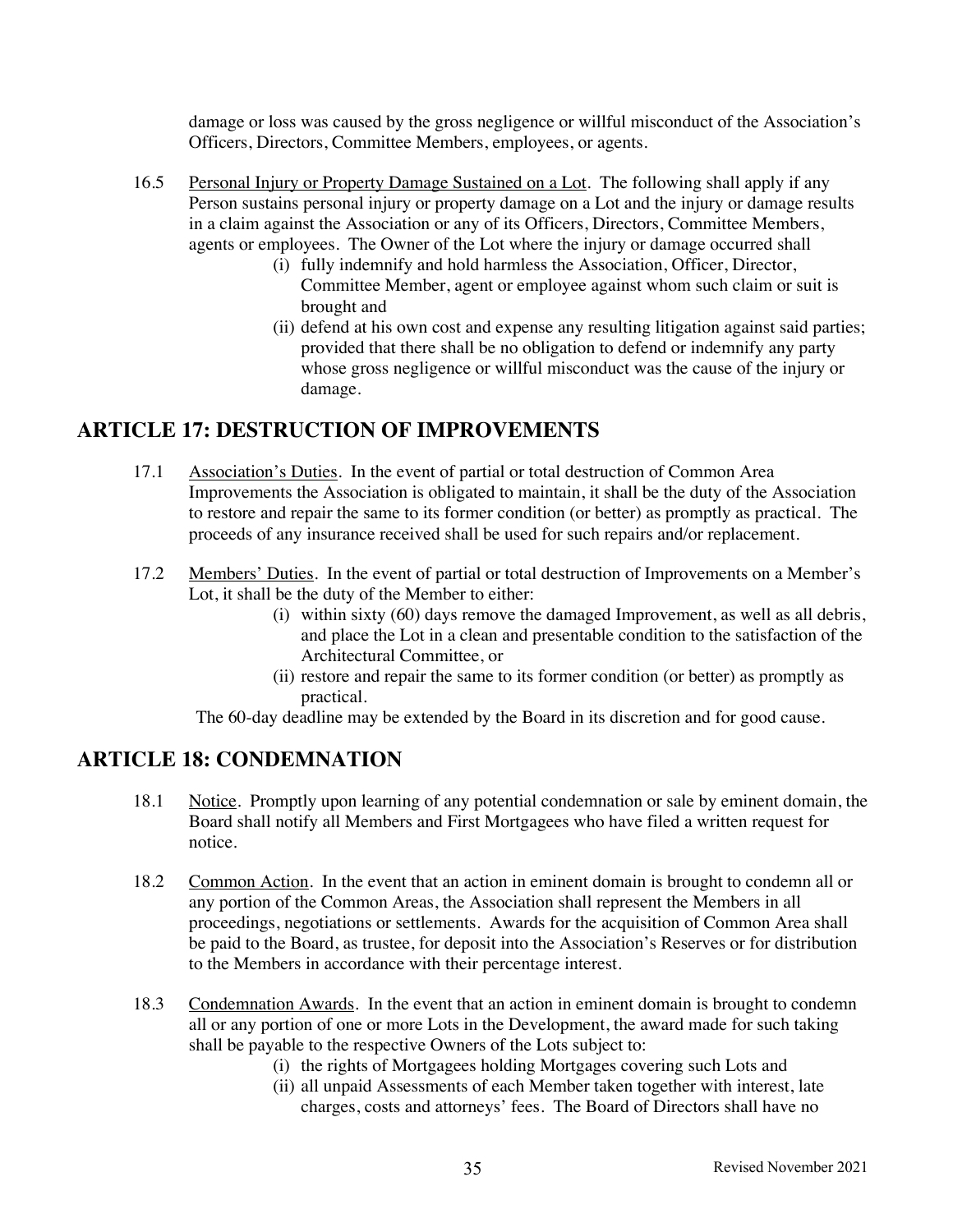responsibility for the restoration of a Member's personal property taken as a result of condemnation.

- 18.4 Revision of Documents. In the event of any condemnation of a part of the Development, the Board shall, as soon as practical, cause to be prepared, filed and/or recorded a revised subdivision map or other documents, reports, schedules or exhibits necessary to show the changed or altered status of the Development.
- 18.5 Status of Ownership. In the event a Lot is taken in condemnation, the Lot shall cease to be part of the Association and the Owner of the Lot shall cease to be a Member of the Association.

# **ARTICLE 19: MISCELLANEOUS**

- 19.1 Amendment. These CC&Rs may be amended by the vote or written consent of Members comprising sixty percent (60%) of a quorum of the of the Association provided that the percentage of the Voting Power necessary to amend a specific provision shall not be less than the percentage of affirmative votes prescribed for action to be taken under that provision. Any amendment enacted in compliance with this provision shall become effective when recorded with the Office of the County Recorder. Quorum for purposes of this Section 19.1 only shall be fifty percent (50%) of the total voting power for the Association.
- 19.2 Amendment to Conform to Statute. If at any time a provision in these CC&Rs contradicts current law according to a written opinion of the Association's legal counsel, the Board of Directors will have the authority, on the unanimous approval of the Directors and without approval of the Members, to amend that provision, but only to the extent necessary to render the provision compliant with applicable law.
- 19.3 Term of CC&Rs. These CC&Rs shall continue in full force and effect for a term of sixty (60) years from the date of their recordation, after which time they shall be automatically extended for successive periods of twenty (20) years unless within six (6) months prior to the expiration of the initial term or any twenty (20) year extension period a written agreement executed and acknowledged by at least seventy-five percent (75%) of the Members is placed on record in the office of the County Recorder terminating the effectiveness of these CC&Rs.
- 19.4 No Right of Partition. No proceeding shall be brought for the partition of the Common Area except as provided by Section 4610 of the California Civil Code as the statute may be amended from time to time.
- 19.5 Attorneys' Fees. Any reasonable attorneys' fees and costs incurred by the Association in the enforcement of the Governing Documents against a Member, or to determine the rights or duties of the Member under the Governing Documents, may be levied against that Member by the Board as a Special Assessment which may be collected in any manner provided for by these CC&Rs or by law.
- 19.6 Notices. Any communication or notice of any kind permitted or required herein may be delivered as provided in these CC&Rs and shall be in writing and may be served, as an alternative to personal service, by mailing same as follows: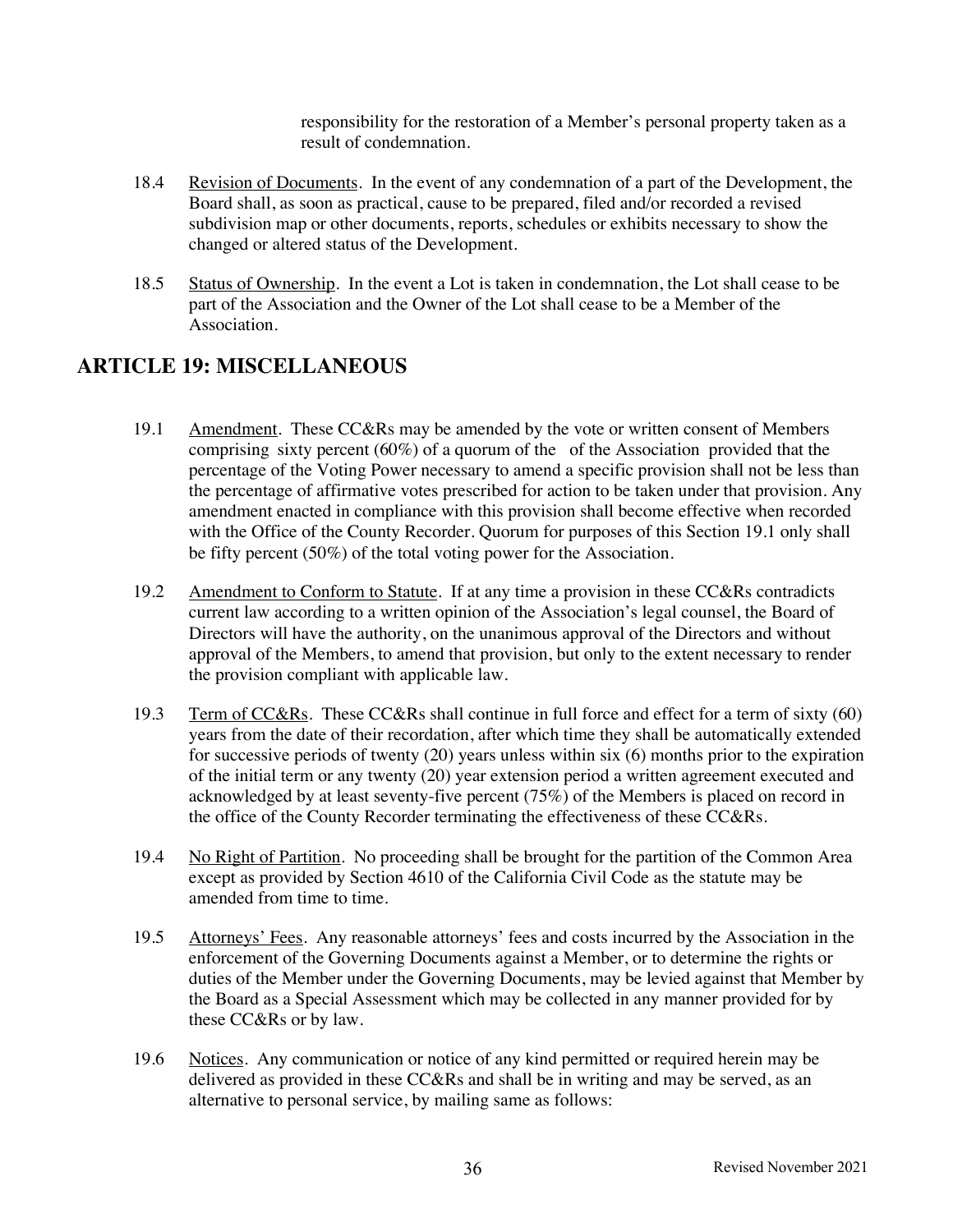- a. To a Member: to the street address of the Lot or at such other address as the Member may designate in writing to the Association.
- b. To the Association: to the address of the Board President at 30777 Butia Palm Avenue, Homeland, California 92548.

All notices or demands to be served by mail shall be by first-class mail with postage prepaid. Consistent with California Civil Code section 4050, delivery/sservice shall be deemed to be complete on deposit into the United States mail.

- 19.7 Headings. The headings contained in these CC&Rs are for the convenience of reference and are not a part of and are not intended to govern, limit or aid in the construction of any term or provision of these CC&Rs.
- 19.8 Liberal Construction. The provisions of the Governing Documents shall be liberally construed to effectuate their purpose of creating a uniform plan for the use, operation and maintenance of the Development.
- 19.9 Number and Gender. Whenever the context so requires, the singular number includes the plural, the plural includes the singular, the masculine gender includes the feminine and/or neuter and the neuter gender includes the masculine and/or feminine.
- 19.10 Severability. The provisions of these CC&Rs and any other Governing Document shall be deemed independent and severable, and the invalidity or partial invalidity or unenforceability of any one provision shall not affect the validity or enforceability of any other provision.
- 19.11 No Public Rights. Nothing contained in these CC&Rs shall be deemed to be a gift or dedication of all or any portion of the Development to the general public or for any public use or purpose whatsoever.
- 19.12 Successor Association. In the event the Association as a corporate entity is dissolved, a nonprofit, unincorporated association shall without further action automatically succeed to all the rights and duties of the corporation. The affairs of the unincorporated association shall continue to be governed by these CC&Rs, the Bylaws, and the Rules, as well as any applicable law.
- 19.13 Drafting Errors. At any time after the recordation of these CC&Rs the Association may by unanimous consent of the Board unilaterally re-record these CC&Rs or amend them without Owner vote to address any errors or omissions associated with the drafting and restatement process.

#### **ARTICLE 20: COMMUNITY FOR OLDER PERSONS**

20.1 Minimum Age Requirements. To the fullest extent permitted by federal, state and local law (the "Laws"), residency in Highland Palms, and in any of the Lots therein, shall be restricted to older persons (i.e., senior citizens). Unless otherwise required by federal, state or local laws, "older persons" shall mean Persons age fifty-five (55) years or older. Persons who are at least eighteen (18) years of age but under fifty-five (55) years of age may reside within the Development if they meet the definitions of qualified exceptions under the Laws. Persons